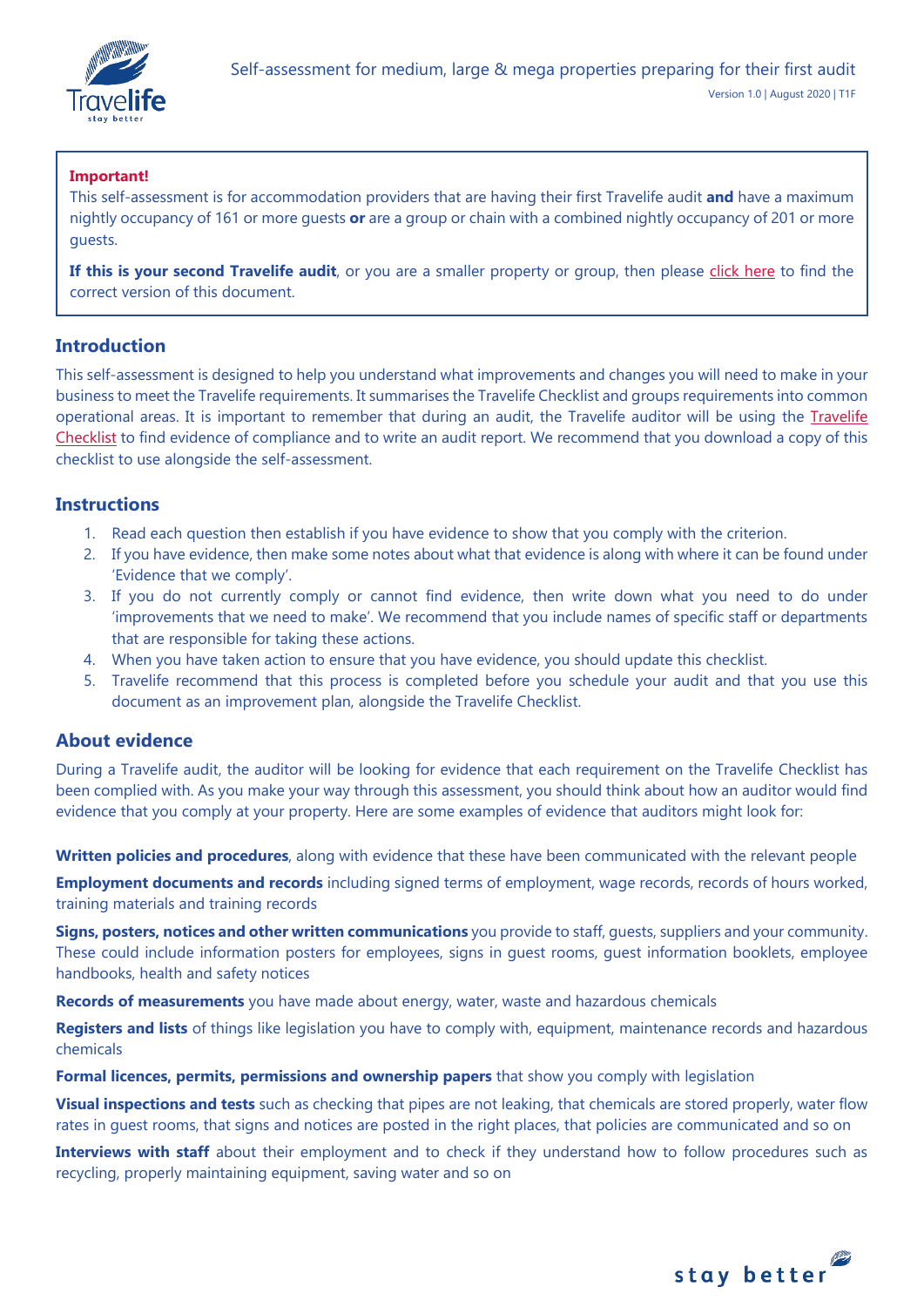# **Examples**

Here is an example showing how to complete the assessment.

### Question 6

Do you ensure that your environmental, labour and human rights, local community relations, quality and health and safety policy documents, or the relevant parts of them, are:

- − Available in staff areas and in the languages that all of your staff understand
- − Available in quest areas and in the languages most commonly understood by your quests
- − Published on your website in the languages most commonly understood by your guests, your local community and other key stakeholders
- Provided to your suppliers and subcontractors

**Travelife Checklist criteria/criterion:** 7 + 8 + 9 + 155

Evidence that we comply

*The sustainability policies are published on our website and displayed on guest and staff noticeboards in English and Spanish* 

Improvements we need to make

*German translation and we need to email it to our suppliers*

# **Creating an improvement plan**

How you write your plan is up to you and we have provided an example below of one way you could do it. We strongly recommend that it includes a list of the Travelife criteria that you do not yet comply with, what actions must be taken, who will be responsible for each one and deadlines.

| Criteria<br>No. | Travelife requirement                                                                                                    | Actions/to do                                                                                                                                                                          | Person/department<br>responsible | <b>Notes</b>                                                                                   | Deadline |
|-----------------|--------------------------------------------------------------------------------------------------------------------------|----------------------------------------------------------------------------------------------------------------------------------------------------------------------------------------|----------------------------------|------------------------------------------------------------------------------------------------|----------|
| 35 to<br>37     | Do you record<br>energy consumption<br>daily, weekly or<br>monthly?<br>Do you record<br>energy used from<br>all sources? | Create spreadsheet from<br>Travelife template<br>Find out from head<br>engineer all of the fuel<br>sources and how they are<br>recorded<br>Agree process for<br>recording on a regular | General manager<br>Head engineer | Make sure<br>head engineer<br>has copy of<br>Travelife<br>Checklist.<br>guides and<br>template | 20DEC    |
|                 |                                                                                                                          | basis                                                                                                                                                                                  |                                  |                                                                                                |          |

# **More information and resources**

- − The [Travelife Checklists](https://travelifestaybetter.com/travelife-standard-checklists/) are available in a variety of languages
- − The Sustainability Toolkit in the [Member Zone](https://travelifestaybetter.com/accommodation-member-zone/) contains guides, templates and examples to help you
- − The Audit Preparation guide in the [Member Zone](https://travelifestaybetter.com/accommodation-member-zone/) also contains information to help you prepare for your audit
- You can contact [info@travelife.org](mailto:info@travelife.org) at any time if you have any questions or require further support

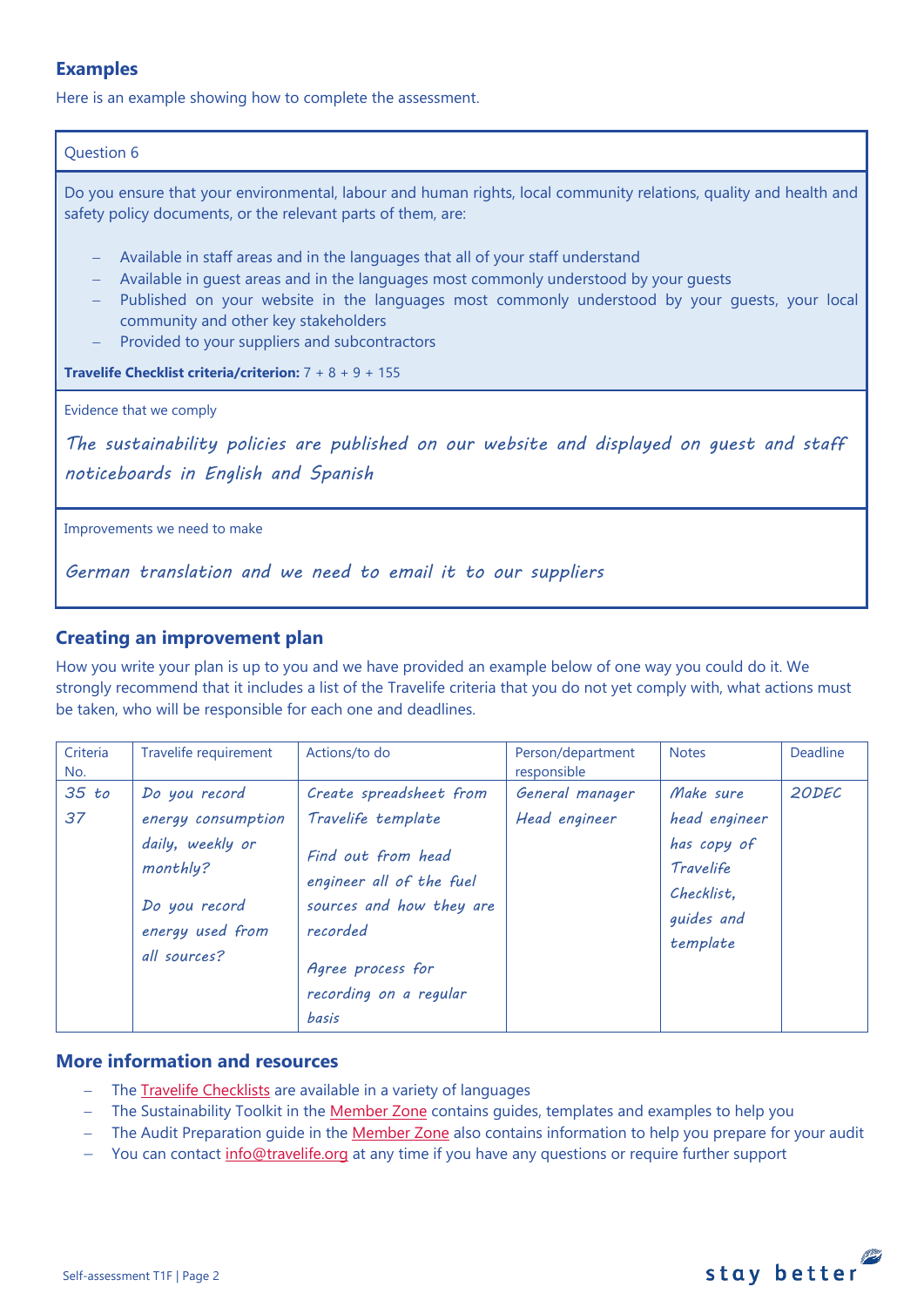# **Contents**

You can click on the links below to go straight to the section you would like to work on or keep scrolling to start the assessment from the beginning.

## **[Legislation](#page-3-0)**

[Question 1:](#page-3-1) Creating and maintaining a legal register [Question 2:](#page-3-2) Regulations for biodiversity and historical artifacts [Question 3:](#page-4-0) Licences and permits [Question 4:](#page-4-1) Travelife Declaration of Compliance

## **[Policies](#page-5-0)**

[Question 5:](#page-5-1) The policies you need to have in place [Question 6:](#page-8-0) Making policies available and accessible

## **[Internal resourcing and support](#page-9-0)**

**[Question 7:](#page-9-0) Staff resourcing** [Question 8:](#page-10-0) Training and engagement [Question 9:](#page-10-1) Staff and subcontractor engagement

#### **[Assessing and communicating your progress](#page-10-1)**

[Question 10:](#page-11-0) Reports [Question 11:](#page-13-0) Guest feedback [Question 12:](#page-13-1) Energy, water and hazardous substance assessments

### **[Environmental measurements and keeping records](#page-14-0)**

[Question 13:](#page-14-1) Energy [Question 14:](#page-15-0) Water [Question 15::](#page-16-0) Waste (including hazardous waste and wastewater) [Question 16:](#page-18-0) Hazardous substances

## **[Reducing environmental impacts](#page-20-0)**

[Question 17:](#page-20-1) Maintenance [Question 18:](#page-21-0) Actions

### **[Biodiversity and animal welfare](#page-23-0)**

[Question 19:](#page-23-1) Animals and sensitive natural areas

### **[Community engagement](#page-24-0) and support**

[Question 20:](#page-24-1) Engaging and consulting [Question 21:](#page-25-0) Safeguarding people, culture and heritage [Question 22:](#page-26-0) Fair treatment

### **[Your guests](#page-26-1)**

[Question 23:](#page-26-2) Guest engagement and support

### **[Fair labour practices](#page-27-0)**

[Question 24:](#page-28-0) Recruitment and induction [Question 25:](#page-28-1) General terms and conditions [Question 26:](#page-30-0) Complaints, feedback and representation [Question 27:](#page-31-0) Keeping records [Question 28:](#page-31-1) Employees under the age of 18

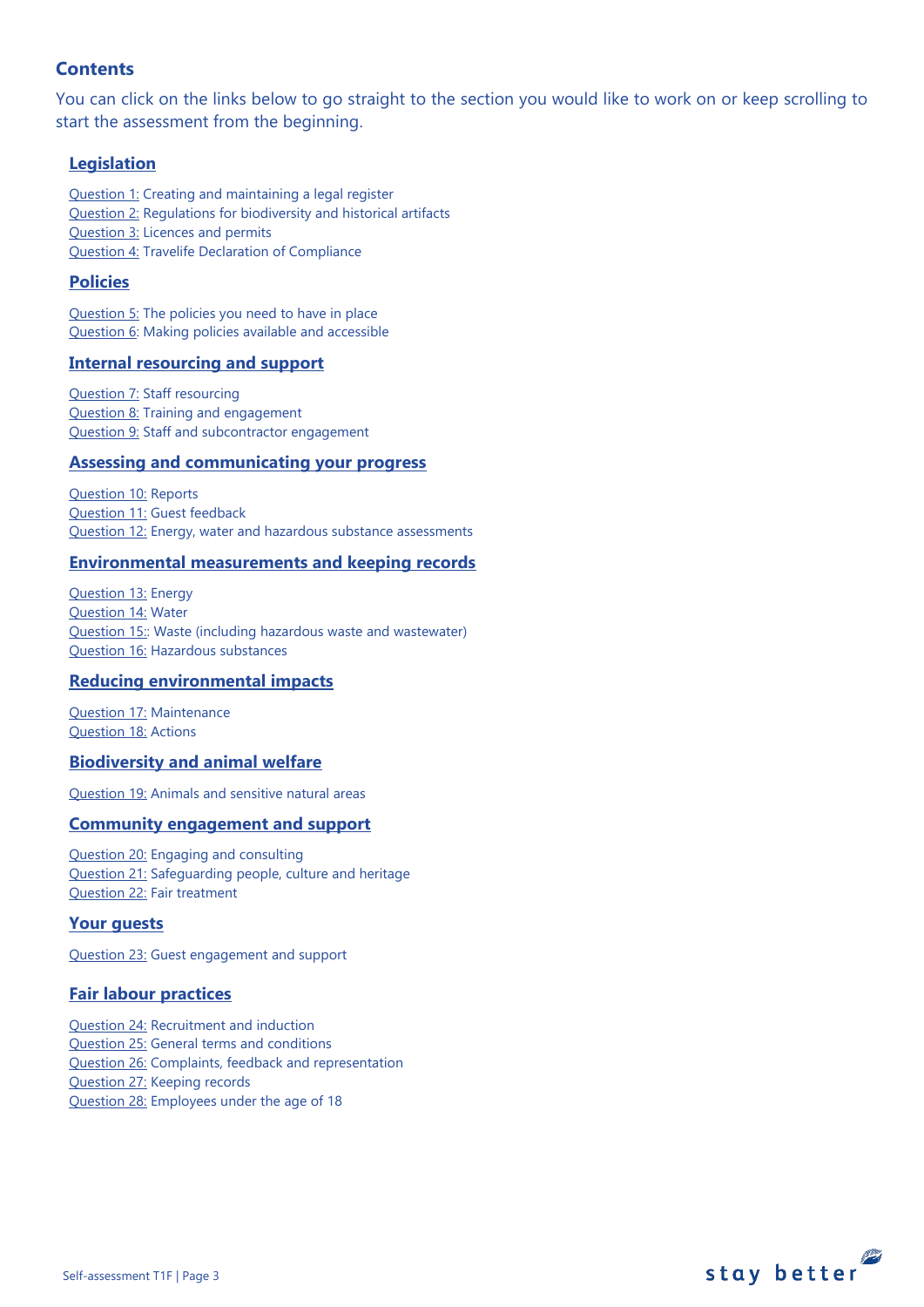# <span id="page-3-0"></span>**LEGISLATION**

### Purpose

An important part of responsible business is making sure you comply with all applicable laws and regulations, and have all the necessary permits to operate. If this is not being done it can indicate that your business is not showing proper care for people and the environment, and it also leaves you vulnerable to risk.

## **Objectives**

- To ensure your business is aware of all relevant legislation you need to comply with
- To have a plan in place for checking that you are always compliant
- − To regularly check for any new legislation or codes of practice that might apply to your business
- − To ensure you have all the necessary licences, permits and permissions to operate your business

# <span id="page-3-1"></span>**Question 1: Creating and maintaining a legal register**

Do you keep a list of all legislation (including regional, national and international legislation) that is relevant to your business, or can you show that you have a plan in place to start keeping this list? This list must cover legislation that relates to each of the following areas:

- Environment (including all types of waste)
- − Labour
- − Human rights
- − Health and safety
- − Financial responsibilities

### **Travelife Checklist criteria/criterion:** 10 + 11+ 12 + 13

**Travelife resources:** Quick guide: Recording legislation and licences [English](https://travelifestaybetter.com/wp-content/uploads/2019/02/1-Quick-Guide-Recording-Legislation-and-Licenses.pdf) | [Español](https://travelifestaybetter.com/wp-content/uploads/2019/02/1-ES-Quick-Guide-Recording-Legislation-and-Licenses.pdf) | Ελλ[ηνικά](https://travelifestaybetter.com/wp-content/uploads/2020/02/21-Quick-Guide-Recording-Legislation-and-Licenses-GR.pdf) | [Türkçe.](https://travelifestaybetter.com/wp-content/uploads/2020/12/1-Quick-Guide-Recording-Legislation-and-Licenses-TR-Hizli-Kilavuz-Mevzuat-ve-Lisanslarin-Kayit-Edilmesi.pdf) Example of a legal register that meets minimum requirements [English](https://travelifestaybetter.com/wp-content/uploads/2019/02/1-Example-Legal-Register-Minimum-Requirements.docx.pdf) | [Español](https://travelifestaybetter.com/wp-content/uploads/2019/02/1-ES-Example-Legal-Register.pdf) | Ελλ[ηνικά](https://travelifestaybetter.com/wp-content/uploads/2020/02/23-Example-Legal-Register-GR.pdf) | [Türkçe.](https://travelifestaybetter.com/wp-content/uploads/2020/12/1-Example-Legal-Register-TR-Ornek-Yasal-Kayit.pdf) Template of a legal register that meets minimum requirements [English](https://travelifestaybetter.com/wp-content/uploads/2020/12/1-Example-Legal-Register-Excellence-V1.1.pdf) | [Español](https://travelifestaybetter.com/wp-content/uploads/2020/12/1-ES-Example-Legal-Register-Excellence-V1.1.pdf) | Ελλ[ηνικά](https://travelifestaybetter.com/wp-content/uploads/2020/12/1-Example-Legal-Register-Excellence-V1.1-GR.pdf). | [Türkçe](https://travelifestaybetter.com/wp-content/uploads/2020/12/1-Template-Legal-Register-Minimum-Requirements-TR-Sablon-Yasal-Kayit-Minimum-Gereksinimler.docx) Best practice example of a legal register English | Español | Ελληνικά | [Türkçe.](https://travelifestaybetter.com/wp-content/uploads/2020/12/1-Example-Legal-Register-Excellence-TR-Ornek-Yasal-Kayit-En-iyi-Uygulama.pdf) Best practice legal register template [English](https://travelifestaybetter.com/wp-content/uploads/2019/02/1-Template-Legal-Register-Best-Practice.docx) | [Español](https://travelifestaybetter.com/wp-content/uploads/2019/02/1-ES-Template-Legal-Register-Best-Practice.docx) | Ελλ[ηνικά](https://travelifestaybetter.com/wp-content/uploads/2020/02/24-Template-Legal-Register-Best-Practice-GR.docx) | [Türkçe](https://travelifestaybetter.com/wp-content/uploads/2020/12/1-Template-Legal-Register-Best-Practice-TR-Sablon-Yasal-Kayit-En-Iyi-Uygulama.docx)

Evidence that we comply

Improvements we need to make

## <span id="page-3-2"></span>**Question 2: Regulations for biodiversity and historical artifacts**

If you take part in any of the activities listed below, can you provide evidence that you meet international regulations and codes of practice? This includes activities that happen at your business and any off-site activities that you promote. For example, [CITES](https://cites.org/) (International Convention on Trade in Endangered Species) or laws about the sale of historical artifacts.

- Taking species from the wild
- − Using protected species for food/drink
- − Showing/exhibiting wildlife species
- − Trading of wildlife species
- − Selling articles originally made from materials of wildlife
- − Selling historical or archaeological products

**Travelife Checklist criteria/criterion:** 99 + 150

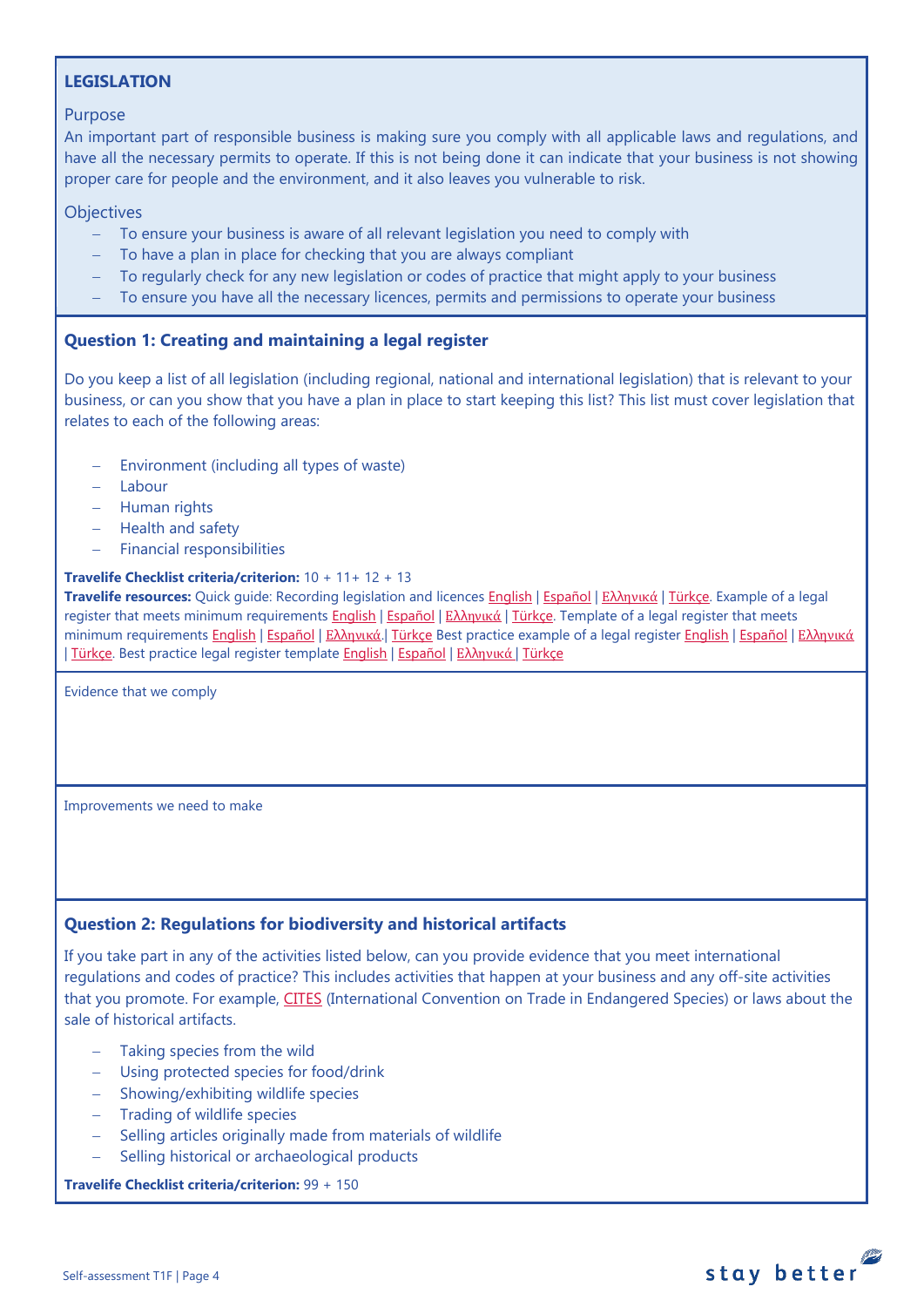<span id="page-4-1"></span><span id="page-4-0"></span>

| Travelife resources: Quick quide: Recording legislation and licences English   Español   E $\lambda$ hyuká   Türkçe. Detailed quide:<br>Biodiversity, wildlife and animal welfare English   Español   Ελληνικά   Türkce. Biodiversity and animal welfare checklist<br>English   Español   Ελληνικά   Türkçe. Detailed guide: Human rights English   Español   Ελληνικά   Türkçe. |
|----------------------------------------------------------------------------------------------------------------------------------------------------------------------------------------------------------------------------------------------------------------------------------------------------------------------------------------------------------------------------------|
| Evidence that we comply                                                                                                                                                                                                                                                                                                                                                          |
|                                                                                                                                                                                                                                                                                                                                                                                  |
|                                                                                                                                                                                                                                                                                                                                                                                  |
|                                                                                                                                                                                                                                                                                                                                                                                  |
| Improvements we need to make                                                                                                                                                                                                                                                                                                                                                     |
|                                                                                                                                                                                                                                                                                                                                                                                  |
|                                                                                                                                                                                                                                                                                                                                                                                  |
|                                                                                                                                                                                                                                                                                                                                                                                  |
| <b>Question 3: Licences and permits</b>                                                                                                                                                                                                                                                                                                                                          |
| Do you have copies of all the licences and permits you need for the business premises and your operations? This<br>includes any necessary licences to operate any kind of attraction, entertainment or activity involving wildlife, as<br>required by wildlife regulatory organisations.                                                                                         |
| Travelife Checklist criteria/criterion: 14 + 100                                                                                                                                                                                                                                                                                                                                 |
| Travelife resources: Quick guide: Recording legislation and licences English   Español   Eλληνικά   Türkçe. Detailed guide:<br>Biodiversity, wildlife and animal welfare English   Español   Ελληνικά   Türkçe. Biodiversity and animal welfare checklist<br>English   Español   Ελληνικά   Türkçe                                                                               |
| Evidence that we comply                                                                                                                                                                                                                                                                                                                                                          |
|                                                                                                                                                                                                                                                                                                                                                                                  |
|                                                                                                                                                                                                                                                                                                                                                                                  |
|                                                                                                                                                                                                                                                                                                                                                                                  |
| Improvements we need to make                                                                                                                                                                                                                                                                                                                                                     |
|                                                                                                                                                                                                                                                                                                                                                                                  |
|                                                                                                                                                                                                                                                                                                                                                                                  |
|                                                                                                                                                                                                                                                                                                                                                                                  |
| <b>Question 4: Travelife Declaration of Compliance</b>                                                                                                                                                                                                                                                                                                                           |
| Is a senior manager at your business able to sign the Travelife Declaration of Compliance that shows your                                                                                                                                                                                                                                                                        |
| commitment to complying with legislation across your business?                                                                                                                                                                                                                                                                                                                   |
| <b>Travelife Checklist criteria/criterion: 15</b>                                                                                                                                                                                                                                                                                                                                |
| Travelife resources: View or download the Travelife Declaration of Compliance                                                                                                                                                                                                                                                                                                    |
| Evidence that we comply                                                                                                                                                                                                                                                                                                                                                          |
|                                                                                                                                                                                                                                                                                                                                                                                  |
|                                                                                                                                                                                                                                                                                                                                                                                  |
| Improvements we need to make                                                                                                                                                                                                                                                                                                                                                     |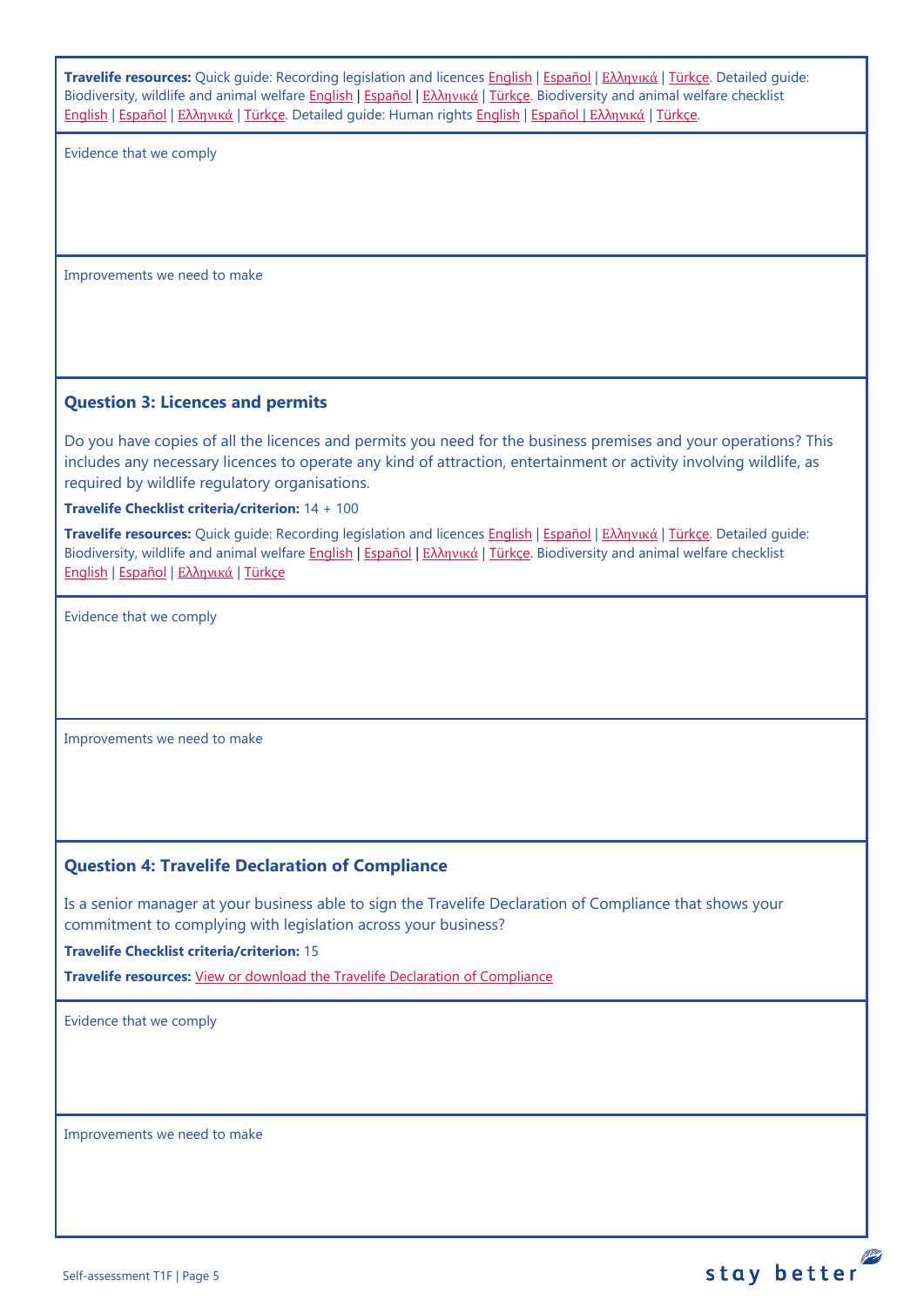# <span id="page-5-0"></span>**POLICIES**

### Purpose

Having written policies that state your commitments, goals, targets, and the steps you will take to achieve these, are one very important way to ensure that everyone at your business understands what is required to operate responsibly. They also show your guests, suppliers and community what you are doing to improve your environmental and social impacts. Being able to refer back to your policies also helps you to track your progress.

**Objectives** 

- − To ensure that senior management understand and support the commitments your business has made
- To ensure that responsible business practices are incorporated in your day-to-day operations, rather than something you only think about once or twice a year
- To have written goals, targets and procedures that you can track and measure to see what things you are doing well and what further improvements can be made
- To help keep you accountable to your guests, stakeholders, staff and community by making the important and relevant parts of your policies public

## <span id="page-5-1"></span>**Question 5: The polices you need to have in place**

Your written policies should cover all the impacts of your operations, both on and off-site. You should remember to factor in any subcontractors such as gift shop or salon operators and any other aspects of your business such as swimming pools, water parks, etc. You can have several individual policies or combine them into one or two policy documents that cover multiple areas.

#### **Travelife Checklist criteria/criterion:** 6

No matter how you decide to do this, you must have written policies that cover all of the following areas, and be able to show that you are taking steps to ensure your policies are being implemented:

How you reduce, minimise and manage your impact on the environment.

### **Travelife Checklist criteria/criterion:** 1

**Travelife resources:** Quick guide: Environmental policy [English](https://travelifestaybetter.com/wp-content/uploads/2019/02/3-Quick-Guide-Environmental-Policy.pdf) | [Español](https://travelifestaybetter.com/wp-content/uploads/2019/02/3-ES-Quick-Guide-Environmental-Policy.pdf) | Ελλ[ηνικά](https://travelifestaybetter.com/wp-content/uploads/2020/02/30-Quick-Guide-Environmental-Policy-GR.pdf) | [Türkçe.](https://travelifestaybetter.com/wp-content/uploads/2020/12/3-Quick-Guide-Environmental-Policy-TR-Hizli-Kilavuz-Cevre-Politikasi.pdf) Example polic[y English](https://travelifestaybetter.com/wp-content/uploads/2019/02/3-Example-Environmental-Policy.pdf) | [Español](https://travelifestaybetter.com/wp-content/uploads/2019/02/3-ES-Example-Environmental-Policy.pdf) | Ελλ[ηνικά](https://travelifestaybetter.com/wp-content/uploads/2020/07/31-Example-Environmental-Policy-GR.pdf) | [Türkçe](https://travelifestaybetter.com/wp-content/uploads/2020/12/3-Example-Environmental-Policy-TR-Ornek-Cevre-Politikasi.pdf)

Evidence that we comply

Improvements we need to make

How you make sure that you have good working conditions for your employees and protect human rights, ensuring people are treated fairly and equally.

For your second Travelife audit, you will also need to include your commitment to preventing any type of discrimination in any area of your business.

#### **Travelife Checklist criteria/criterion:** 2 + 125

**Travelife resources:** Quick guide: Human rights and labour policy [English](https://travelifestaybetter.com/wp-content/uploads/2019/02/8-Quick-Guide-Labour-and-Human-Rights-Policy.pdf) | [Español](https://travelifestaybetter.com/wp-content/uploads/2019/02/8-ES-Quick-Guide-Labour-and-Human-Rights-Policy.pdf) | Ελλ[ηνικά](https://travelifestaybetter.com/wp-content/uploads/2020/07/35-Quick-Guide-Labour-and-Human-Rights-Policy-GR.pdf) | [Türkçe.](https://travelifestaybetter.com/wp-content/uploads/2020/08/8-Quick-Guide-Labour-and-Human-Rights-Policy-TR-8-Hizli-Kilavuz-Isci-ve-Insan-Haklari-Politikasi.pdf) Detailed guide: Fair labour practices [English](https://travelifestaybetter.com/wp-content/uploads/2021/01/8-Detailed-Guide-Human-Rights.pdf) | [Español](https://travelifestaybetter.com/wp-content/uploads/2021/01/8-ES-Detailed-Guide-Human-Rights.pdf) | Ελλ[ηνικά](https://travelifestaybetter.com/wp-content/uploads/2021/01/8-GR-Detailed-Guide-Human-Rights.pdf) | [Türkçe.](https://travelifestaybetter.com/wp-content/uploads/2021/01/10-Detailed-Guide-Fair-Labour-Practices-TR-Adil-Is-Gucu-Uygulamalari-Detayli-Kilavuz.pdf) Detailed quide: Human rights English | Español | Ελληνικά | [Türkçe.](https://travelifestaybetter.com/wp-content/uploads/2021/01/8-Detailed-Guide-Human-Rights-TR-Insan-Haklari-Detayli-Kilavuz.pdf) Quick guide: Avoiding discriminatio[n English](https://travelifestaybetter.com/wp-content/uploads/2019/02/13-Quick-Guide-Avoiding-Workplace-Discrimination.pdf) | [Español](https://travelifestaybetter.com/wp-content/uploads/2019/02/13-ES-Quick-Guide-Avoiding-Workplace-Discrimination.pdf) | Ελλ[ηνικά](https://travelifestaybetter.com/wp-content/uploads/2020/07/38-Quick-Guide-Avoiding-Workplace-Discrimination-GR.pdf) | [Türkçe](https://travelifestaybetter.com/wp-content/uploads/2020/10/13-Quick-Guide-Avoiding-Workplace-Discrimination-TR-Isyerinde-Ayrimciligi-Onlemek-icin-Hizli-Kilavuz.pdf) Example policy [English](https://travelifestaybetter.com/wp-content/uploads/2021/06/10-Example-Labour-and-Human-Rights-Policy.pdf) | [Español](https://travelifestaybetter.com/wp-content/uploads/2021/06/8-ES-Example-Labour-Human-Rights-Policy.pdf) | [Ελληνικά](https://travelifestaybetter.com/wp-content/uploads/2021/08/10-Example-Labour-and-Human-Rights-Policy-GR.pdf) | [Türkçe](https://travelifestaybetter.com/wp-content/uploads/2021/06/10-Example-Labour-and-Human-Rights-Policy-TR-Ornek-Calisan-ve-Insan-Haklari-Politikasi.pdf)

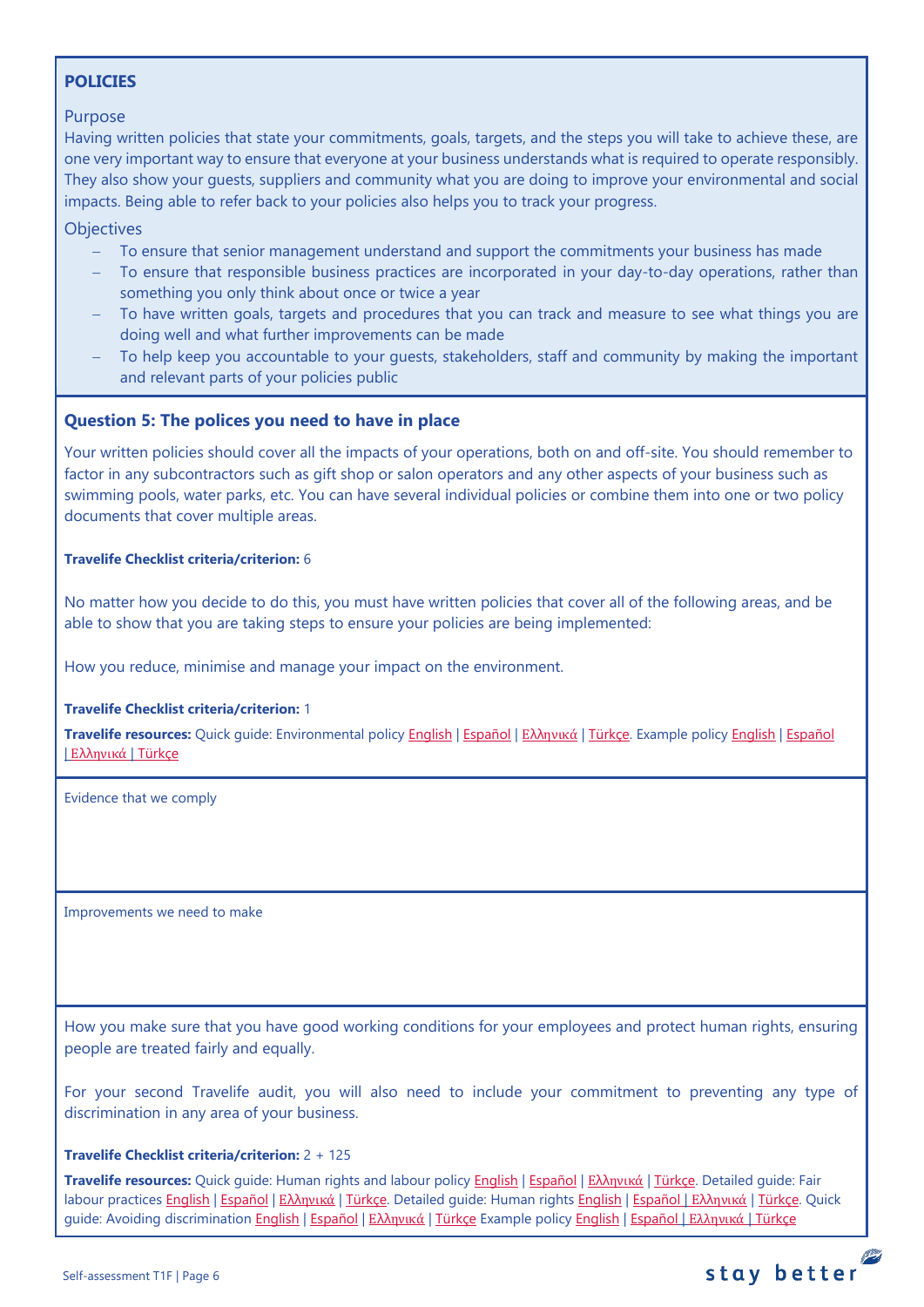Evidence that we comply

Improvements we need to make

How you engage with local people and local businesses to support the economy and community, and how you protect local traditions and cultures.

**Travelife Checklist criteria/criterion:** 3

**Travelife resources:** Quick guide: Community engagement policy [English](https://travelifestaybetter.com/wp-content/uploads/2019/02/7-Quick-Guide-Community-Engagement.pdf) | [Español](https://travelifestaybetter.com/wp-content/uploads/2019/02/7-ES-Quick-Guide-Community-Engagement.pdf) | Ελλ[ηνικά](https://travelifestaybetter.com/wp-content/uploads/2020/07/34-Quick-Guide-Community-Engagement-GR.pdf) | [Türkçe](https://travelifestaybetter.com/wp-content/uploads/2020/08/7-Quick-Guide-Community-Engagement-TR-7-Hizli-Kilavuz-Toplum-Uyum-Politikasi.pdf) . Detailed guide: Community engagement and support [English](https://travelifestaybetter.com/wp-content/uploads/2019/02/7-Detailed-Guide-Community-Engagement.pdf) | Εspañol | Ελλ[ηνικά](https://travelifestaybetter.com/wp-content/uploads/2020/11/7-GR-Detailed-Guide-Community-Engagement.pdf) | [Türkçe.](https://travelifestaybetter.com/wp-content/uploads/2021/01/7-Detailed-Guide-Community-Engagement-TR-Toplum-Katilimi-ve-Destegi-Detayli-Kilavuz.pdf) Detailed guide: Sustainable procurement (includes buying local[\) English](https://travelifestaybetter.com/wp-content/uploads/2019/02/22-Detailed-Guide-Sustainable-Procurement.pdf) | [Español](https://travelifestaybetter.com/wp-content/uploads/2019/03/22-ES-Detailed-Guide-Sustainable-Procurement.pdf) | Ελλ[ηνικά](https://travelifestaybetter.com/wp-content/uploads/2021/01/22-GR-Detailed-Guide-Sustainable-Procurement.pdf)| [Türkçe](https://travelifestaybetter.com/wp-content/uploads/2021/01/22-Detailed-Guide-Sustainable-Procurement-TR-Surdurulebilir-Tedarik-Detayli-Kilavuz.pdf) Example polic[y English](https://travelifestaybetter.com/wp-content/uploads/2021/06/7-Example-Community-engagement-Policy.pdf) | [Español](https://travelifestaybetter.com/wp-content/uploads/2021/06/7-ES-Example-Community-Engagement-Policy.pdf) | [Ελληνικά](https://travelifestaybetter.com/wp-content/uploads/2021/08/7-Example-Community-engagement-policy-GR.pdf) | [Türkçe](https://travelifestaybetter.com/wp-content/uploads/2021/06/7-Example-Community-engagement-Policy-TR-Ornek-Toplum-Uyum-Politikasi.pdf)

Evidence that we comply

Improvements we need to make

How you will safeguard children from abuse and exploitation, including reporting suspicious activities involving children to the appropriate authority.

**Travelife Checklist criteria/criterion:** 138 + 140

**Travelife resources:** Quick guide: Child safeguarding policy [English](https://travelifestaybetter.com/wp-content/uploads/2020/06/14-Quick-Guide-Child-Safeguarding.pdf) | [Español](https://travelifestaybetter.com/wp-content/uploads/2019/02/14-ES-Quick-Guide-Safeguarding-Children.pdf) | Ελλ[ηνικά](https://travelifestaybetter.com/wp-content/uploads/2020/07/39-Quick-Guide-Child-Safeguarding-GR.pdf) | [Türkçe](https://travelifestaybetter.com/wp-content/uploads/2020/10/14-Quick-Guide-Child-Safeguarding-TR-Cocuklarin-Korunmasi-icin-Hizli-Kilavuz.pdf) . Detailed guide: Safeguarding childre[n English](https://travelifestaybetter.com/wp-content/uploads/2019/02/14-Detailed-Guide-Safeguarding-Children.pdf) | Εspañol | Ελλ[ηνικά](https://travelifestaybetter.com/wp-content/uploads/2021/01/8-GR-Detailed-Guide-Human-Rights.pdf) | Türkce. Detailed guide: Human rights [English](https://travelifestaybetter.com/wp-content/uploads/2021/01/8-Detailed-Guide-Human-Rights.pdf) | Εspañol | Ελληνικά | Türkce. Example policy [English](https://travelifestaybetter.com/wp-content/uploads/2021/08/14-Example-Child-Safeguarding-Policy.pdf) | [Türkçe](https://travelifestaybetter.com/wp-content/uploads/2021/08/14-Example-Child-Safeguarding-Policy-TR-14-Ornek-Cocuk-Koruma-Politikasi.pdf) | Ελλ[ηνικά](https://travelifestaybetter.com/wp-content/uploads/2021/08/14-Example-Child-Safeguarding-Policy-GR.pdf) | [Español](https://travelifestaybetter.com/wp-content/uploads/2021/08/14-ES-Example-Child-Safeguarding-Policy.pdf)

Evidence that we comply

Improvements we need to make

Your commitment to high standards and your quality assurance procedures.

#### **Travelife Checklist criteria/criterion:** 4

**Travelife resources:** Quick guide: Quality assurance [English](https://travelifestaybetter.com/wp-content/uploads/2019/02/4-Quick-Guide-Quality-Assurance.pdf) | [Español](https://travelifestaybetter.com/wp-content/uploads/2019/02/4-ES-Quick-Guide-Quality-Assurance.pdf) | Ελλ[ηνικά](https://travelifestaybetter.com/wp-content/uploads/2020/07/32-Quick-Guide-Quality-Assurance-GR.pdf) | [Türkçe](https://travelifestaybetter.com/wp-content/uploads/2020/11/4-Quick-Guide-Quality-Assurance-TR-4-Hizli-Kilavuz-Kalite-Guvence.pdf) . Detailed guide: Guest feedback [English](https://travelifestaybetter.com/wp-content/uploads/2019/02/5-Detailed-Guide-Collecting-Guest-Feedback.pdf) | [Español](https://travelifestaybetter.com/wp-content/uploads/2019/02/5-ES-Detailed-Guide-Collecting-Guest-Feedback.pdf) | Ελλ[ηνικά](https://travelifestaybetter.com/wp-content/uploads/2021/01/5-GR-Detailed-Guide-Collecting-Guest-Feedback.pdf) | [Türkçe](https://travelifestaybetter.com/wp-content/uploads/2021/01/5-Detailed-Guide-Collecting-Guest-Feedback-TR-Misafir-Geri-Bildirimlerini-Toplama-Detayli-Kilavuz.pdf) Example of quality assurance polic[y English](https://travelifestaybetter.com/wp-content/uploads/2019/02/4-Example-Quality-Assurance-Policy.pdf) | [Español](https://travelifestaybetter.com/wp-content/uploads/2019/02/4-ES-Example-Quality-Assurance-Policy.pdf) | Ελλ[ηνικά](https://travelifestaybetter.com/wp-content/uploads/2020/07/33-Example-Quality-Assurance-Policy-GR.pdf) | [Türkçe](https://travelifestaybetter.com/wp-content/uploads/2020/08/4-Example-Quality-Assurance-Policy-TR-4-Ornek-Kalite-Guvence-Politikasi.pdf) . Guest feedback survey template [English](https://travelifestaybetter.com/wp-content/uploads/2019/02/5-Example-Guest-Feedback-Survey.pdf) | [Español](https://travelifestaybetter.com/wp-content/uploads/2019/02/5-ES-Example-Guest-Feedback-Survey.pdf) | Ελλ[ηνικά](https://travelifestaybetter.com/wp-content/uploads/2021/01/5-GR-Example-Guest-Feedback-Survey.pdf) | [Türkçe](https://travelifestaybetter.com/wp-content/uploads/2020/08/5-Example-Guest-Feedback-Survey-TR-5-Ornek-Misafir-Geri-Bildirim-Anketi.pdf) . Guest feedback survey example English | Español | Ελληνικά | Türkçe . Example of how to ask quests for feedback **English | [Español](https://travelifestaybetter.com/wp-content/uploads/2019/02/5-ES-Example-Guest-Feedback-Instructions-for-Guests.pdf) | Ελλ[ηνικά](https://travelifestaybetter.com/wp-content/uploads/2021/01/5-GR-Example-of-Feedback-Instructions-for-Guests.pdf) | [Türkçe.](https://travelifestaybetter.com/wp-content/uploads/2020/08/5-Example-of-Feedback-Insructions-for-Guests-TR-5-Ornek-Misafir-Geri-Bildirim-Talimati.pdf)** 

stay better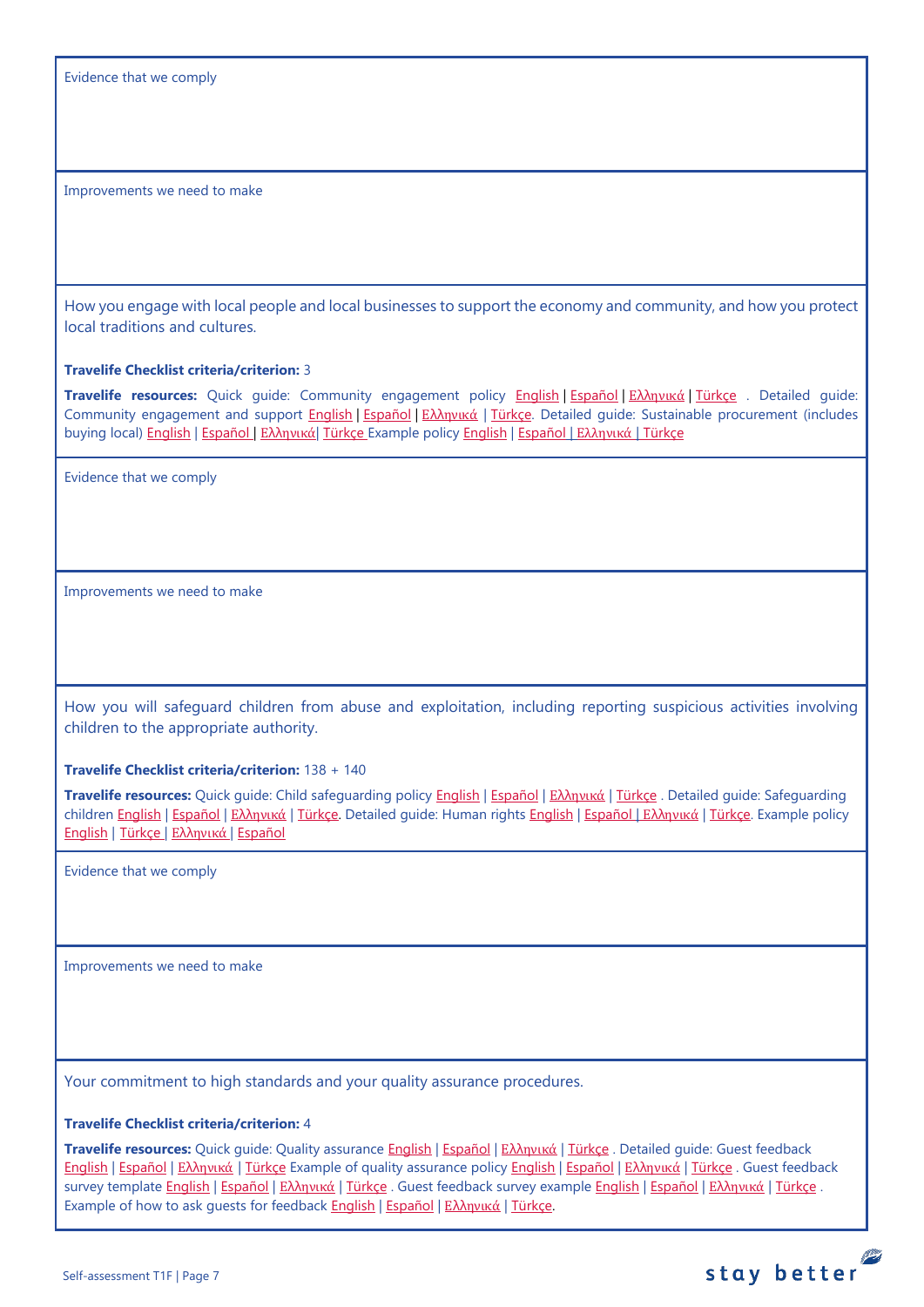Evidence that we comply

Improvements we need to make

Your health and safety policies.

#### **Travelife Checklist criteria/criterion:** 5

**Travelife resources:** We do not provide guidance on your health and safety policy. We simply need to see that you have one in place, that it covers all aspects of your business and that you are following it.

Evidence that we comply

Improvements we need to make

How you ensure you purchase responsibly and support local businesses. This includes ensuring you are committed to doing all of the following wherever possible:

- Buying products locally and using local service providers
- − Ordering/purchasing in a way that reduces waste wherever possible by, for example, purchasing products in bulk or with less packaging
- − Ordering/purchasing food in a way that reduces food waste by providing a guide to purchasing appropriate size portions of perishable foods
- − Considering low energy technologies when purchasing or replacing electrical equipment and opting for energy efficient electrical equipment where possible

For your second Travelife audit, you will also need to show your commitment to the following wherever possible:

- − Buying sustainably produced/sourced products where possible
- Sourcing items that are recyclable and/or made from recycled materials
- − Where there is a choice, opting for products with reputable sustainability labels such as Fair Trade, Rainforest Alliance, FSC (Forest Stewardship Council), MSC (Marine Stewardship Council) and so on

**Travelife Checklist criteria/criterion:** 44 + 48 + 75 +83 +152 +153 +154

**Travelife resources:** Quick guide: Community engagement policy [English](https://travelifestaybetter.com/wp-content/uploads/2019/02/7-Quick-Guide-Community-Engagement.pdf) | [Español](https://travelifestaybetter.com/wp-content/uploads/2019/02/7-ES-Quick-Guide-Community-Engagement.pdf) | Ελλ[ηνικά](https://travelifestaybetter.com/wp-content/uploads/2020/07/34-Quick-Guide-Community-Engagement-GR.pdf) | [Türkçe](https://travelifestaybetter.com/wp-content/uploads/2020/08/7-Quick-Guide-Community-Engagement-TR-7-Hizli-Kilavuz-Toplum-Uyum-Politikasi.pdf) . Detailed guide: Community engagement and support [English](https://travelifestaybetter.com/wp-content/uploads/2019/02/7-Detailed-Guide-Community-Engagement.pdf) | [Español](https://travelifestaybetter.com/wp-content/uploads/2019/02/7-ES-Detailed-Guide-Community-Engagement.pdf) | Ελλ[ηνικά](https://travelifestaybetter.com/wp-content/uploads/2020/11/7-GR-Detailed-Guide-Community-Engagement.pdf) | [Türkçe.](https://travelifestaybetter.com/wp-content/uploads/2021/01/7-Detailed-Guide-Community-Engagement-TR-Toplum-Katilimi-ve-Destegi-Detayli-Kilavuz.pdf) Detailed guide: Sustainable procurement (includes buying local[\) English](https://travelifestaybetter.com/wp-content/uploads/2019/02/22-Detailed-Guide-Sustainable-Procurement.pdf) | [Español](https://travelifestaybetter.com/wp-content/uploads/2019/03/22-ES-Detailed-Guide-Sustainable-Procurement.pdf) | Ελλ[ηνικά](https://travelifestaybetter.com/wp-content/uploads/2021/01/22-GR-Detailed-Guide-Sustainable-Procurement.pdf) | [Türkçe.](https://travelifestaybetter.com/wp-content/uploads/2021/01/22-Detailed-Guide-Sustainable-Procurement-TR-Surdurulebilir-Tedarik-Detayli-Kilavuz.pdf)

stay better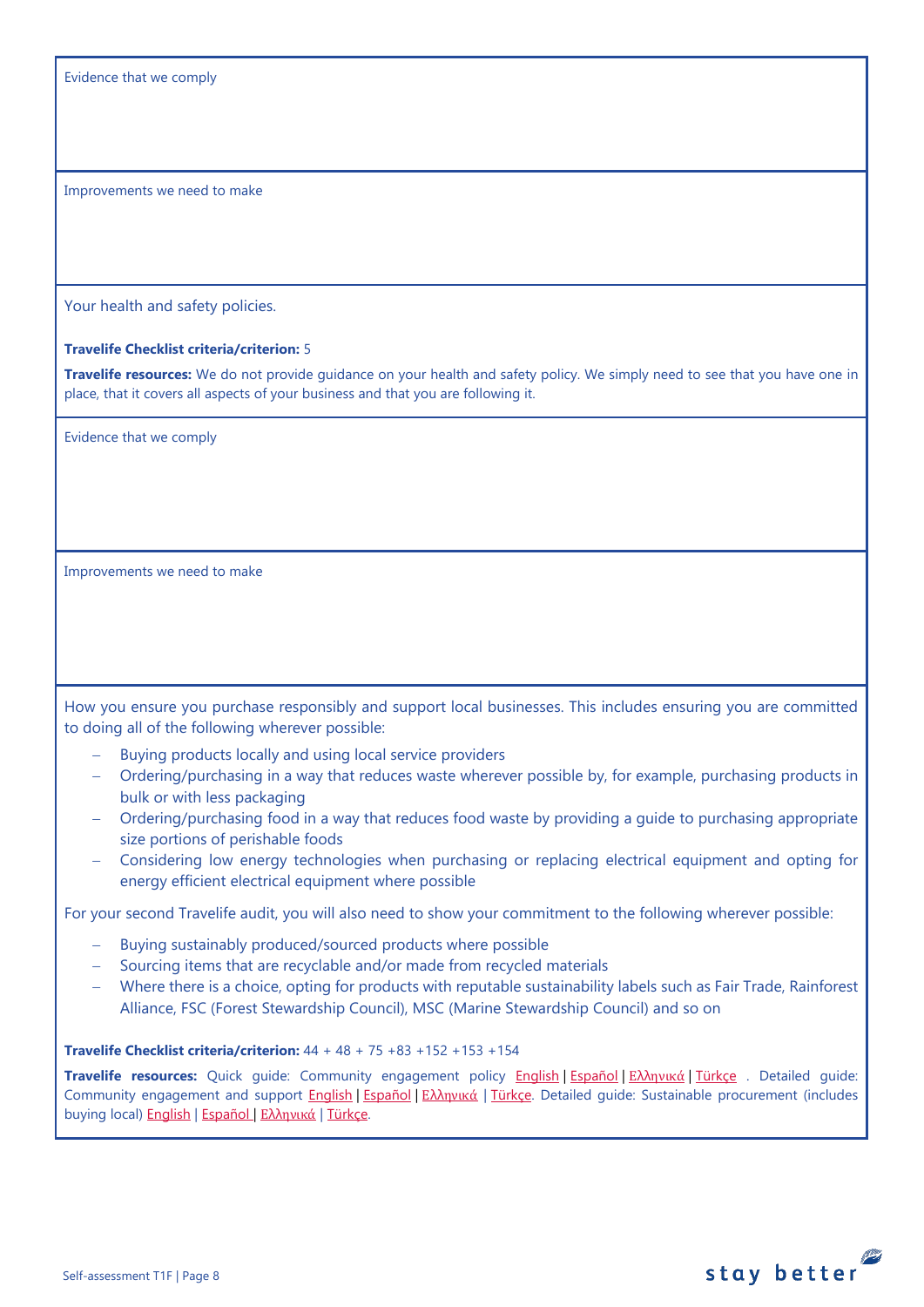Improvements we need to make

# <span id="page-8-0"></span>**Question 6: Making policies available and accessible**

Do you ensure that your environmental, labour and human rights, community engagement, quality and health and safety policy documents, or the relevant parts of them, are:

- − Available in staff areas and in the languages that all of your staff understand
- − Available in guest areas and in the languages most commonly understood by your guests

For your second Travelife audit, you will also need to show that you have made these publicly available on your website in the languages most commonly understood by your guests, your local community and other key stakeholders, and provided them to your suppliers and subcontractors

## **Travelife Checklist criteria/criterion:** 7 + 8 + 9 + 155

**Travelife resources:** If you do not have a website then Travelife or an auditor can provide you with advice about how to comply with the requirement to publish policies online. We can also help you understand which languages should be covered in terms of your guests, but generally we recommend you cover the languages that around 80% of your guests speak.

Evidence that we comply

Improvements we need to make

Do you ensure that your child safeguarding policy is available in staff areas and in the languages that all of your staff understand?

### **Travelife Checklist criteria/criterion:** 138

Evidence that we comply

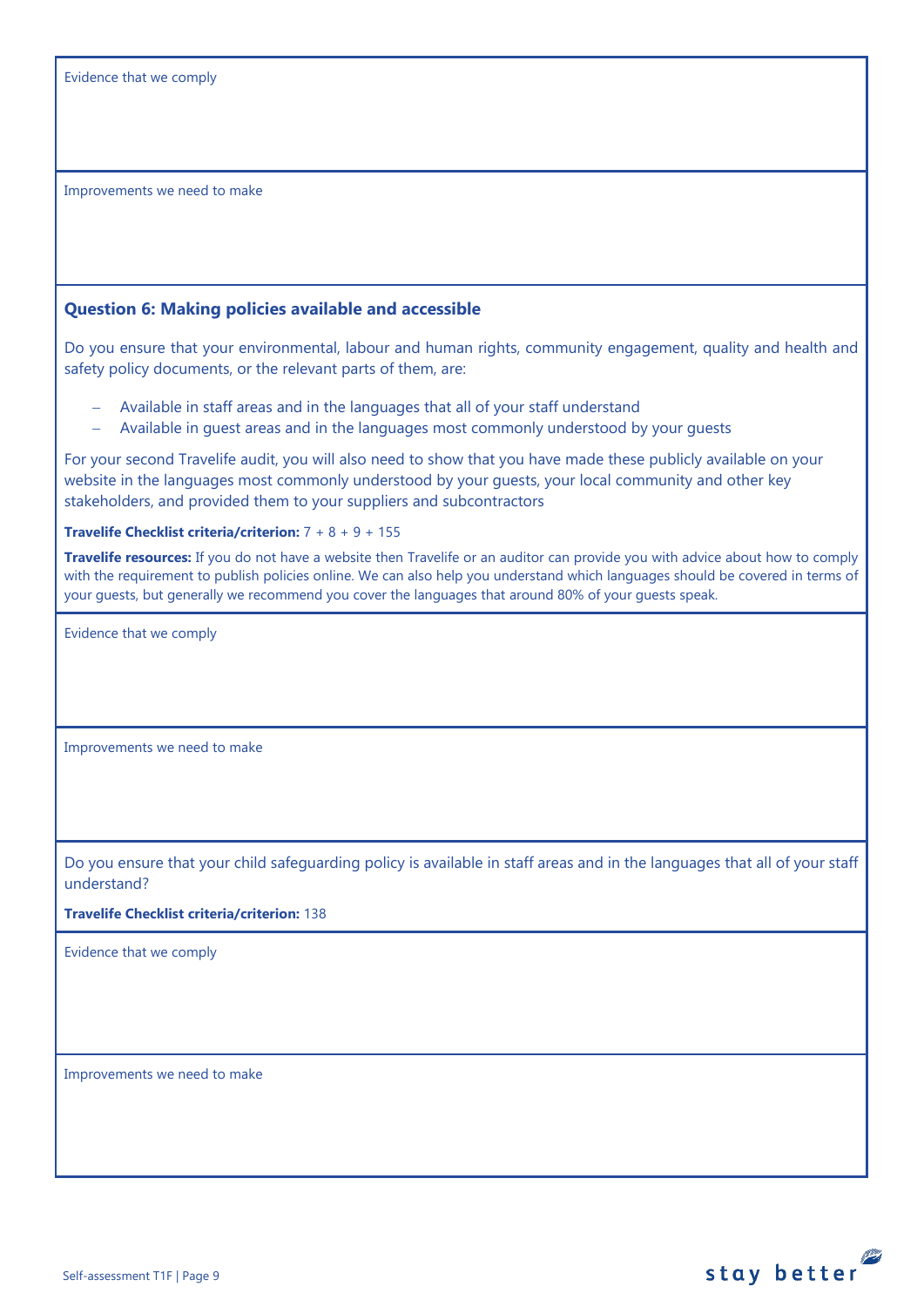## **INTERNAL RESOURCING AND SUPPORT**

#### Purpose

Businesses that have the most success with their sustainability initiatives have made sure they have staff dedicated to carrying out the work, and that they are supported by senior management. They also regularly train and engage all of their staff with this work so they understand why it is important and how they can support it.

**Objectives** 

- Making sure that you have enough staff taking responsibility for meeting your sustainability commitments
- Ensuring that senior management are supporting these staff with their sustainability work
- Giving all staff regular training and information about why it is important to operate responsibly and how they can support your efforts

## **Question 7: Staff resourcing**

Do you have enough staff dedicated to your sustainability work? This means that at least one member of staff, with the right skills, has specific responsibility for each responsible business areas listed below. Some large hotels have a different staff member for each area and smaller properties might have one person managing all of them.

- − Environmental management
- − Staff welfare and labour standards
- − Human rights
- − Community engagement and support

They should regularly report to senior management about the work they are doing.

**Travelife Checklist criteria/criterion:** 28 + 29 + 30 + 31

<span id="page-9-0"></span>Evidence that we comply

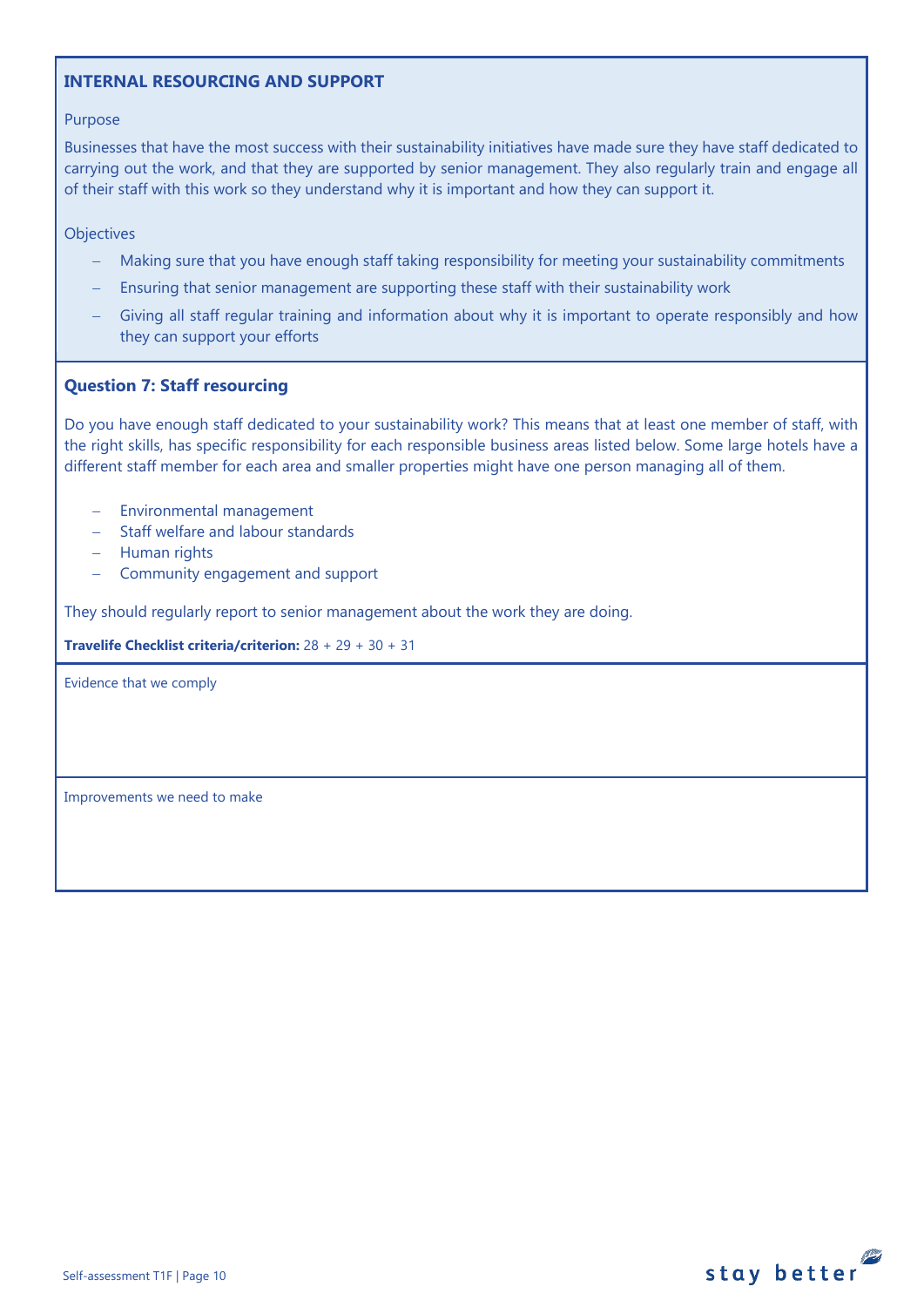# <span id="page-10-0"></span>**Question 8: Staff training**

Can you show that you regularly engage your staff by providing training and information about the importance of your sustainability work and how they can support it?

This should involve training sessions as well as regular reminders in the form of things like posters, signs, information in handbooks and so on. It must include how they can support you in all of the following areas of responsible business:

- − Environmental issues
- − Waste separation, including how to recycle
- − Safeguarding children, including how to identify and report suspected abuse or exploitation of children to the correct authorities
- − How to safely handle and properly use, store and dispose of chemicals, including how to use any protective equipment, and how to deal with chemical spills

For your second Travelife audit, you will also need to include the following:

- Labour and human rights, including how to prevent discrimination and ensure everyone is treated fairly
- − Community engagement and support

#### **Travelife Checklist criteria/criterion:** 32 + 33 + 34 + 78 + 93 + 139

**Travelife resources:** Information about this is included in various relevant guides covering environmental management, labour, human rights and child safeguarding. These can be found in the online [Sustainability Toolkit](https://travelifestaybetter.com/accommodation-member-zone/)

Evidence that we comply

Improvements we need to make

## <span id="page-10-1"></span>**Question 9: Staff and subcontractor engagement**

In addition to formal training, can you show that you regularly engage your **staff** by providing information about the importance of saving energy and water and how they can do so?

For your second Travelife audit, you will also need to show that you do this for your sub-contractors.

This engagement should involve regular reminders in the form of things like posters, signs, emails, standard operating procedures, information in handbooks and so on.

**Travelife Checklist criteria/criterion:** 42 + 51 + 61

Evidence that we comply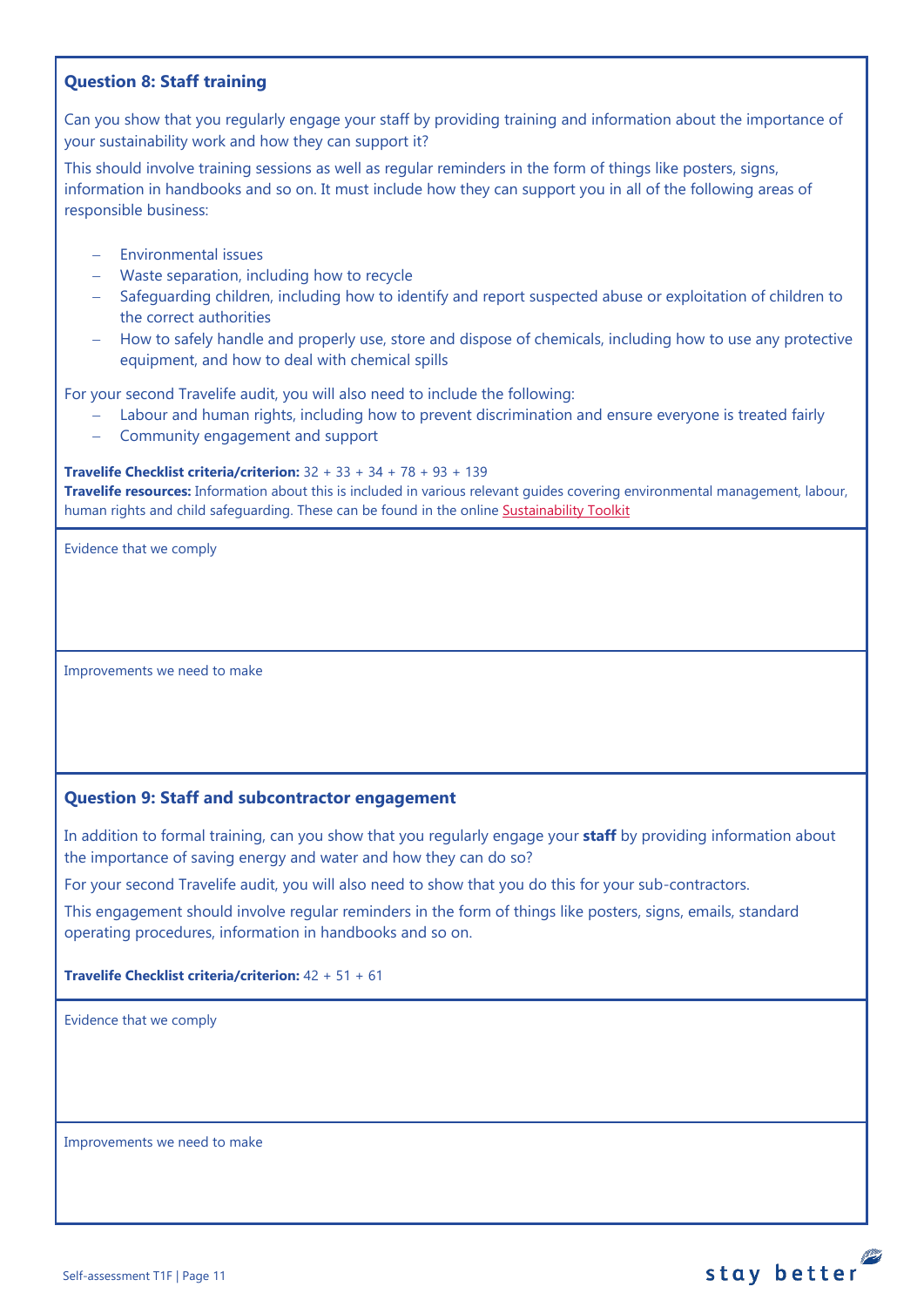# **ASSESSING AND COMMUNICATING YOUR PROGRESS**

## Purpose

Producing reports ensures that you are regularly assessing your progress against your targets and can make adjustments where necessary. Producing a public report that your guests, staff, community and other stakeholders can see helps to promote your achievements, and ensures you are being transparent about your sustainability work.

### **Objectives**

- − Produce regular internal reports that assess your progress against your sustainability goals and targets
- − Share internal sustainability reports with management and make sure they are discussed
- Regularly review your targets, adjusting them when needed along with the steps you are taking to meet them
- Have a process in place to collect general feedback from your guests and making any necessary changes or improvements that this feedback identifies

## <span id="page-11-0"></span>**Question 10: Reports**

You should create internal sustainability progress reports at least once every year. These reports should:

- − Show measurable sustainability targets. For example, to reduce water consumption by 5%.
- Show the progress you have made with achieving your goals and targets. You should provide evidence of progress. For example, if your target was to reduce water consumption by 5%, you need to have water consumption records showing that this has been achieved. It is OK if you have not achieved some of your targets. You should include it in your report and explain why you were not able to achieve these targets. This will help you identify actions that you need to take to achieve these targets in the future.
- Shows which targets have been achieved and when and which targets have not been achieved
- Show a comparison of your progress over time. For example, this year's results compare to last year's results. This is so you can compare progress from one year to the next, although sometimes businesses might also benefit from doing this report monthly or quarterly to make sure they are aware of any problems quickly.

For your second Travelife audit, your reports will also need to:

- Show measurable targets that cover community engagement and labour and human rights. For example, to train 80% of your employees on how to prevent discrimination or to increase the level of donation to local charities by 10%
- Show a comparison of your progress since the last report you have produced, including progress in supporting labour and human rights and supporting your local community For example, your current percentage of male/female employees compared to your last report. This is so you can compare progress from one year to the next, although sometimes businesses might also benefit from doing this report monthly or quarterly to make sure they are aware of any problems quickly.

#### **Travelife Checklist criteria/criterion:** 21 + 22 + 23 + 24

**Travelife resources:** Quick guide: Internal sustainability reports [English](https://travelifestaybetter.com/wp-content/uploads/2019/02/2-Quick-Guide-Internal-Sustainability-Report.pdf) | [Español](https://travelifestaybetter.com/wp-content/uploads/2019/02/2-ES-Quick-Guide-Internal-Sustainability-Report.pdf) | Ελλ[ηνικά](https://travelifestaybetter.com/wp-content/uploads/2020/02/26-Quick-Guide-Internal-Sustainability-Report-GR.pdf) [| Türkçe.](https://travelifestaybetter.com/wp-content/uploads/2020/12/2-Quick-Guide-Internal-Sustainability-Report-TR-Hizli-Kilavuz-Sirket-Ici-Surdurulebilirlik-Raporu.pdf) Example: Internal sustainability report [English](https://travelifestaybetter.com/wp-content/uploads/2020/12/2-Template-Internal-Sustainability-Report-V1.1.docx) | [Español](https://travelifestaybetter.com/wp-content/uploads/2020/12/2-ES-Template-Internal-Sustainability-Report-V1.1.docx) | Ελλ[ηνικά](https://travelifestaybetter.com/wp-content/uploads/2020/12/2-GR-Template-Internal-Sustainability-Report-V1.1.docx) [| Türkçe.](https://travelifestaybetter.com/wp-content/uploads/2020/12/2-Example-Internal-Sustainability-Report-TR-Ornek-Sirket-Ici-Surdurulebilirlik-Raporu.pdf) Template: Internal sustainability report English | Español | Ελληνικά | [Türkçe](https://travelifestaybetter.com/wp-content/uploads/2020/12/2-Template-Internal-Sustainability-Report-TRSablon-Sirket-Ici-Surdurulebilirlik-Raporu.docx)

Evidence that we comply

Improvements we need to make

Have these internal sustainability reports been shared with senior management who need to review and approve them?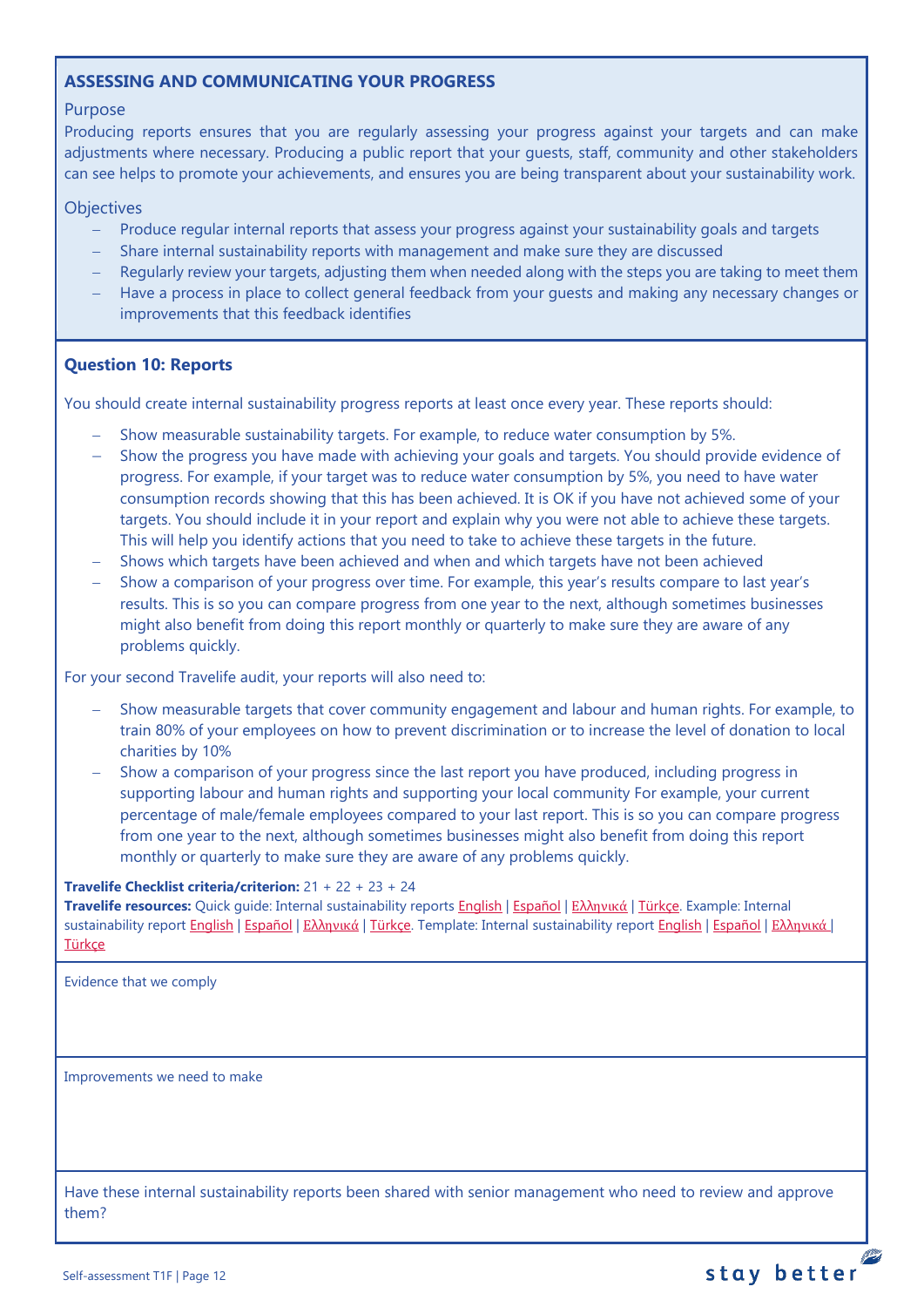|  |  | <b>Travelife Checklist criteria/criterion:</b> $19 + 20$ |  |  |  |  |
|--|--|----------------------------------------------------------|--|--|--|--|
|--|--|----------------------------------------------------------|--|--|--|--|

Evidence that we comply

Improvements we need to make

For your second Travelife audit, you will also need to show that you have created a public (external) sustainability progress report at least once every year. For example, next year you will need a public report that covers the previous 12-months. This report should:

- Show your progress on sustainability issues such as environmental impacts, community engagement and labour and human rights
- − Show a comparison of your progress since the last report you have produced. For example, your current amount of food waste compared to your last report

**Travelife Checklist criteria/criterion:** 16 + 17 **Travelife resources:** Quick guide: Public sustainability reports [English](https://travelifestaybetter.com/wp-content/uploads/2020/12/2-Quick-Guide-Public-Sustinability-Report-V1.1.pdf) | [Español](https://travelifestaybetter.com/wp-content/uploads/2020/12/2-ES-Quick-Guide-Public-Sustinability-Report-V1.1.pdf) | Ελλ[ηνικά](https://travelifestaybetter.com/wp-content/uploads/2020/12/3-Quick-Guide-Public-Sustinability-Report-V1.1-GR.pdf) [| Türkçe](https://travelifestaybetter.com/wp-content/uploads/2020/12/2-Quick-Guide-Public-Sustinability-Report-TR-Hizli-Kilavuz-Sirket-Disi-Surdurulebilirlik-Raporu.pdf)

Evidence that we comply

Improvements we need to make

For your second Travelife audit, you will need to show that a version of this report has been made available to the general public and any other people that might be interested such as staff, guests, suppliers and people in your community. This should include publishing it on your website and making it available in guest and staff areas in the relevant languages.

You will also need to show that it is easy for people to find information about the progress you have made without having to ask you for it. This should include sending/providing a copy of your report to your key stakeholders and suppliers.

The public (external) report should be available in your local language/s, the languages your staff understand, along with most of your guests. For example, if you are in France and all of your staff speak French, and 40% of your guests are German and 40% English, then the report should be in French, German and English.

**Travelife Checklist criteria/criterion:** 18 + 27 + 156

**Travelife resources:** Quick guide: Public sustainability reports [English](https://travelifestaybetter.com/wp-content/uploads/2020/12/2-Quick-Guide-Public-Sustinability-Report-V1.1.pdf) | [Español](https://travelifestaybetter.com/wp-content/uploads/2020/12/2-ES-Quick-Guide-Public-Sustinability-Report-V1.1.pdf) | Ελλ[ηνικά](https://travelifestaybetter.com/wp-content/uploads/2020/12/3-Quick-Guide-Public-Sustinability-Report-V1.1-GR.pdf) [| Türkçe](https://travelifestaybetter.com/wp-content/uploads/2020/12/2-Quick-Guide-Public-Sustinability-Report-TR-Hizli-Kilavuz-Sirket-Disi-Surdurulebilirlik-Raporu.pdf)

Evidence that we comply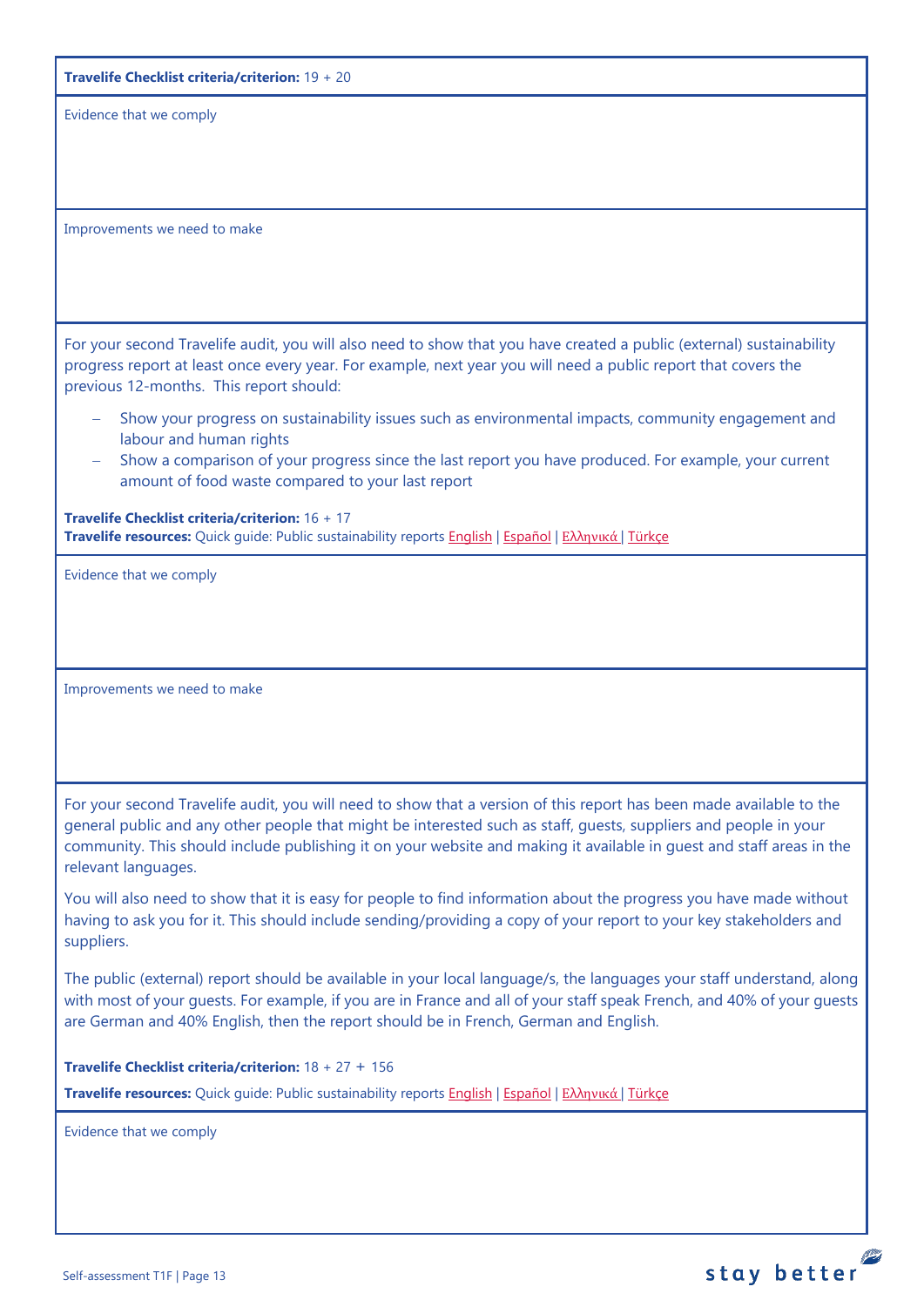### <span id="page-13-0"></span>**Question 11: Guest feedback**

Do you collect feedback about guest satisfaction? Can you show that you use this feedback to make changes or improvements to their experience of your business?

#### **Travelife Checklist criteria/criterion:** 25 + 26

**Travelife resources:** Quick guide: Quality assurance [English](https://travelifestaybetter.com/wp-content/uploads/2019/02/4-Quick-Guide-Quality-Assurance.pdf) | [Español](https://travelifestaybetter.com/wp-content/uploads/2019/02/4-ES-Quick-Guide-Quality-Assurance.pdf) | Ελλ[ηνικά](https://travelifestaybetter.com/wp-content/uploads/2020/07/32-Quick-Guide-Quality-Assurance-GR.pdf) | [Türkçe](https://travelifestaybetter.com/wp-content/uploads/2020/11/4-Quick-Guide-Quality-Assurance-TR-4-Hizli-Kilavuz-Kalite-Guvence.pdf) . Detailed guide: Guest feedback [English](https://travelifestaybetter.com/wp-content/uploads/2019/02/5-Detailed-Guide-Collecting-Guest-Feedback.pdf) | [Español](https://travelifestaybetter.com/wp-content/uploads/2019/02/5-ES-Detailed-Guide-Collecting-Guest-Feedback.pdf) | Ελλ[ηνικά](https://travelifestaybetter.com/wp-content/uploads/2021/01/5-GR-Detailed-Guide-Collecting-Guest-Feedback.pdf) | [Türkçe.](https://travelifestaybetter.com/wp-content/uploads/2021/01/5-Detailed-Guide-Collecting-Guest-Feedback-TR-Misafir-Geri-Bildirimlerini-Toplama-Detayli-Kilavuz.pdf) Example of quality assurance policy [English](https://travelifestaybetter.com/wp-content/uploads/2019/02/4-Example-Quality-Assurance-Policy.pdf) | [Español](https://travelifestaybetter.com/wp-content/uploads/2019/02/4-ES-Example-Quality-Assurance-Policy.pdf) | Ελλ[ηνικά](https://travelifestaybetter.com/wp-content/uploads/2020/07/33-Example-Quality-Assurance-Policy-GR.pdf) | [Türkçe](https://travelifestaybetter.com/wp-content/uploads/2020/08/4-Example-Quality-Assurance-Policy-TR-4-Ornek-Kalite-Guvence-Politikasi.pdf) . Guest feedback survey template [English](https://travelifestaybetter.com/wp-content/uploads/2019/02/5-Example-Guest-Feedback-Survey.pdf) | [Español](https://travelifestaybetter.com/wp-content/uploads/2019/02/5-ES-Example-Guest-Feedback-Survey.pdf) | Ελλ[ηνικά](https://travelifestaybetter.com/wp-content/uploads/2021/01/5-GR-Example-Guest-Feedback-Survey.pdf) | [Türkçe](https://travelifestaybetter.com/wp-content/uploads/2020/08/5-Example-Guest-Feedback-Survey-TR-5-Ornek-Misafir-Geri-Bildirim-Anketi.pdf) . Guest feedback survey example English | Español | Ελληνικά | Türkçe . Example of how to ask quests for feedback **English | [Español](https://travelifestaybetter.com/wp-content/uploads/2019/02/5-ES-Example-Guest-Feedback-Instructions-for-Guests.pdf) | Ελλ[ηνικά](https://travelifestaybetter.com/wp-content/uploads/2021/01/5-GR-Example-of-Feedback-Instructions-for-Guests.pdf) | [Türkçe.](https://travelifestaybetter.com/wp-content/uploads/2020/08/5-Example-of-Feedback-Insructions-for-Guests-TR-5-Ornek-Misafir-Geri-Bildirim-Talimati.pdf)** 

Evidence that we comply

Improvements we need to make

#### <span id="page-13-1"></span>**Question 12: Energy, water and hazardous substance assessments**

For your second Travelife audit, you will need to show that you carry out an assessment at least once every year to check your energy and water efficiency. This assessment should cover all areas of your operations where energy and water are used, and the results should be compiled into a report to help you understand what is working well and where you can make improvements.

You will also need to show that you have assessed the chemicals you use to see which ones have negative environmental impacts. If high environmental impacts are identified, you should develop and implement a plan to minimise these impacts. This could include making sure you are using the correct minimum doses, staff training and looking for less harmful alternatives.

#### **Travelife Checklist criteria/criterion:** 43 + 63 + 87

**Travelife resources:** Detailed guide: Energy [English](https://travelifestaybetter.com/wp-content/uploads/2019/02/17-Detailed-Guide-Energy.pdf) | [Español](https://travelifestaybetter.com/wp-content/uploads/2019/02/17-ES-Detailed-Guide-Energy.pdf) | Ελλ[ηνικά](https://travelifestaybetter.com/wp-content/uploads/2020/11/17-GR-Detailed-Guide-Energy.pdf) | [Türkçe.](https://travelifestaybetter.com/wp-content/uploads/2021/01/17-Detailed-Guide-Energy-TR-Enerji-Detayli-Kilavuz.pdf) Detailed guide: Water [English](https://travelifestaybetter.com/wp-content/uploads/2019/02/18-Detailed-Guide-Water.pdf) | [Español](https://travelifestaybetter.com/wp-content/uploads/2019/02/18-ES-Detailed-Guide-Water.pdf) | Ελλ[ηνικά](https://travelifestaybetter.com/wp-content/uploads/2021/01/20-GR-Detailed-Guide-Hazardous-Substances.pdf) | Türkce. Detailed guide: Hazardous substances English | Español | Ελληνικά | [Türkçe.](https://travelifestaybetter.com/wp-content/uploads/2021/01/20-Detailed-Guide-Hazardous-Substances-TR-Tehlikeli-Maddeler-Detayli-Kilavuz.pdf)

Evidence that we comply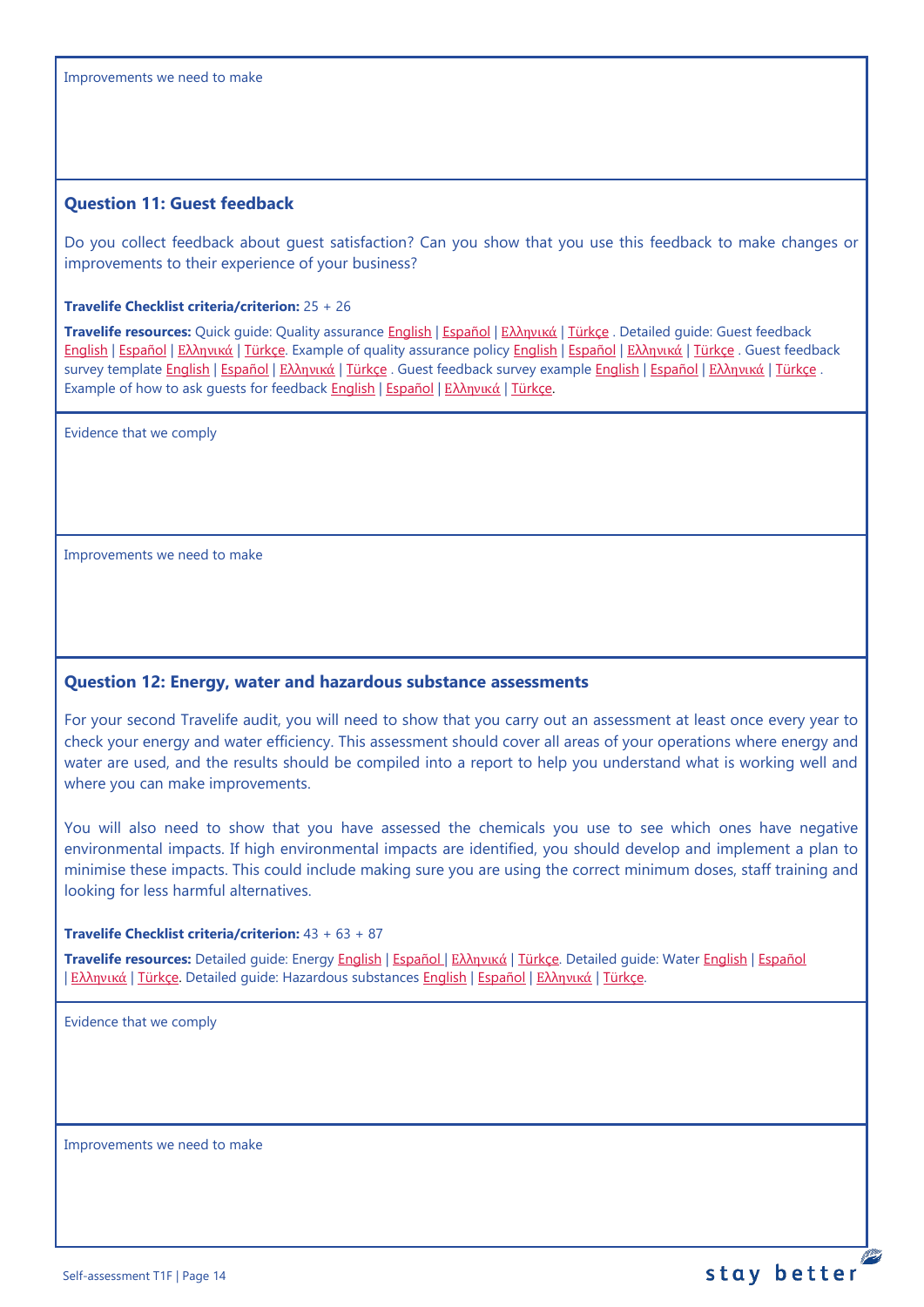# <span id="page-14-0"></span>**ENVIRONMENTAL MEASUREMENTS AND KEEPING RECORDS**

## Purpose

Monitoring and minimising your environmental impacts are an important way to reduce the carbon footprint of your property, to reduce overall pollution and to control the resources your business consumes.

### **Objectives**

- To regularly record and monitor your environmental impacts so that you can use this data in reports that help you measure progress, set new targets and, when needed, adjust the measures you are taking
- To make sure you are not polluting air, soil and water
- − To keep people and wildlife safe from hazardous substances and other pollutants
- − To make sure you are following all relevant laws, regulations and guidelines

## <span id="page-14-1"></span>**Question 13: Energy**

Can you show that you record your **energy consumption from all sources** (electricity, gas, LPG, heating oil, etc.), either daily, weekly or monthly?

Do you use this to calculate your **total energy use** and **total energy use per guest night** in kWh (kilowatt-hours)? This is the sum of all your energy sources (electricity + gas + LPG, etc.)

#### **Travelife Checklist criteria/criterion:** 35 + 36 + 38 + 39

**Travelife resources:** Detailed guide: Energy [English](https://travelifestaybetter.com/wp-content/uploads/2019/02/17-Detailed-Guide-Energy.pdf) | [Español](https://travelifestaybetter.com/wp-content/uploads/2019/02/17-ES-Detailed-Guide-Energy.pdf) | Ελλ[ηνικά](https://travelifestaybetter.com/wp-content/uploads/2020/11/17-GR-Detailed-Guide-Energy.pdf) | [Türkçe.](https://travelifestaybetter.com/wp-content/uploads/2021/01/17-Detailed-Guide-Energy-TR-Enerji-Detayli-Kilavuz.pdf) Quick guide: Recording and monitoring energy consumption [English](https://travelifestaybetter.com/wp-content/uploads/2019/02/17-Quick-Guide-Monitoring-Reporting-Energy-Use.pdf) | [Español](https://travelifestaybetter.com/wp-content/uploads/2019/02/17-ES-Quick-Guide-Monitoring-Reporting-Energy-Use.pdf) | Ελλ[ηνικά](https://travelifestaybetter.com/wp-content/uploads/2020/01/12-Quick-Guide-Monitoring-Reporting-Energy-Use-GR.pdf) | [Türkçe.](https://travelifestaybetter.com/wp-content/uploads/2020/10/17-Quick-Guide-Monitoring-Reporting-Energy-Use-TR-Enerjinin-Takibi-ve-Raporlanmasi-icin-Hizli-Kilavuz.pdf) Quick guide: Converting energy to kilowatt-hours (kWh) [English](https://travelifestaybetter.com/wp-content/uploads/2019/02/17-Quick-Guide-Converting-Energy-to-Kilowatt-Hours.pdf) | [Español](https://travelifestaybetter.com/wp-content/uploads/2019/03/17-ES-Quick-Guide-Converting-Energy-to-Kilowatt-Hours.pdf) | Ελλ[ηνικά](https://travelifestaybetter.com/wp-content/uploads/2020/01/13-Quick-Guide-Converting-Energy-to-Kilowatt-Hours-GR.pdf) | [Türkçe.](https://travelifestaybetter.com/wp-content/uploads/2020/10/17-Quick-Guide-Converting-Energy-to-Kilowatt-Hours-TR-Enerjinin-Kilovatsaata-Donusturulmesi-icin-Hizli-Kilavuz.pdf) Template: Energy consumption report [English](https://travelifestaybetter.com/wp-content/uploads/2019/02/17-Template-Recording-Energy-Consumption.xlsx) | [Español](https://travelifestaybetter.com/wp-content/uploads/2019/02/17-ES-Template-Recording-Energy-Consumption.xlsx) | Ελλ[ηνικά](https://travelifestaybetter.com/wp-content/uploads/2019/08/17-GR-Template-Recording-Energy-Consumption.xlsx) | [Türkçe](https://travelifestaybetter.com/wp-content/uploads/2020/07/17-Template-Recording-Energy-Consumption-TR-Enerji-T%C3%BCketiminin-Kayd%C4%B1-%C5%9Eablonu.xlsx) . Tool: Conversion numbers for kWh and greenhouse gas emissions if you would like to track that too [English](https://travelifestaybetter.com/wp-content/uploads/2019/02/17-Fuel-Conversion-Rates-to-kWh-and-CO2e.pdf) | [Español](https://travelifestaybetter.com/wp-content/uploads/2019/02/17-ES-Fuel-Conversion-to-kWh-and-CO2e.pdf) | Ελλ[ηνικά](https://travelifestaybetter.com/wp-content/uploads/2020/01/11-Fuel-Conversion-to-kWh-and-CO2e-GR.pdf) | [Türkçe.](https://travelifestaybetter.com/wp-content/uploads/2020/10/17-Fuel-Conversion-to-kWh-and-CO2e-TR-Yakitin-kWh-ve-CO2eye-Donusturulmesi.pdf) Optional best practice: Converting energy to greenhouse gas emissions [English](https://travelifestaybetter.com/wp-content/uploads/2019/02/17-Quick-Guide-Converting-Energy-to-CO2e.pdf) | [Español](https://travelifestaybetter.com/wp-content/uploads/2019/02/17-ES-Quick-Guide-Converting-Energy-to-CO2e.pdf) | Ελλ[ηνικά](https://travelifestaybetter.com/wp-content/uploads/2020/01/14-Quick-Guide-Converting-Energy-to-CO2e-GR.pdf) | [Türkçe.](https://travelifestaybetter.com/wp-content/uploads/2020/10/17-Quick-Guide-Converting-Energy-to-CO2e-TR-Enerjinin-CO2eye-Donusturulmesi-icin-Hizli-Kilavuz.pdf)

Evidence that we comply

Improvements we need to make

Can you show that you keep these records so that you can make regular comparisons to energy consumption in previous years?

#### **Travelife Checklist criteria/criterion:** 40

Do you record the source of each type of energy you use, including details of any external suppliers?

#### **Travelife Checklist criteria/criterion:** 37

**Travelife resources:** Detailed guide: Energy [English](https://travelifestaybetter.com/wp-content/uploads/2019/02/17-Detailed-Guide-Energy.pdf) | [Español](https://travelifestaybetter.com/wp-content/uploads/2019/02/17-ES-Detailed-Guide-Energy.pdf) | Ελλ[ηνικά](https://travelifestaybetter.com/wp-content/uploads/2020/11/17-GR-Detailed-Guide-Energy.pdf) | [Türkçe.](https://travelifestaybetter.com/wp-content/uploads/2021/01/17-Detailed-Guide-Energy-TR-Enerji-Detayli-Kilavuz.pdf) Quick guide: Recording and monitoring energy consumption [English](https://travelifestaybetter.com/wp-content/uploads/2019/02/17-Quick-Guide-Monitoring-Reporting-Energy-Use.pdf) | [Español](https://travelifestaybetter.com/wp-content/uploads/2019/02/17-ES-Quick-Guide-Monitoring-Reporting-Energy-Use.pdf) | Ελλ[ηνικά](https://travelifestaybetter.com/wp-content/uploads/2020/01/12-Quick-Guide-Monitoring-Reporting-Energy-Use-GR.pdf) | [Türkçe.](https://travelifestaybetter.com/wp-content/uploads/2020/10/17-Quick-Guide-Monitoring-Reporting-Energy-Use-TR-Enerjinin-Takibi-ve-Raporlanmasi-icin-Hizli-Kilavuz.pdf) Quick guide: Converting energy to kilowatt-hours (kWh) [English](https://travelifestaybetter.com/wp-content/uploads/2019/02/17-Quick-Guide-Converting-Energy-to-Kilowatt-Hours.pdf) | [Español](https://travelifestaybetter.com/wp-content/uploads/2019/03/17-ES-Quick-Guide-Converting-Energy-to-Kilowatt-Hours.pdf) | Ελλ[ηνικά](https://travelifestaybetter.com/wp-content/uploads/2020/01/13-Quick-Guide-Converting-Energy-to-Kilowatt-Hours-GR.pdf) | [Türkçe.](https://travelifestaybetter.com/wp-content/uploads/2020/10/17-Quick-Guide-Converting-Energy-to-Kilowatt-Hours-TR-Enerjinin-Kilovatsaata-Donusturulmesi-icin-Hizli-Kilavuz.pdf) Template: Energy consumption report [English](https://travelifestaybetter.com/wp-content/uploads/2019/02/17-Template-Recording-Energy-Consumption.xlsx) | [Español](https://travelifestaybetter.com/wp-content/uploads/2019/02/17-ES-Template-Recording-Energy-Consumption.xlsx) | Ελλ[ηνικά](https://travelifestaybetter.com/wp-content/uploads/2019/08/17-GR-Template-Recording-Energy-Consumption.xlsx) | [Türkçe](https://travelifestaybetter.com/wp-content/uploads/2020/07/17-Template-Recording-Energy-Consumption-TR-Enerji-T%C3%BCketiminin-Kayd%C4%B1-%C5%9Eablonu.xlsx) . Tool: Conversion numbers for kWh and greenhouse gas emissions if you would like to track that too [English](https://travelifestaybetter.com/wp-content/uploads/2019/02/17-Fuel-Conversion-Rates-to-kWh-and-CO2e.pdf) | [Español](https://travelifestaybetter.com/wp-content/uploads/2019/02/17-ES-Fuel-Conversion-to-kWh-and-CO2e.pdf) | Ελλ[ηνικά](https://travelifestaybetter.com/wp-content/uploads/2020/01/11-Fuel-Conversion-to-kWh-and-CO2e-GR.pdf) | [Türkçe.](https://travelifestaybetter.com/wp-content/uploads/2020/10/17-Fuel-Conversion-to-kWh-and-CO2e-TR-Yakitin-kWh-ve-CO2eye-Donusturulmesi.pdf) Optional best practice: Converting energy to greenhouse gas emissions [English](https://travelifestaybetter.com/wp-content/uploads/2019/02/17-Quick-Guide-Converting-Energy-to-CO2e.pdf) | [Español](https://travelifestaybetter.com/wp-content/uploads/2019/02/17-ES-Quick-Guide-Converting-Energy-to-CO2e.pdf) | Ελλ[ηνικά](https://travelifestaybetter.com/wp-content/uploads/2020/01/14-Quick-Guide-Converting-Energy-to-CO2e-GR.pdf) | [Türkçe.](https://travelifestaybetter.com/wp-content/uploads/2020/10/17-Quick-Guide-Converting-Energy-to-CO2e-TR-Enerjinin-CO2eye-Donusturulmesi-icin-Hizli-Kilavuz.pdf)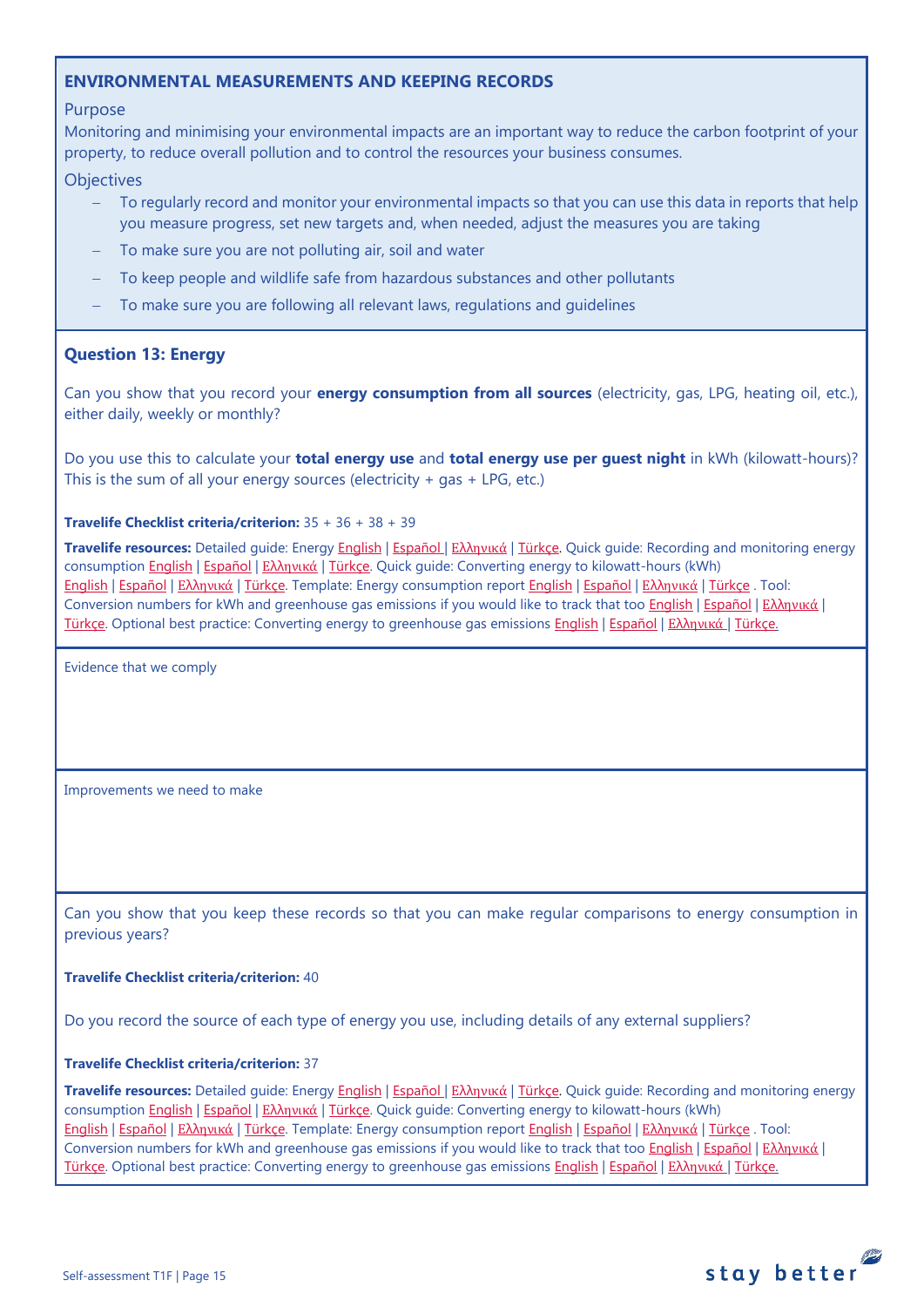| Evidence that we comply |  |  |  |  |
|-------------------------|--|--|--|--|
|-------------------------|--|--|--|--|

Improvements we need to make

#### <span id="page-15-0"></span>**Question 14: Water**

Can you show that you record your **water consumption from all sources** either daily, weekly or monthly in litres or cubic metres?

Do you use this to calculate your water use per guest night in either litres or cubic metres?

**Travelife Checklist criteria/criterion:** 52 + 53 + 56 + 57

**Travelife resources:** Detailed guide: Water [English](https://travelifestaybetter.com/wp-content/uploads/2019/02/18-Detailed-Guide-Water.pdf) | [Español](https://travelifestaybetter.com/wp-content/uploads/2019/02/18-ES-Detailed-Guide-Water.pdf) | Ελλ[ηνικά](https://travelifestaybetter.com/wp-content/uploads/2020/11/18-GR-Detailed-Guide-Water.pdf) | [Türkçe.](https://travelifestaybetter.com/wp-content/uploads/2021/01/18-Detailed-Guide-Water-TR-Su-Detayli-Kilavuz.pdf) Quick guide: Recording and reporting water consumption [English](https://travelifestaybetter.com/wp-content/uploads/2019/02/18-Template-Recording-Water-Consumption.xlsx) | Εspañol | Ελλ[ηνικά](https://travelifestaybetter.com/wp-content/uploads/2019/08/18-GR-Template-Recording-Water-Consumption.xlsx) | [Türkçe.](https://travelifestaybetter.com/wp-content/uploads/2020/10/18-Quick-Guide-Recording-Water-Consumption-TR-Su-Tuketiminin-Kayit-Edilmesi-icin-Hizli-Kilavuz.pdf) Template: Water consumption report English | Εspañol | Ελληνικά | [Türkçe.](https://travelifestaybetter.com/wp-content/uploads/2020/07/18-Template-Recording-Water-Consumption-TR-Su-T%C3%BCketiminin-Kayd%C4%B1-%C5%9Eablonu.xlsx)

Evidence that we comply

Improvements we need to make

Can you show that you keep these records so that you can make regular comparisons to water consumption in previous years?

Can you show that you regularly monitor and maintain water quality throughout your property so that it is safe to use?

For your second Travelife audit, you will need to show that any water you source from any place other than a local municipal supplier, does not affect the local supply or the environment. For example, if you use a well or boreholes.

**Travelife Checklist criteria/criterion:** 58 +64 + 65

**Travelife resources:** Detailed guide: Water [English](https://travelifestaybetter.com/wp-content/uploads/2019/02/18-Detailed-Guide-Water.pdf) | [Español](https://travelifestaybetter.com/wp-content/uploads/2019/02/18-ES-Detailed-Guide-Water.pdf) | Ελλ[ηνικά](https://travelifestaybetter.com/wp-content/uploads/2020/11/18-GR-Detailed-Guide-Water.pdf) | [Türkçe.](https://travelifestaybetter.com/wp-content/uploads/2021/01/18-Detailed-Guide-Water-TR-Su-Detayli-Kilavuz.pdf)

Evidence that we comply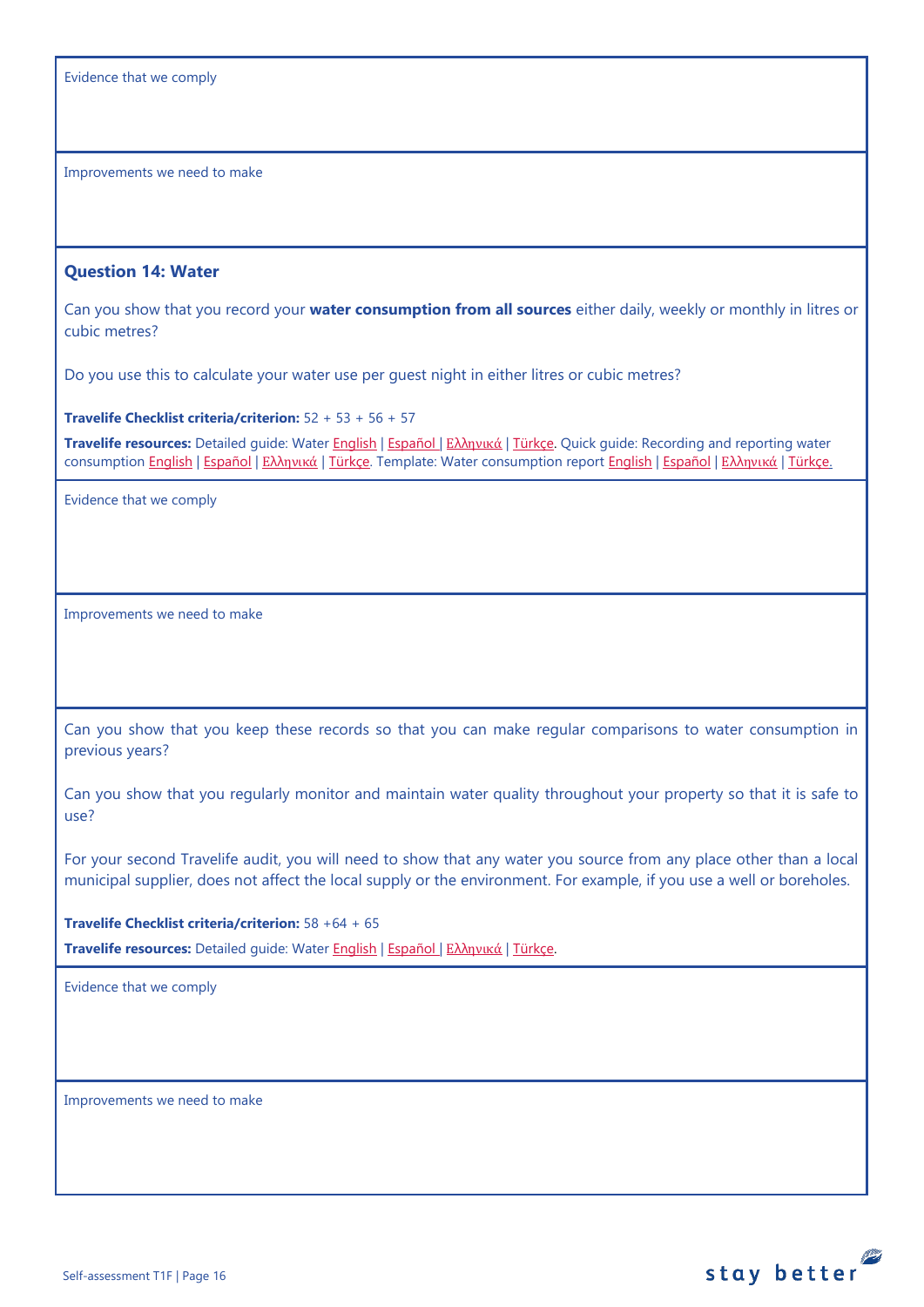## <span id="page-16-0"></span>**Question 15: Waste (including wastewater and hazardous waste)**

Do you separate **solid waste** according to guidelines from local authorities?

**Travelife Checklist criteria/criterion:** 72

**Travelife resources:** Detailed guide: Waste [English](https://travelifestaybetter.com/wp-content/uploads/2019/02/19-Detailed-Guide-Waste.pdf) | [Español](https://travelifestaybetter.com/wp-content/uploads/2019/02/19-ES-Detailed-Guide-Waste.pdf) | Ελλ[ηνικά](https://travelifestaybetter.com/wp-content/uploads/2021/01/19-GR-Detailed-Guide-Waste.pdf) | [Türkçe.](https://travelifestaybetter.com/wp-content/uploads/2021/01/19-Detailed-Guide-Waste-TR-Atik-Detayli-Kilavuz.pdf)

Evidence that we comply

Improvements we need to make

For your second Travelife audit, you will need to show that you keep a register of all your different types of **solid waste**, that explains how each type is disposed of, including any information about how each type can be reduced, reused or recycled and who collects it.

#### **Travelife Checklist criteria/criterion:** 73

**Travelife resources:** Detailed guide: Waste [English](https://travelifestaybetter.com/wp-content/uploads/2019/02/19-Detailed-Guide-Waste.pdf) | [Español](https://travelifestaybetter.com/wp-content/uploads/2019/02/19-ES-Detailed-Guide-Waste.pdf) | Ελλ[ηνικά](https://travelifestaybetter.com/wp-content/uploads/2021/01/19-GR-Detailed-Guide-Waste.pdf) | [Türkçe.](https://travelifestaybetter.com/wp-content/uploads/2021/01/19-Detailed-Guide-Waste-TR-Atik-Detayli-Kilavuz.pdf) Quick guide: Creating a waste register [English](https://travelifestaybetter.com/wp-content/uploads/2019/02/19-Quick-Guide-Creating-a-Waste-Register-1.pdf) | [Español](https://travelifestaybetter.com/wp-content/uploads/2019/02/19-ES-Quick-Guide-Creating-a-Waste-Register.pdf) | Ελλ[ηνικά](https://travelifestaybetter.com/wp-content/uploads/2020/01/17-Quick-Guide-Creating-a-Waste-Register-GR.pdf) | [Türkçe.](https://travelifestaybetter.com/wp-content/uploads/2020/10/19-Quick-Guide-Creating-a-Waste-Register-TR-Atik-Kaydi-Olusturmak-icin-Hizli-Kilavuz.pdf) Template: Waste register [English](https://travelifestaybetter.com/wp-content/uploads/2019/02/19-Template-Waste-Stream-Register.xlsx) | [Español](https://travelifestaybetter.com/wp-content/uploads/2019/02/19-ES-Template-Waste-Stream-Register.xlsx) | Ελλ[ηνικά](https://travelifestaybetter.com/19-gr-template-waste-stream-register/) | [Türkçe.](https://travelifestaybetter.com/wp-content/uploads/2020/07/19-Template-Waste-Stream-Register-TR-At%C4%B1k-%C3%87e%C5%9Fit-Kayd%C4%B1-%C5%9Eablonu.xlsx)

Evidence that we comply

Improvements we need to make

If you serve food, do you keep a record of unprepared food that is thrown away? This is food that was never served because it has been spoiled, damaged or contaminated. [Click here](https://travelifestaybetter.com/wp-content/uploads/2020/05/Travelife-Tutorial-Recording-Food-Waste.mp4) to watch a short tutorial about this type of waste.

#### **Travelife Checklist criteria/criterion:** 74

**Travelife resources:** Template: Food waste monitor [English](https://travelifestaybetter.com/wp-content/uploads/2019/03/19-Food-Waste-Monitoring-Template.xlsx) | [Español](https://travelifestaybetter.com/wp-content/uploads/2019/09/19-ES-Food-Waste-Monitoring-Template.xlsx) | Ελλ[ηνικά](https://travelifestaybetter.com/19-gr-food-waste-monitoring-template/) | [Türkçe](https://travelifestaybetter.com/wp-content/uploads/2020/07/19-Food-Waste-Monitoring-Template-TR-G%C4%B1da-At%C4%B1k-Takip-%C5%9Eablonu.xlsx) . Tutorial: Recording food waste [English.](https://travelifestaybetter.com/wp-content/uploads/2020/05/Travelife-Tutorial-Recording-Food-Waste.mp4)

Evidence that we comply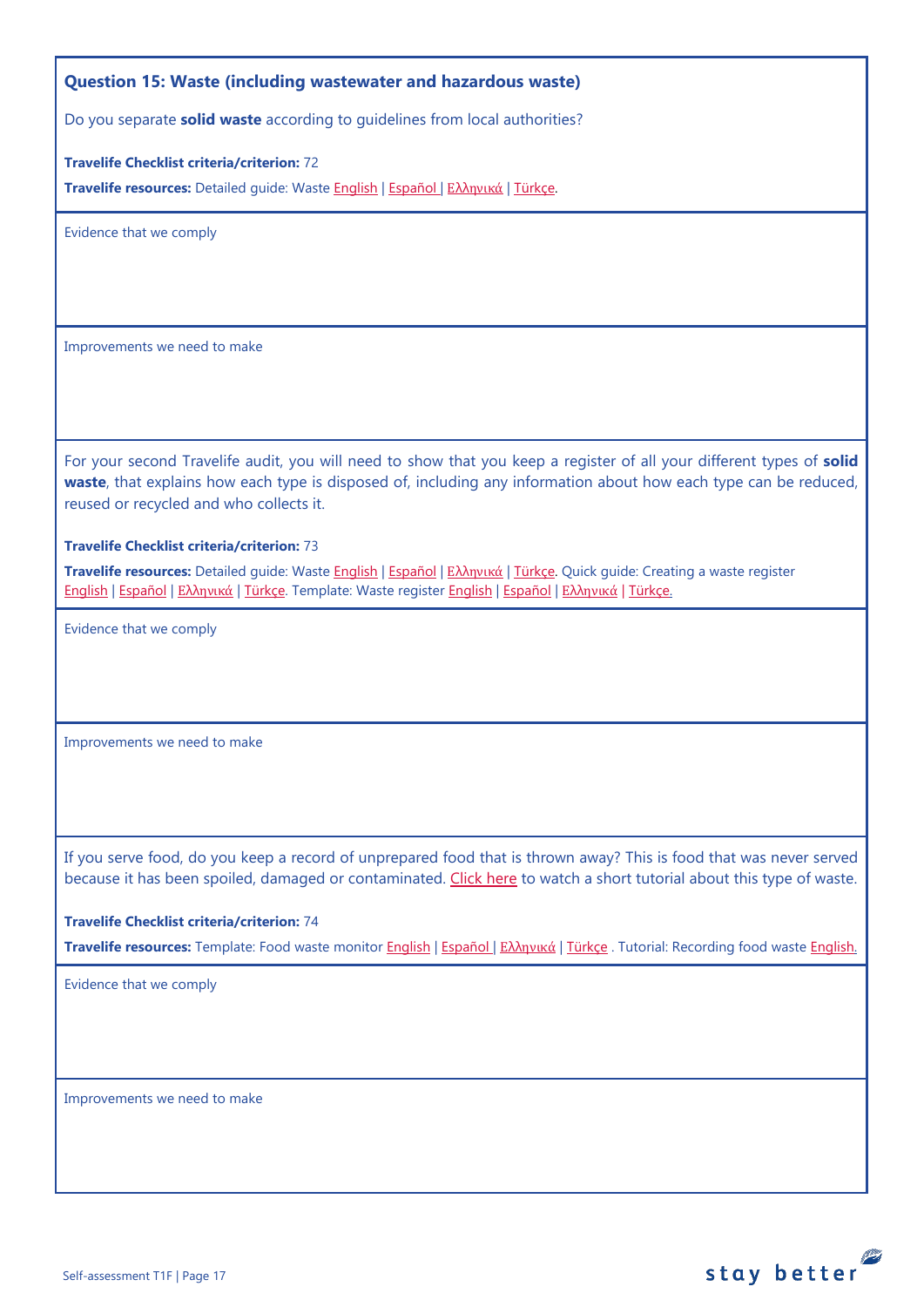Do you keep records of your hazardous waste? This includes things such as chemicals, light bulbs, batteries, printer cartridges, paint cans and so on. Your hazardous waste records should include:

- − The volume of each type of hazardous waste in either litres or kilograms
- − Where each type of it is stored on your premises
- − How much of each type has been removed from your premises
- − The details of the licenced waste contractor used for collection/disposal

#### **Travelife Checklist criteria/criterion:** 86

**Travelife resources:** Detailed guide: Hazardous substances [English](https://travelifestaybetter.com/wp-content/uploads/2019/02/20-Detailed-Guide-Hazardous-Substances.pdf) | [Español](https://travelifestaybetter.com/wp-content/uploads/2019/02/20-ES-Detailed-Guide-Hazardous-Substances.pdf) | Ελλ[ηνικά](https://travelifestaybetter.com/wp-content/uploads/2021/01/20-GR-Detailed-Guide-Hazardous-Substances.pdf) | [Türkçe.](https://travelifestaybetter.com/wp-content/uploads/2021/01/20-Detailed-Guide-Hazardous-Substances-TR-Tehlikeli-Maddeler-Detayli-Kilavuz.pdf) Template: Hazardous waste recor[d English](https://travelifestaybetter.com/wp-content/uploads/2019/03/20-Template-Hazardous-Waste-Record.xlsx) | [Español](https://travelifestaybetter.com/wp-content/uploads/2019/09/20-ES-Template-Hazardous-Waste-Record.xlsx) | Ελλ[ηνικά](https://travelifestaybetter.com/20-gr-template-hazardous-waste-record/) | [Türkçe.](https://travelifestaybetter.com/wp-content/uploads/2020/07/20-Template-Hazardous-Waste-Record-TR-Tehlikeli-At%C4%B1k-Kay%C4%B1t-%C5%9Eablonu.xlsx)

Evidence that we comply

Improvements we need to make

Do you have evidence that show all your waste (solid waste, wastewater, hazardous waste) has been properly disposed of? This should include:

- − Any local, national or international laws and regulations you need to follow (these can be added to your legal register)
- − Making sure that your hazardous waste is stored safely in the same way as hazardous products (i.e. in a locked and ventilated area, on drip trays, etc.) whilst awaiting collection/disposal
- Making sure that your wastewater is treated, reused or disposed of safely without affecting the local community or the environment
- − Having systems that make sure any contaminated wastewater does not pollute the local area. For example, swimming pools overflowing with chlorinated water or swimming pool backwash water that contaminates soil or seawater, desalination systems or sewage contaminating a river, etc.
- The names of any waste companies you use and evidence that they have all required licences and are disposing of the waste in a way that minimises environmental and social impacts

For your second Travelife audit, you will also need to supply invoices or receipts from all the waste companies that you use (these should be kept for at least 3 years)

**Travelife Checklist criteria/criterion:** 54 + 55 + 66 + 77 + 80 + 89

**Travelife resources:** Detailed guide: Waste [English](https://travelifestaybetter.com/wp-content/uploads/2019/02/19-Detailed-Guide-Waste.pdf) | [Español](https://travelifestaybetter.com/wp-content/uploads/2019/02/19-ES-Detailed-Guide-Waste.pdf) | Ελλ[ηνικά](https://travelifestaybetter.com/wp-content/uploads/2021/01/19-GR-Detailed-Guide-Waste.pdf) | [Türkçe.](https://travelifestaybetter.com/wp-content/uploads/2021/01/19-Detailed-Guide-Waste-TR-Atik-Detayli-Kilavuz.pdf) Detailed guide: Hazardous substances [English](https://travelifestaybetter.com/wp-content/uploads/2019/02/20-Detailed-Guide-Hazardous-Substances.pdf) | [Español](https://travelifestaybetter.com/wp-content/uploads/2019/02/20-ES-Detailed-Guide-Hazardous-Substances.pdf) | Ελλ[ηνικά](https://travelifestaybetter.com/wp-content/uploads/2021/01/20-GR-Detailed-Guide-Hazardous-Substances.pdf) | [Türkçe.](https://travelifestaybetter.com/wp-content/uploads/2021/01/20-Detailed-Guide-Hazardous-Substances-TR-Tehlikeli-Maddeler-Detayli-Kilavuz.pdf)

Evidence that we comply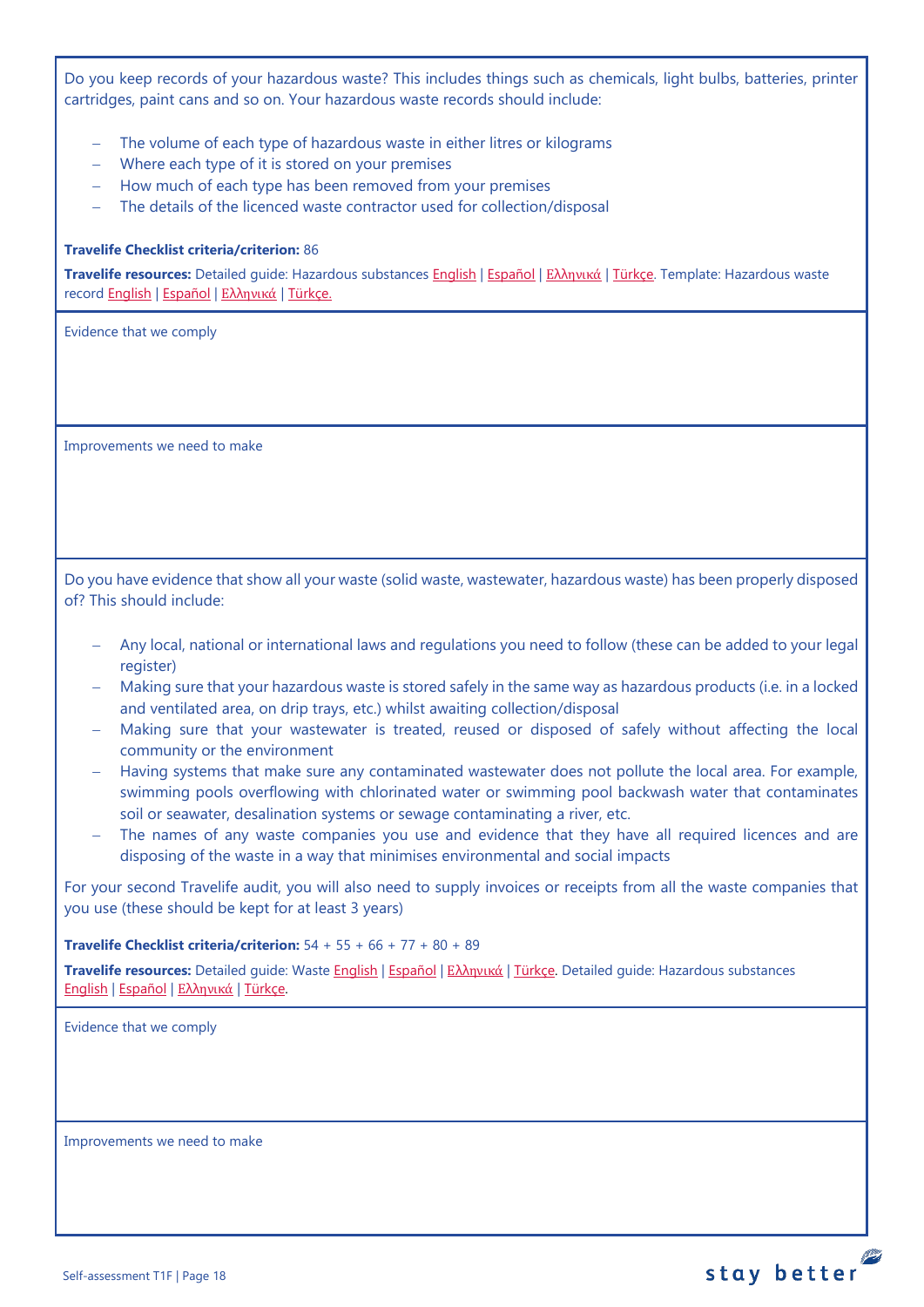### <span id="page-18-0"></span>**Question 16: Hazardous substances**

For your second Travelife audit, you will need to show that you have created and maintained records about hazardous substances, as described below.

You need to show that you keep a register of all of the types of hazardous substances and chemicals on your property that helps you and your staff understand the volume and type of hazardous substances you have at your property at any one time in case of an emergency such as a fire or flood, and how each one should be stored, used and so on. This should include all of the following:

- − The type of each substance
- − What it is for (e.g. cleaning, painting)
- − How much should be used in a single dose (this is mainly for chemicals) and general instructions for how to use the substance (or where an employee can find this information)
- − Any legal or safety requirements for how the substance should be stored and disposed of
- ← Any requirements about how the substance should be used safely including any required protective equipment
- − How much of each is stored at your property

### **Travelife Checklist criteria/criterion:** 84

Here is a template that shows one way of recording this information: [English](https://travelifestaybetter.com/wp-content/uploads/2019/02/20-Member-Template-Hazardous-Substance-Register.xlsx) | [Español](https://travelifestaybetter.com/wp-content/uploads/2019/02/20-ES-Member-Template-Hazardous-Substance-Register.xlsx) | *Ε*λλ*[ηνικά](https://travelifestaybetter.com/20-gr-member-template-hazardous-substance-register/)* | [Türkçe](https://travelifestaybetter.com/wp-content/uploads/2020/07/20-Member-Template-Hazardous-Substance-Register-TR-Tehlikeli-Madde-Kayd%C4%B1-%C3%9Cye-%C5%9Eablonu.xlsx)

You will need to show that you record the amount of hazardous substances your business consumes so that you can monitor their use. For example, this might be a stock control procedure where employees update a record each time they use a substance or record how much of each hazardous substance is in stock on a daily, weekly or monthly basis. This record should include:

- − The name of each type of substance
- − If chemicals are in a concentrated form (e.g. they need to be diluted before use)
- − The amount of chemicals used or in stock in litres or kilograms
- The amount of other substances used or in stock (i.e. not chemicals) in relevant units. For example, the quantity of batteries or ink cartridges

You will need to show that you keep these records so that you know the total amount of hazard substances you use each year (in litres or kilograms), and can use that to make comparisons to previous years as one way of controlling their use.

**Travelife Checklist criteria/criterion:** 85 + 96

Here is a template that shows the type of information you need to record: [English](https://travelifestaybetter.com/wp-content/uploads/2019/02/20-Member-Template-Recording-Use-of-Hazardous-Substances.xlsx) | [Español](https://travelifestaybetter.com/wp-content/uploads/2019/02/20-ES-Member-Template-Recording-Use-of-Hazardous-Substances.xlsx) | *Ε*λλ*[ηνικά](https://travelifestaybetter.com/wp-content/uploads/2019/08/20-GR-Member-Template-Recording-Use-of-Hazardous-Substances.xlsx)* | [Türkçe](https://travelifestaybetter.com/wp-content/uploads/2020/07/20-Member-Template-Recording-Use-of-Hazardous-Substances-TR-Tehlikeli-Madde-Kullan%C4%B1m-Kayd%C4%B1-%C3%9Cye-%C5%9Eablonu.xlsx)

**Travelife resources:** Detailed guide: Hazardous substances [English](https://travelifestaybetter.com/wp-content/uploads/2019/02/20-Detailed-Guide-Hazardous-Substances.pdf) | [Español](https://travelifestaybetter.com/wp-content/uploads/2019/02/20-ES-Detailed-Guide-Hazardous-Substances.pdf) | Ελλ[ηνικά](https://travelifestaybetter.com/wp-content/uploads/2021/01/20-GR-Detailed-Guide-Hazardous-Substances.pdf) | [Türkçe.](https://travelifestaybetter.com/wp-content/uploads/2021/01/20-Detailed-Guide-Hazardous-Substances-TR-Tehlikeli-Maddeler-Detayli-Kilavuz.pdf) Quick guide: Creating a hazardous substance register [English](https://travelifestaybetter.com/wp-content/uploads/2019/02/20-Quick-Guide-Creating-a-Hazardous-Substance-Register.pdf) | [Español](https://travelifestaybetter.com/wp-content/uploads/2019/02/20-ES-Quick-Guide-Creating-a-Hazardous-Substance-Register.pdf) | Ελλ[ηνικά](https://travelifestaybetter.com/wp-content/uploads/2020/01/19-Quick-Guide-Creating-a-Hazardous-Substance-Register-GR.pdf) | [Türkçe.](https://travelifestaybetter.com/wp-content/uploads/2020/10/20-Quick-Guide-Creating-a-Hazardous-Substance-Register-TR-Tehlikeli-Madde-Kaydi-Olusturmak-icin-Hizli-Kilavuz.pdf) Template: Hazardous substance register [English](https://travelifestaybetter.com/wp-content/uploads/2019/02/20-Member-Template-Hazardous-Substance-Register.xlsx) | [Español](https://travelifestaybetter.com/wp-content/uploads/2019/02/20-ES-Member-Template-Hazardous-Substance-Register.xlsx) | Ελλ[ηνικά](https://travelifestaybetter.com/20-gr-member-template-hazardous-substance-register/) | [Türkçe](https://travelifestaybetter.com/wp-content/uploads/2020/07/20-Member-Template-Hazardous-Substance-Register-TR-Tehlikeli-Madde-Kayd%C4%B1-%C3%9Cye-%C5%9Eablonu.xlsx) . Quick guide: Recording use of hazardous substance[s English](https://travelifestaybetter.com/wp-content/uploads/2019/02/20-Quick-Guide-Recording-Use-of-Hazardous-Substances.pdf) | [Español](https://travelifestaybetter.com/wp-content/uploads/2019/02/20-ES-Quick-Guide-Recording-Use-of-Hazardous-Substances.pdf) | Ελλ[ηνικά](https://travelifestaybetter.com/wp-content/uploads/2020/01/20-Quick-Guide-Recording-Use-of-Hazardous-Substances-GR.pdf) | [Türkçe.](https://travelifestaybetter.com/wp-content/uploads/2020/10/20-Quick-Guide-Recording-Use-of-Hazardous-Substances-TR-Tehlikeli-Maddelerin-Kullaniminin-Kaydi-icin-Hizli-Kilavuz.pdf) Template: Recording hazardous substances [English](https://travelifestaybetter.com/wp-content/uploads/2019/02/20-Member-Template-Recording-Use-of-Hazardous-Substances.xlsx) | [Español](https://travelifestaybetter.com/wp-content/uploads/2019/02/20-ES-Member-Template-Recording-Use-of-Hazardous-Substances.xlsx) | Ελλ[ηνικά](https://travelifestaybetter.com/20-gr-member-template-recording-use-of-hazardous-substances/) | [Türkçe.](https://travelifestaybetter.com/wp-content/uploads/2020/07/20-Member-Template-Recording-Use-of-Hazardous-Substances-TR-Tehlikeli-Madde-Kullan%C4%B1m-Kayd%C4%B1-%C3%9Cye-%C5%9Eablonu.xlsx)

Evidence that we comply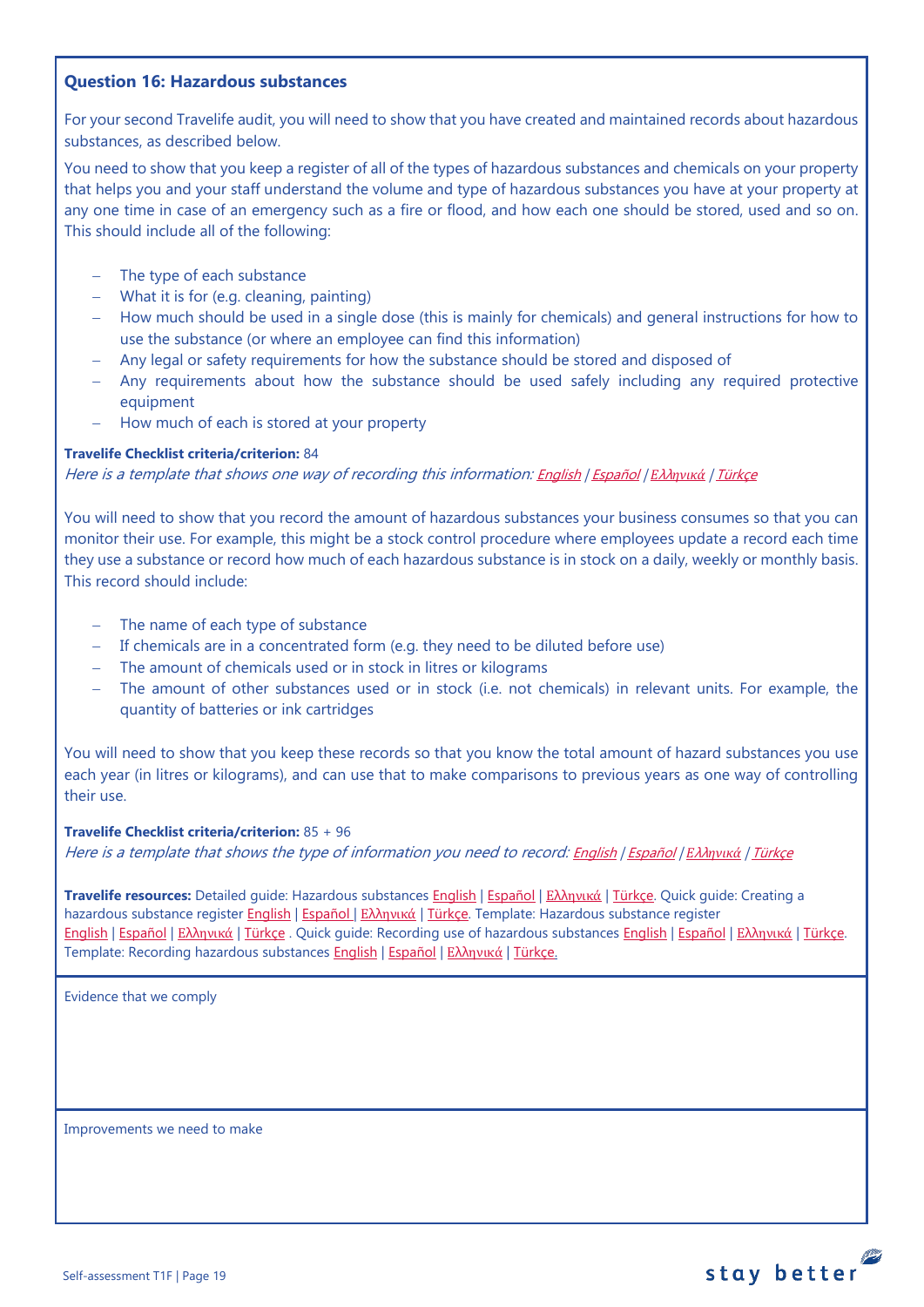Can you show that you are **using** and **storing** hazardous substances in accordance with national and international safety standards and all relevant laws, regulations and guidelines? For example, are all chemical stored on drip trays and in locked and ventilated rooms? Do you ensure that relevant staff have been trained on safe handling of hazardous substances, that use is restricted and dosage controlled?

**Travelife Checklist criteria/criterion:** 88 + 90

**Travelife resources:** Detailed guide: Hazardous substances [English](https://travelifestaybetter.com/wp-content/uploads/2019/02/20-Detailed-Guide-Hazardous-Substances.pdf) | [Español](https://travelifestaybetter.com/wp-content/uploads/2019/02/20-ES-Detailed-Guide-Hazardous-Substances.pdf) | Ελλ[ηνικά](https://travelifestaybetter.com/wp-content/uploads/2021/01/20-GR-Detailed-Guide-Hazardous-Substances.pdf) | [Türkçe.](https://travelifestaybetter.com/wp-content/uploads/2021/01/20-Detailed-Guide-Hazardous-Substances-TR-Tehlikeli-Maddeler-Detayli-Kilavuz.pdf)

Evidence that we comply

Improvements we need to make

Can you show that you have procedures in place to handle leaks or spills? This should include:

- − A plan for managing and controlling these incidents
- − Written emergency instructions
- − Incident records

**Travelife Checklist criteria/criterion:** 94 + 95

**Travelife resources:** Detailed guide: Hazardous substances [English](https://travelifestaybetter.com/wp-content/uploads/2019/02/20-Detailed-Guide-Hazardous-Substances.pdf) | [Español](https://travelifestaybetter.com/wp-content/uploads/2019/02/20-ES-Detailed-Guide-Hazardous-Substances.pdf) | Ελλ[ηνικά](https://travelifestaybetter.com/wp-content/uploads/2021/01/20-GR-Detailed-Guide-Hazardous-Substances.pdf) | [Türkçe.](https://travelifestaybetter.com/wp-content/uploads/2021/01/20-Detailed-Guide-Hazardous-Substances-TR-Tehlikeli-Maddeler-Detayli-Kilavuz.pdf) Template: Chemical spills incident record **English | [Español](https://travelifestaybetter.com/wp-content/uploads/2019/09/20-ES-Template-Chemical-Spills-Incident-Record.xlsx) | Ελλ[ηνικά](https://travelifestaybetter.com/20-gr-template-chemical-spills-incident-record/) | [Türkçe](https://travelifestaybetter.com/wp-content/uploads/2020/07/20-Template-Chemical-Spills-Incident-Record-TR-Kimyasal-D%C3%B6k%C3%BClme-Olay-Kayd%C4%B1-%C5%9Eablonu.xlsx)** 

Evidence that we comply

Improvements we need to make

Do you have a list that shows all of the equipment at your property that contains hazardous substances, including ozone depleting substances? This includes things like refrigerators, freezers and air-conditioning systems.

#### **Travelife Checklist criteria/criterion:** 91

Here is a template that shows the type of information you need to record[: English](https://travelifestaybetter.com/wp-content/uploads/2019/03/20-Template-List-of-Equipment-with-Hazardous-Substances.xlsx) | [Español](https://travelifestaybetter.com/wp-content/uploads/2020/08/20-ES-Template-List-of-Equipment-with-Hazardous-Substances.xlsx) | *Ε*λλ*[ηνικά](https://travelifestaybetter.com/wp-content/uploads/2019/08/20-GR-Template-List-of-Equipment-with-Hazardous-Substances_GR.xlsx)* | [Türkçe](https://travelifestaybetter.com/wp-content/uploads/2020/07/20-Template-List-of-Equipment-with-Hazardous-Substances-TR-Tehlikeli-Madde-i%C3%A7eren-Ekipman-Listesi-%C5%9Eablonu.xlsx)

Do you have records that show that all equipment that contains hazardous substances is properly and regularly maintained according with the manufacturer instructions?

**Travelife Checklist criteria/criterion:** 92

Evidence that we comply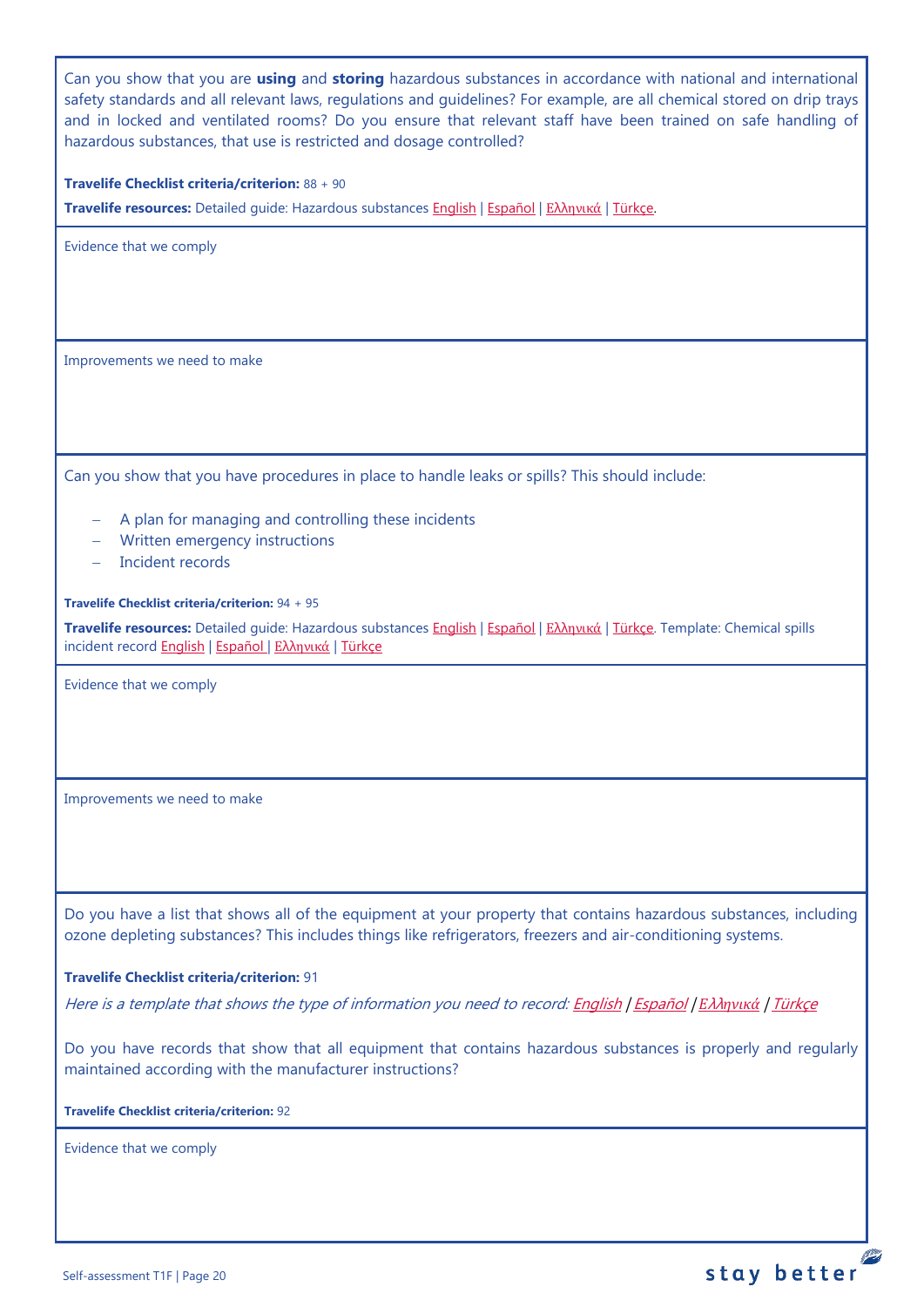Improvements we need to make

For your second Travelife audit, you will need to show how you have made sure that the use and dosage of harmful chemicals in operations that use large quantities of chemicals (laundry, swimming pool, etc.) is controlled. If you use automatic dosage systems, you should be able to show how you make sure that the equipment is calibrated correctly. If you use manual dosage, you should be able to show how you assess the correct amount of chemicals that are required and make sure that this is followed by staff.

#### **Travelife Checklist criteria/criterion:** 97

**Travelife resources:** Detailed guide: Hazardous substances [English](https://travelifestaybetter.com/wp-content/uploads/2019/02/20-Detailed-Guide-Hazardous-Substances.pdf) | [Español](https://travelifestaybetter.com/wp-content/uploads/2019/02/20-ES-Detailed-Guide-Hazardous-Substances.pdf) | Ελλ[ηνικά](https://travelifestaybetter.com/wp-content/uploads/2021/01/20-GR-Detailed-Guide-Hazardous-Substances.pdf) | [Türkçe](https://travelifestaybetter.com/wp-content/uploads/2021/01/20-Detailed-Guide-Hazardous-Substances-TR-Tehlikeli-Maddeler-Detayli-Kilavuz.pdf)

Evidence that we comply

Improvements we need to make

## <span id="page-20-0"></span>**REDUCING ENVIRONMENTAL IMPACTS**

#### Purpose

Monitoring and minimising your energy and water use is an important way to reduce the carbon footprint of your property, to reduce overall pollution and to control the resources your business consumes.

**Objective** 

To make sure you have implemented specific procedures that will help to minimise your environmental impacts

#### <span id="page-20-1"></span>**Question 17: Maintenance**

Do you have a maintenance schedule that ensures all of your equipment is properly cleaned and serviced according to the manufacturer instructions?

Is this a regular schedule that includes checks for problems that are promptly fixed? For example, leaks, general wear and tear, breakdowns, dirt and dust.

Does this schedule cover all types of fixtures, installations and equipment that use water, energy and/or chemicals, or that produces waste (including wastewater and general pollution)? This includes things like boilers, air-conditioning systems, solar panels, pipes, pools, bathroom fixtures, electrical equipment, vehicles, machinery, irrigation systems and so on.

Do you keep records of this maintenance?

#### **Travelife Checklist criteria/criterion:** 45 + 60

**Travelife resources:** Detailed guide: Energy [English](https://travelifestaybetter.com/wp-content/uploads/2019/02/17-Detailed-Guide-Energy.pdf) | [Español](https://travelifestaybetter.com/wp-content/uploads/2019/02/17-ES-Detailed-Guide-Energy.pdf) | Ελλ[ηνικά](https://travelifestaybetter.com/wp-content/uploads/2020/11/17-GR-Detailed-Guide-Energy.pdf) | [Türkçe.](https://travelifestaybetter.com/wp-content/uploads/2021/01/17-Detailed-Guide-Energy-TR-Enerji-Detayli-Kilavuz.pdf) Detailed guide: Water [English](https://travelifestaybetter.com/wp-content/uploads/2019/02/18-Detailed-Guide-Water.pdf) | [Español](https://travelifestaybetter.com/wp-content/uploads/2019/02/18-ES-Detailed-Guide-Water.pdf) | Ελλ[ηνικά](https://travelifestaybetter.com/wp-content/uploads/2020/11/18-GR-Detailed-Guide-Water.pdf) | [Türkçe.](https://travelifestaybetter.com/wp-content/uploads/2021/01/18-Detailed-Guide-Water-TR-Su-Detayli-Kilavuz.pdf) Detailed guide: Hazardous substances [English](https://travelifestaybetter.com/wp-content/uploads/2019/02/20-Detailed-Guide-Hazardous-Substances.pdf) | [Español](https://travelifestaybetter.com/wp-content/uploads/2019/02/20-ES-Detailed-Guide-Hazardous-Substances.pdf) | Ελλ[ηνικά](https://travelifestaybetter.com/wp-content/uploads/2021/01/20-GR-Detailed-Guide-Hazardous-Substances.pdf) | [Türkçe.](https://travelifestaybetter.com/wp-content/uploads/2021/01/20-Detailed-Guide-Hazardous-Substances-TR-Tehlikeli-Maddeler-Detayli-Kilavuz.pdf) Detailed guide: Waste [English](https://travelifestaybetter.com/wp-content/uploads/2019/02/19-Detailed-Guide-Waste.pdf) | [Español](https://travelifestaybetter.com/wp-content/uploads/2019/02/19-ES-Detailed-Guide-Waste.pdf) | Ελλ[ηνικά](https://travelifestaybetter.com/wp-content/uploads/2021/01/19-GR-Detailed-Guide-Waste.pdf) | [Türkçe.](https://travelifestaybetter.com/wp-content/uploads/2021/01/19-Detailed-Guide-Waste-TR-Atik-Detayli-Kilavuz.pdf)

stay better

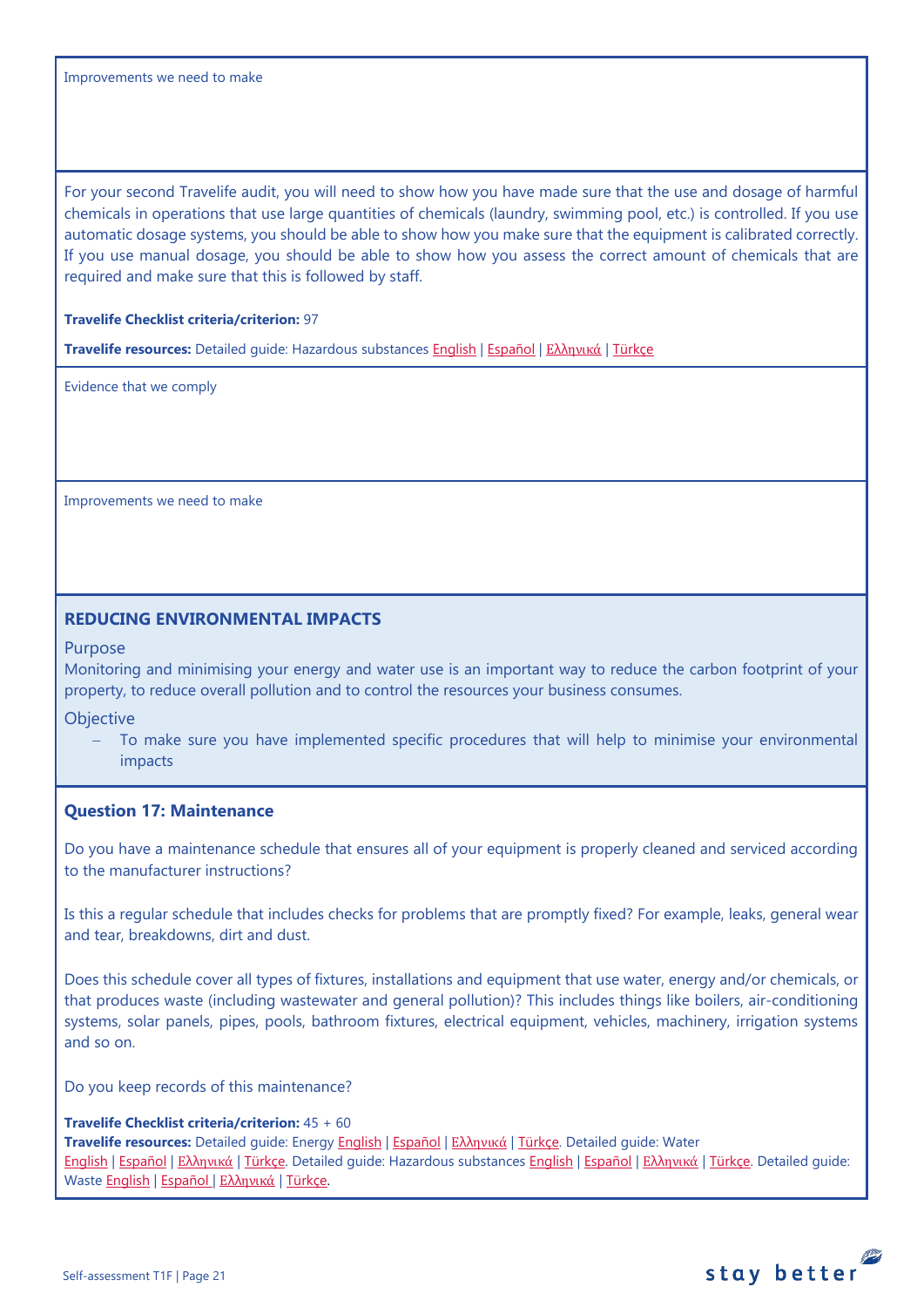Improvements we need to make

#### <span id="page-21-0"></span>**Question 18: Actions**

For your second Travelife audit, you will need to make sure that there is energy efficient lighting in at least 50% of your guest areas. This includes guest rooms and central areas.

#### **Travelife Checklist criteria/criterion:** 46

Do you have systems in place to prevent unnecessary use of energy? These systems could involve technology like timers and sensors, as well as things like signs to remind guests and staff about what to do. They might also be included in the standard operating procedures that your staff follow. They should include:

- Making sure that lights and other electrical equipment is turned off when they are not needed
- − Making sure that heating and air-conditioning systems are turned off when not required or when the optimal room temperature is met. This includes taking measures to prevent guests leaving this equipment turned on when doors and windows are open
- Instructions on how to use equipment correctly so that it operates at maximum efficiency. For example, closing refrigerator doors, correctly loading washing machines and dishwashers

**Travelife Checklist criteria/criterion:** 47 + 49 + 50 **Travelife resources:** Detailed guide: Energy [English](https://travelifestaybetter.com/wp-content/uploads/2019/02/17-Detailed-Guide-Energy.pdf) | [Español](https://travelifestaybetter.com/wp-content/uploads/2019/02/17-ES-Detailed-Guide-Energy.pdf) | Ελλ[ηνικά](https://travelifestaybetter.com/wp-content/uploads/2020/11/17-GR-Detailed-Guide-Energy.pdf) | [Türkçe.](https://travelifestaybetter.com/wp-content/uploads/2021/01/17-Detailed-Guide-Energy-TR-Enerji-Detayli-Kilavuz.pdf)

Evidence that we comply

Improvements we need to make

Do you have systems in place to prevent unnecessary use of water? These systems could involve technology like timers and sensors, as well as things like signs to remind guests and staff about what to do. They might also be included in the standard operating procedures that your staff follow. They should include:

- Making sure that installations and equipment that use water are operated correctly and are without leaks. This includes things like boilers, air-conditioning systems, pipes, pumps, pools, bathroom fixtures, irrigation systems and so on
- − Having systems and procedures in place that avoid wasting water when irrigating your grounds
- − Making sure you are operating your laundry as efficiently as possible. For example, following manufacturer instructions for optimal loads, using the correct dose of laundry detergents and so on
- − Implementing and enforcing a guest towel and linen reuse programme in order to reduce the amount of items being laundered (either on or off the premises)
- Ensuring any swimming pools and other water attractions/features are being maintained and cleaned in the most efficient way possible. For example, you should display a clear backwash procedure so that staff know

![](_page_21_Picture_19.jpeg)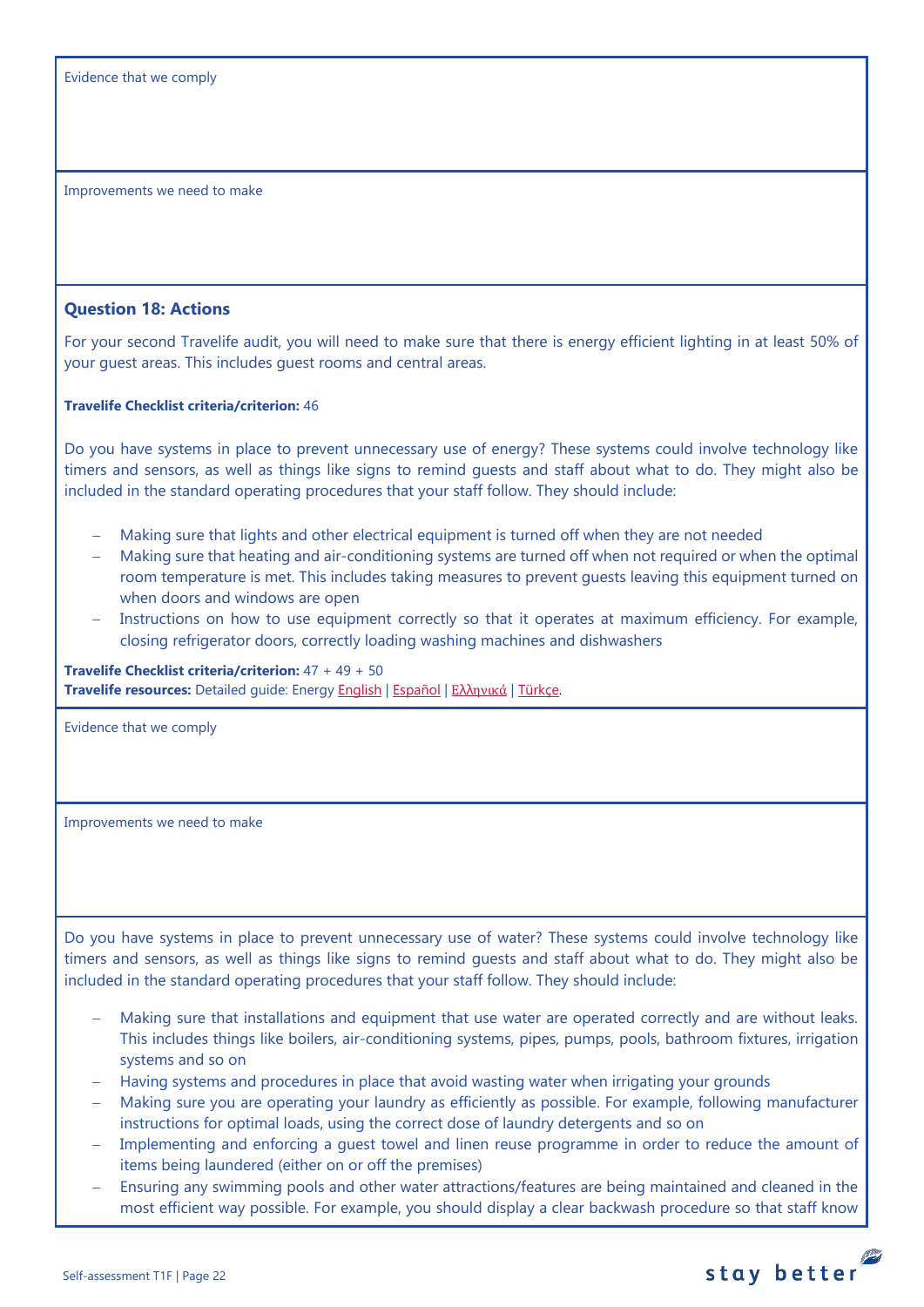when it should be done and how long each step should last. You should also have a regular maintenance programme for swimming pool cleaning

**Travelife Checklist criteria/criterion:** 59 + 68 + 69 + 70 + 71 **Travelife resources:** Detailed guide: Wate[r English](https://travelifestaybetter.com/wp-content/uploads/2019/02/18-Detailed-Guide-Water.pdf) | [Español](https://travelifestaybetter.com/wp-content/uploads/2019/02/18-ES-Detailed-Guide-Water.pdf) | Ελλ[ηνικά](https://travelifestaybetter.com/wp-content/uploads/2020/11/18-GR-Detailed-Guide-Water.pdf) | [Türkçe.](https://travelifestaybetter.com/wp-content/uploads/2021/01/18-Detailed-Guide-Water-TR-Su-Detayli-Kilavuz.pdf)

Evidence that we comply

Improvements we need to make

Have you taken steps to ensure that the maximum water flow rates (shown below) have been met? This can involve water pressure adjustments or installing equipment such as flow restrictors, and this applies to guest rooms and public areas.

- − Showers: no more than 10 litres per minute
- − Basins: no more than 5 litres per minute
- − Toilets: no more than 6.5 litres per flush
- − Urinals: no more than 2 litres per flush

If this is the first year of working with Travelife, do you have a plan in place to make sure you do achieve them within the next 2 years?

**Travelife Checklist criteria/criterion:** 67 **Travelife resources:** Quick guide: Measuring water flow [English](https://travelifestaybetter.com/wp-content/uploads/2019/02/18-Quick-Guide-Measuring-Water-Flow.pdf) | [Español](https://travelifestaybetter.com/wp-content/uploads/2019/02/18-ES-Quick-Guide-Measuring-Water-Flow.pdf) | Ελλ[ηνικά](https://travelifestaybetter.com/wp-content/uploads/2020/01/16-Quick-Guide-Measuring-Water-Flow-GR.pdf) | [Türkçe](https://travelifestaybetter.com/wp-content/uploads/2020/10/18-Quick-Guide-Measuring-Water-Flow-TR-Su-Debisinin-Olculmesi-icin-Hizli-Kilavuz.pdf)

Evidence that we comply

Improvements we need to make

Do you have systems in place to reduce waste and the use of chemicals? They should include:

- Rotating your food and beverage supplies to ensure that the oldest products are always used first
- Ensuring you only use disinfectants when they are required to comply with legal hygiene requirements

Have you made sure that there are plenty of recycling bins at your property for both staff and guest areas? These should be clearly labelled so that guests, staff, contractors and other visitors can easily find them, and understand how to use them.

For your second Travelife audit, you will also need to show that you are avoiding printed materials wherever possible.

**Travelife Checklist criteria/criterion:** 76 + 81 + 82 +98

**Travelife resources:** Detailed guide: Waste [English](https://travelifestaybetter.com/wp-content/uploads/2019/02/19-Detailed-Guide-Waste.pdf) | [Español](https://travelifestaybetter.com/wp-content/uploads/2019/02/19-ES-Detailed-Guide-Waste.pdf) | Ελλ[ηνικά](https://travelifestaybetter.com/wp-content/uploads/2021/01/19-GR-Detailed-Guide-Waste.pdf) | [Türkçe.](https://travelifestaybetter.com/wp-content/uploads/2021/01/19-Detailed-Guide-Waste-TR-Atik-Detayli-Kilavuz.pdf) Detailed guide: Hazardous substances [English](https://travelifestaybetter.com/wp-content/uploads/2019/02/20-Detailed-Guide-Hazardous-Substances.pdf) | [Español](https://travelifestaybetter.com/wp-content/uploads/2019/02/20-ES-Detailed-Guide-Hazardous-Substances.pdf) | Ελλ[ηνικά](https://travelifestaybetter.com/wp-content/uploads/2021/01/20-GR-Detailed-Guide-Hazardous-Substances.pdf) | [Türkçe.](https://travelifestaybetter.com/wp-content/uploads/2021/01/20-Detailed-Guide-Hazardous-Substances-TR-Tehlikeli-Maddeler-Detayli-Kilavuz.pdf)

Evidence that we comply

![](_page_22_Picture_22.jpeg)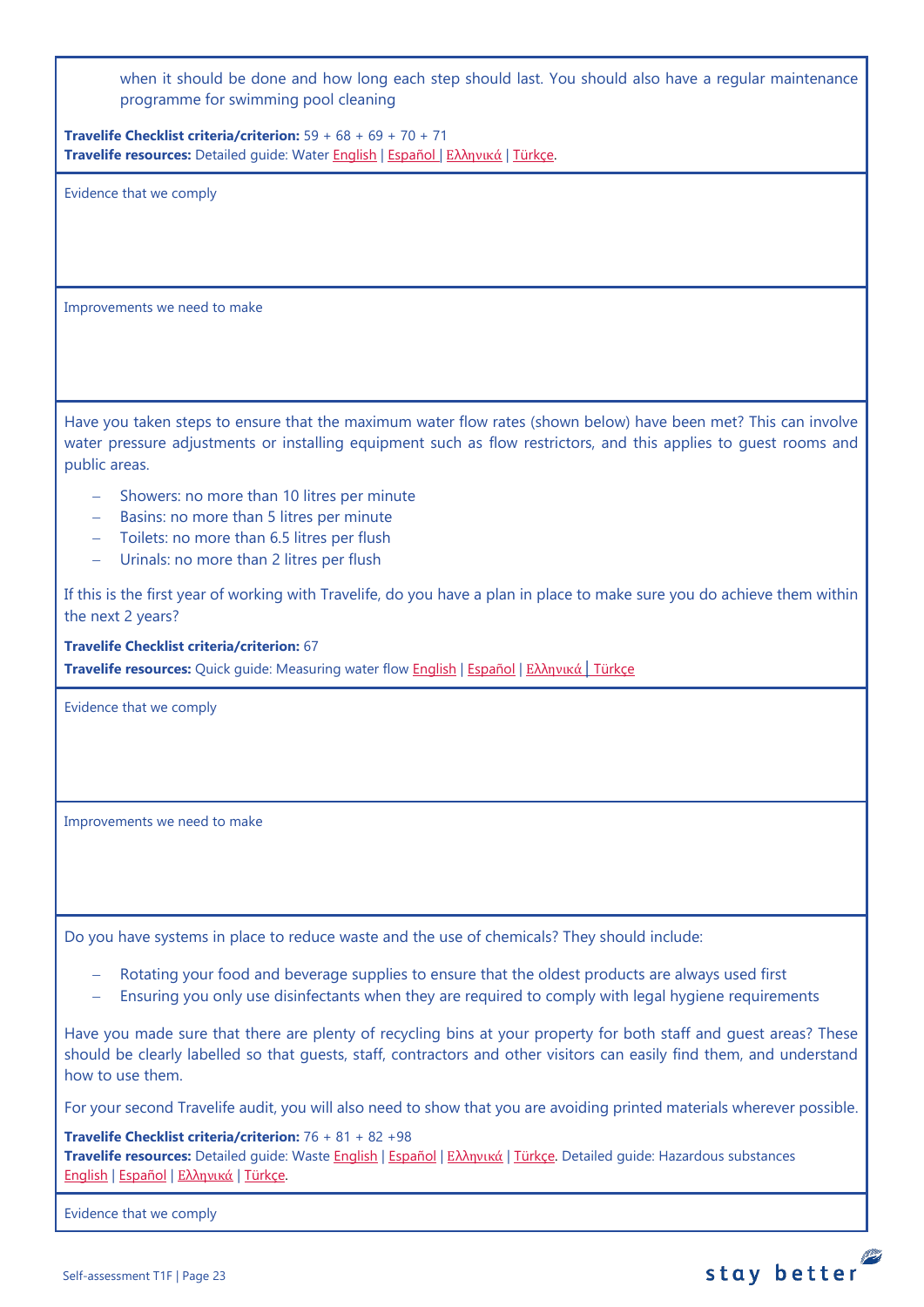Improvements we need to make

If there is public transport in your destination, do you provide information to guests and employees about how they can use this?

**Travelife Checklist criteria/criterion:** 162

Evidence that we comply

Improvements we need to make

## <span id="page-23-0"></span>**BIODIVERSITY AND ANIMAL WELFARE**

#### Purpose

Making sure that your business does not harm or support any activities that could harm biodiversity is an essential part of being a responsible business. This includes things like protecting natural areas, wildlife and the welfare of animals. You should also be aware that there is increasing data to show that animal welfare is becoming an important issue to many tourists around the world.

**Objectives** 

- − To make sure that you properly protect and care for any animals at your premises
- To ensure you are not promoting any off-site activities that may harm the welfare of animals
- To ensure that your operations are not negatively impacting local biodiversity, especially in protected or sensitive areas

### <span id="page-23-1"></span>**Question 19: Animals and sensitive natural areas**

If you keep animals on your premises, you will need to answer the following questions:

- Do you keep animals on your premises that you manage and/or are dependent on you for their care? If you do, can you show that you comply wit[h Appendix I](https://travelifestaybetter.com/travelife-standard-checklists/) of the Travelife animal welfare requirements?
- − Do you keep any working animals on your premises? If so, can you also show that you comply with both section a and b as described in [Appendix I o](https://travelifestaybetter.com/travelife-standard-checklists/)f the Travelife animal welfare requirements?
- Can you show that any activities you operate from your premises, or that take place on your premises, involving wildlife comply with established codes of practice about contact with animals? For example, safaris, dolphin swims, entertainment involving any type of animals
- − Do any of the unacceptable practices described under [Appendix II](https://travelifestaybetter.com/travelife-standard-checklists/) of the Travelife animal welfare requirements take place at your property?
- − Did you inform Travelife that you keep animals onsite **before** your Travelife audit? This is so that we can brief our auditors accordingly and make sure they are well prepared. We might also ask you to provide additional information

If you promote any off-site activities involving animals, even if they are not operated by you (e.g. you have brochures promoting them, sell trips to guests via an activities desk), you will need to answer the following questions:

**PERSONAL**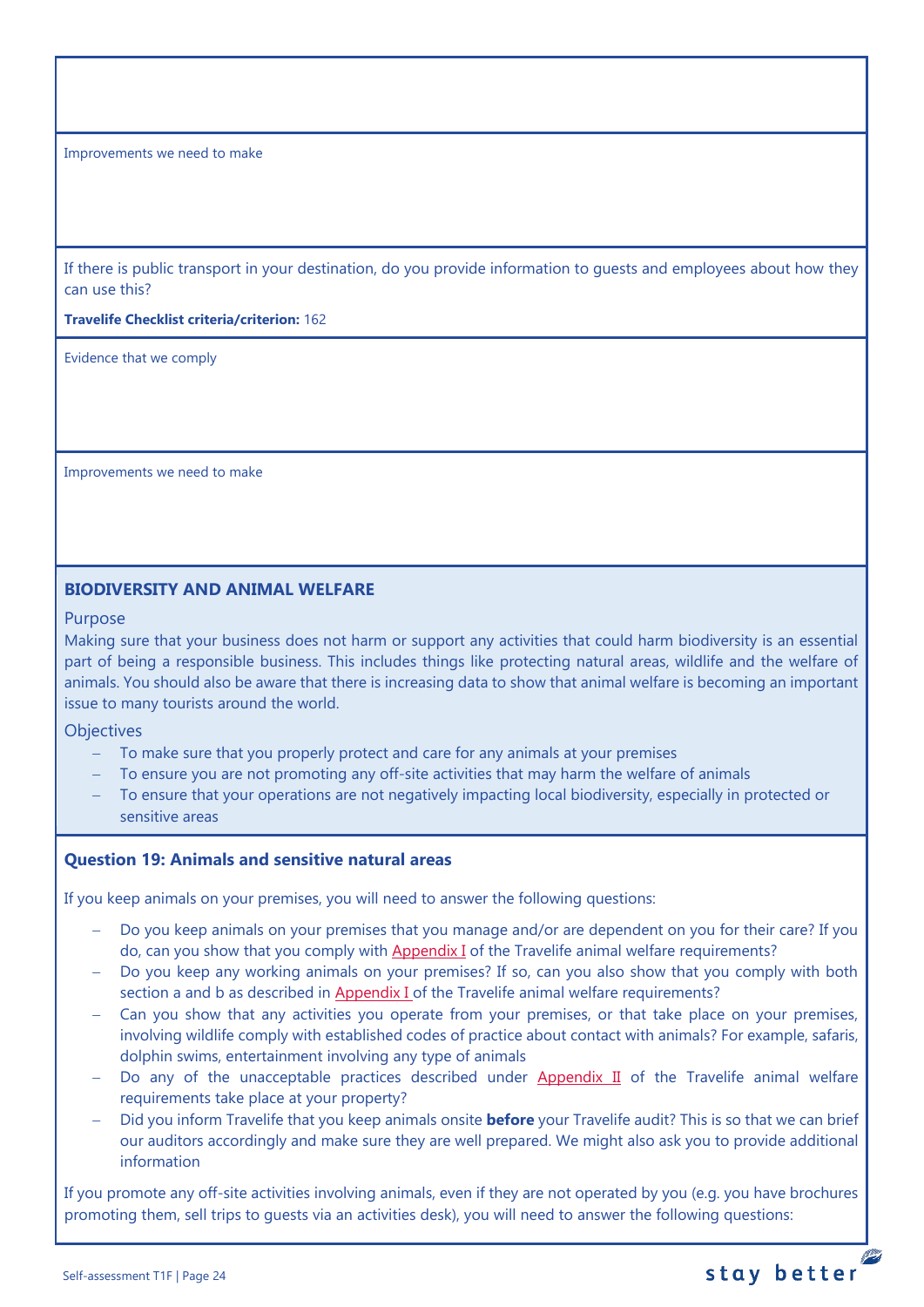- Does the activity or attraction comply with established codes of practice about contact with animals? For example, safaris, dolphin swims, entertainment involving any type of animals
- Does the activity or attraction involve any of the unacceptable practices described under [Appendix II](https://travelifestaybetter.com/travelife-standard-checklists/) of the Travelife animal welfare requirements? If so, you will need to stop promoting this activity

**Travelife Checklist criteria/criterion:** 101 + 102 + 103 **Travelife resources:** Animal welfare appendix I and II [English](https://travelifestaybetter.com/wp-content/uploads/2020/12/Appendix-I-and-II-Animal-Welfare-Version-3.0-EN.pdf) | [Español](https://travelifestaybetter.com/wp-content/uploads/2020/12/Appendix-I-and-II-Animal-Welfare-Version-3.0-ES.pdf) | Ελλ[ηνικά](https://travelifestaybetter.com/wp-content/uploads/2020/12/GR-Appendix-I-and-II-Animal-Welfare-Version-3.0.pdf) | [Türkçe.](https://travelifestaybetter.com/wp-content/uploads/2020/12/Appendix-I-and-II-Animal-Welfare-Version-3.0-TR.pdf)

Evidence that we comply

Improvements we need to make

For your second Travelife audit, you will need to show that you have identified any special or sensitive natural areas in your destination that might be affected by your operations, including visits by guest on things like day excursions. These might include things like reefs, sand dunes, mangroves, estuaries, wildlife breeding areas and so on. If so, have you put plans in place to help protect them?

#### **Travelife Checklist criteria/criterion:** 151

**Travelife resources:** Detailed guide: Biodiversity, wildlife and animal welfare [English](https://travelifestaybetter.com/wp-content/uploads/2021/01/21-Detailed-Guided-Biodiversity-and-Animal-Welfare-V2.0.pdf) | [Español](https://travelifestaybetter.com/wp-content/uploads/2021/01/21-ES-Detailed-Guided-Biodiversity-and-Animal-Welfare-V2.0.pdf) | Ελλ[ηνικά](https://travelifestaybetter.com/wp-content/uploads/2021/01/21-GR-Detailed-Guided-Biodiversity-and-Animal-Welfare.pdf) | [Türkçe.](https://travelifestaybetter.com/wp-content/uploads/2021/01/21-Detailed-Guided-Biodiversity-and-Animal-Welfare-V2.0-TR-Biyocesitlilik-ve-Hayvan-Refahi-Detayli-Kilavuz.pdf) Tool: Biodiversity and animal welfare checklist **English | [Español](https://travelifestaybetter.com/wp-content/uploads/2020/11/21-ES-Biodiversity-and-Animal-Welfare-Checklist-V2.0.docx) | Ελλ[ηνικά](https://travelifestaybetter.com/wp-content/uploads/2021/01/21-GR-Biodiversity-and-Animal-Welfare-Checklist.docx) | Türkçe**.

Evidence that we comply

Improvements we need to make

## <span id="page-24-0"></span>**COMMUNITY ENGAGEMENT AND SUPPORT**

#### Purpose

Ensuring that your business is actively protecting local culture and heritage is very important both for ensuring good relations with people in your community and that tourism is having a positive impact on them. This is also an important issue for many guests around the world who want to know that their trips are helping, not harming, people in the destinations they visit. Many Travelife Members say this is also important to their staff.

#### **Objectives**

- To ensure you speak to the right people to find out what issues are of concern to people in your area
- To protect and, where appropriate, promote cultural heritage including art, food, language, customs and history
- − To make sure your guests understand how to respect and protect local culture and heritage

### <span id="page-24-1"></span>**Question 20: Engaging and consulting with your community**

Can you show that you have taken steps to engage with your local community, including any indigenous groups, so that you have open lines of communication with them and can understand their concerns, as well as how to respect

![](_page_24_Picture_20.jpeg)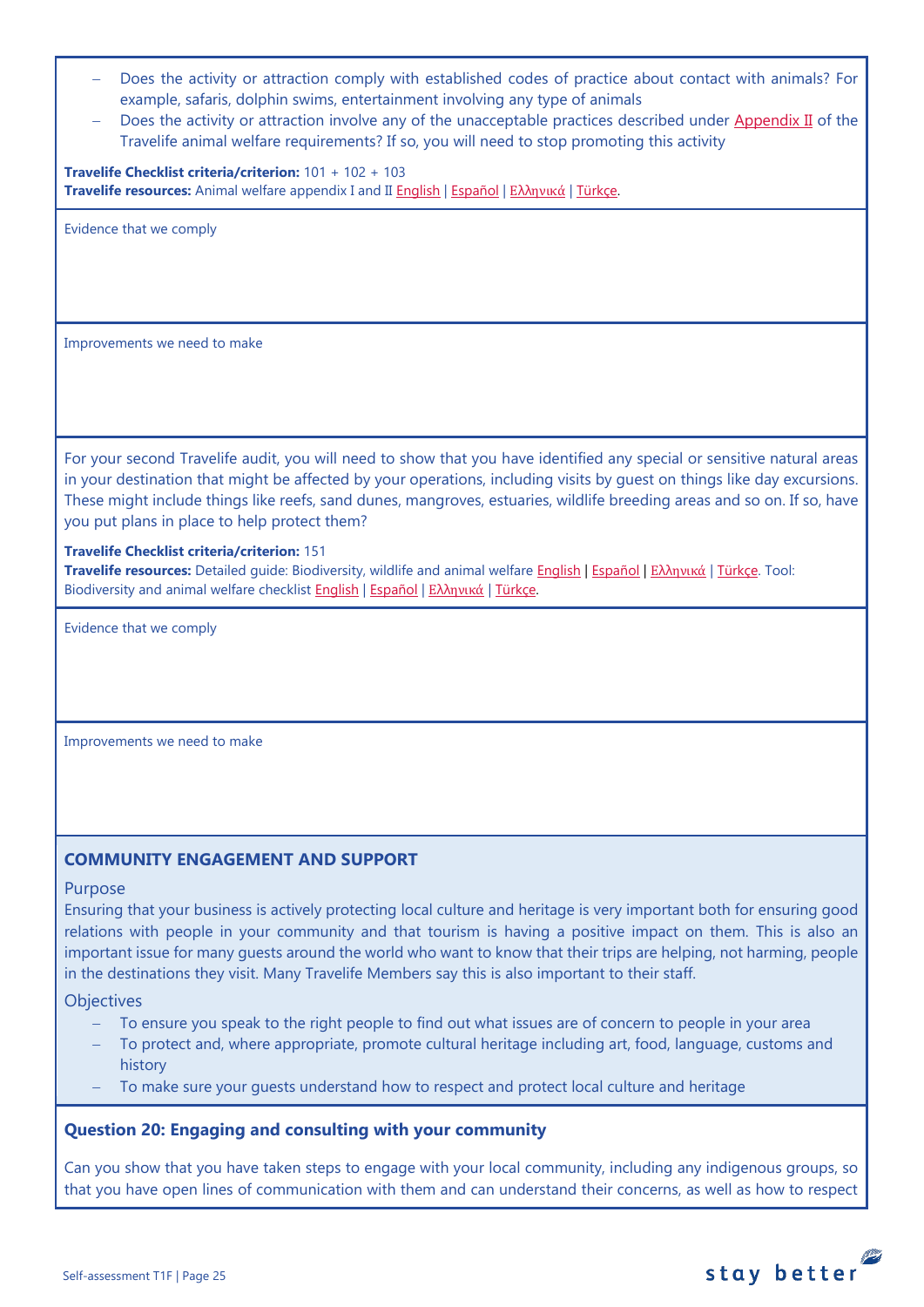their culture and traditions? If there are indigenous groups in your destination, do you make sure that they are not discriminated against as individuals, communities or employees?

Can you show that when you are planning new developments or activities, you consult with everyone who might be affected by them, such as your staff, community members, local authorities and people who live or have businesses near your property?

If you use aspects of local culture in your operations, such as art or music, have you ensured you are respecting all intellectual property rights? Have you consulted relevant people in your community, especially any indigenous groups, about the right way to use these aspects of their culture, and do you have their permission?

#### **Travelife Checklist criteria/criterion:** 141 + 142 + 145 + 146

**Travelife resources:** Detailed guide: Community engagement and suppor[t English](https://travelifestaybetter.com/wp-content/uploads/2019/02/7-Detailed-Guide-Community-Engagement.pdf) | [Español](https://travelifestaybetter.com/wp-content/uploads/2019/02/7-ES-Detailed-Guide-Community-Engagement.pdf) | Ελλ[ηνικά](https://travelifestaybetter.com/wp-content/uploads/2020/11/7-GR-Detailed-Guide-Community-Engagement.pdf) | [Türkçe.](https://travelifestaybetter.com/wp-content/uploads/2021/01/7-Detailed-Guide-Community-Engagement-TR-Toplum-Katilimi-ve-Destegi-Detayli-Kilavuz.pdf) Detailed guide: Human rights [English](https://travelifestaybetter.com/wp-content/uploads/2021/01/8-Detailed-Guide-Human-Rights.pdf) | [Español](https://travelifestaybetter.com/wp-content/uploads/2021/01/8-ES-Detailed-Guide-Human-Rights.pdf) | Ελλ[ηνικά](https://travelifestaybetter.com/wp-content/uploads/2021/01/8-GR-Detailed-Guide-Human-Rights.pdf) | [Türkçe.](https://travelifestaybetter.com/wp-content/uploads/2021/01/8-Detailed-Guide-Human-Rights-TR-Insan-Haklari-Detayli-Kilavuz.pdf)

Evidence that we comply

Improvements we need to make

# <span id="page-25-0"></span>**Question 21: Safeguarding people and their way of life**

Can you show that your operations do not prevent access to essential services and livelihoods, and that you do not harm the health and well-being of people in your community? This includes the following:

- Ensuring that you do not prevent any public rights of access? For example, making sure that your property does not block public access to a beach
- − Ensuring that your operations do not prevent access to essential resources and services such as water or energy
- − Making sure that your operations do not prevent people from working or sourcing goods and services such as healthcare or education. For example, preventing traditional legal fishing or encouraging local healthcare providers to bring their services to your property for your guests thus making it unavailable or less available to local people
- − Making sure that your operations do not have a negative impact on the health and hygiene of people in your area. For example, polluting water, disrupting sewerage services, noise or light pollution

For your second Travelife audit, you will need to show that you properly assessed the impact on your local community from any land you acquired during the previous 2 years, and that you put plans in place to minimise any negative impacts.

**Travelife Checklist criteria/criterion:** 136 + 137 + 144 + 148 + 149 **Travelife resources:** Detailed guide: Community engagement and suppor[t English](https://travelifestaybetter.com/wp-content/uploads/2019/02/7-Detailed-Guide-Community-Engagement.pdf) | [Español](https://travelifestaybetter.com/wp-content/uploads/2019/02/7-ES-Detailed-Guide-Community-Engagement.pdf) | Ελλ[ηνικά](https://travelifestaybetter.com/wp-content/uploads/2020/11/7-GR-Detailed-Guide-Community-Engagement.pdf) | [Türkçe.](https://travelifestaybetter.com/wp-content/uploads/2021/01/7-Detailed-Guide-Community-Engagement-TR-Toplum-Katilimi-ve-Destegi-Detayli-Kilavuz.pdf) Detailed guide: Human rights [English](https://travelifestaybetter.com/wp-content/uploads/2021/01/8-Detailed-Guide-Human-Rights.pdf) | [Español](https://travelifestaybetter.com/wp-content/uploads/2021/01/8-ES-Detailed-Guide-Human-Rights.pdf) | Ελλ[ηνικά](https://travelifestaybetter.com/wp-content/uploads/2021/01/8-GR-Detailed-Guide-Human-Rights.pdf) | [Türkçe.](https://travelifestaybetter.com/wp-content/uploads/2021/01/8-Detailed-Guide-Human-Rights-TR-Insan-Haklari-Detayli-Kilavuz.pdf)

Evidence that we comply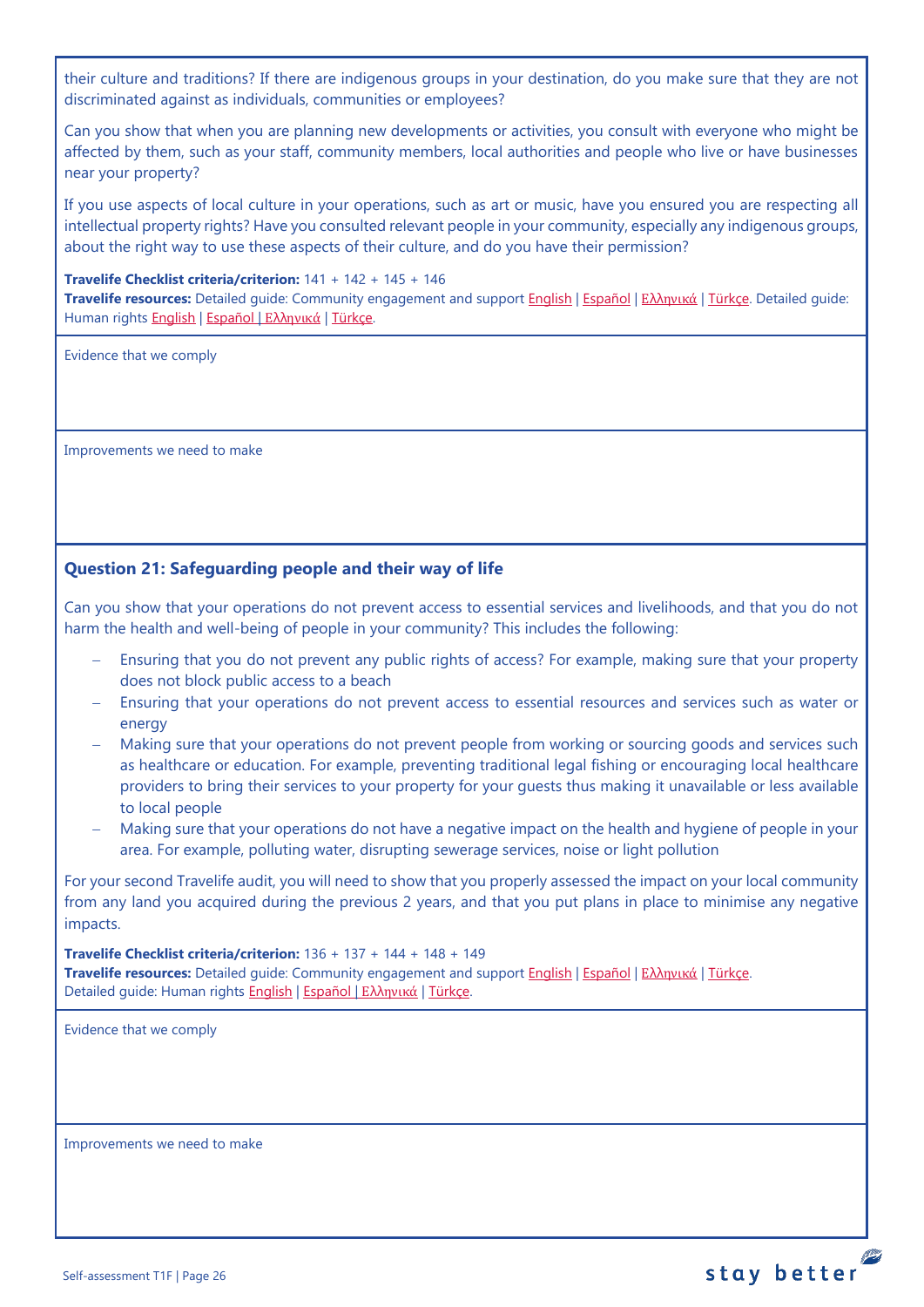## <span id="page-26-0"></span>**Question 22: Fair treatment**

Do you provide any essential services that are not otherwise available in your community? For example, a medical or dental clinic that you use for guests or staff. If so, do you make this available for local people in your community to use as well?

If you have a facility that is available to people who are not guests at your property (e.g. a restaurant or salon), do you make sure that people in your community can use it without any special conditions (other than a fee, if applied) and are treated with the same care and respect as your guests?

#### **Travelife Checklist criteria/criterion:** 134 + 135

**Travelife resources:** Detailed guide: Community engagement and suppor[t English](https://travelifestaybetter.com/wp-content/uploads/2019/02/7-Detailed-Guide-Community-Engagement.pdf) | [Español](https://travelifestaybetter.com/wp-content/uploads/2019/02/7-ES-Detailed-Guide-Community-Engagement.pdf) | Ελλ[ηνικά](https://travelifestaybetter.com/wp-content/uploads/2020/11/7-GR-Detailed-Guide-Community-Engagement.pdf) | [Türkçe.](https://travelifestaybetter.com/wp-content/uploads/2021/01/7-Detailed-Guide-Community-Engagement-TR-Toplum-Katilimi-ve-Destegi-Detayli-Kilavuz.pdf) Detailed guide: Human rights [English](https://travelifestaybetter.com/wp-content/uploads/2021/01/8-Detailed-Guide-Human-Rights.pdf) | [Español](https://travelifestaybetter.com/wp-content/uploads/2021/01/8-ES-Detailed-Guide-Human-Rights.pdf) | Ελλ[ηνικά](https://travelifestaybetter.com/wp-content/uploads/2021/01/8-GR-Detailed-Guide-Human-Rights.pdf) | Türkce.

Evidence that we comply

Improvements we need to make

# <span id="page-26-1"></span>**YOUR GUESTS**

#### Purpose

Accommodation providers that see the most benefit from Travelife Certification are making sure their guests are engaged and informed.

**Objectives** 

- − To remind your guests to help you improve your environmental and social impacts
- − To explain how they can be a more responsible visitor
- To encourage them to explore your destination so that local businesses benefit more from tourism
- To make sure your quests know about the important work you are doing

### <span id="page-26-2"></span>**Question 23: Guest engagement and support**

Do you give information to guests in the form of notices, signs, electronic displays or leaflets that explains the following:

- − The importance of saving water, along with examples about how they can do that during their stay with you
- − Information about the local area including activities, shopping and services outside of your property
- − How they can help protect areas or sites of special cultural, historical or environmental importance by visiting them and paying an entrance fee or making a donation
- How they can respect local people including their customs, traditions and way of life and how to dress suitably when visiting local and indigenous communities

For your second Travelife audit, you will also need to show that you give information to guests on the following:

- The importance of saving energy, along with examples about how they can do that during their stay with you
- − How to separate waste for recycling or reuse, and the importance of doing this, and where to find recycling bins on the property
- That they should not take part in activities that might harm animals, animal habitats and general biodiversity
- − How to be a responsible visitor, especially when visiting natural areas, local communities or cultural/historical sites

![](_page_26_Picture_27.jpeg)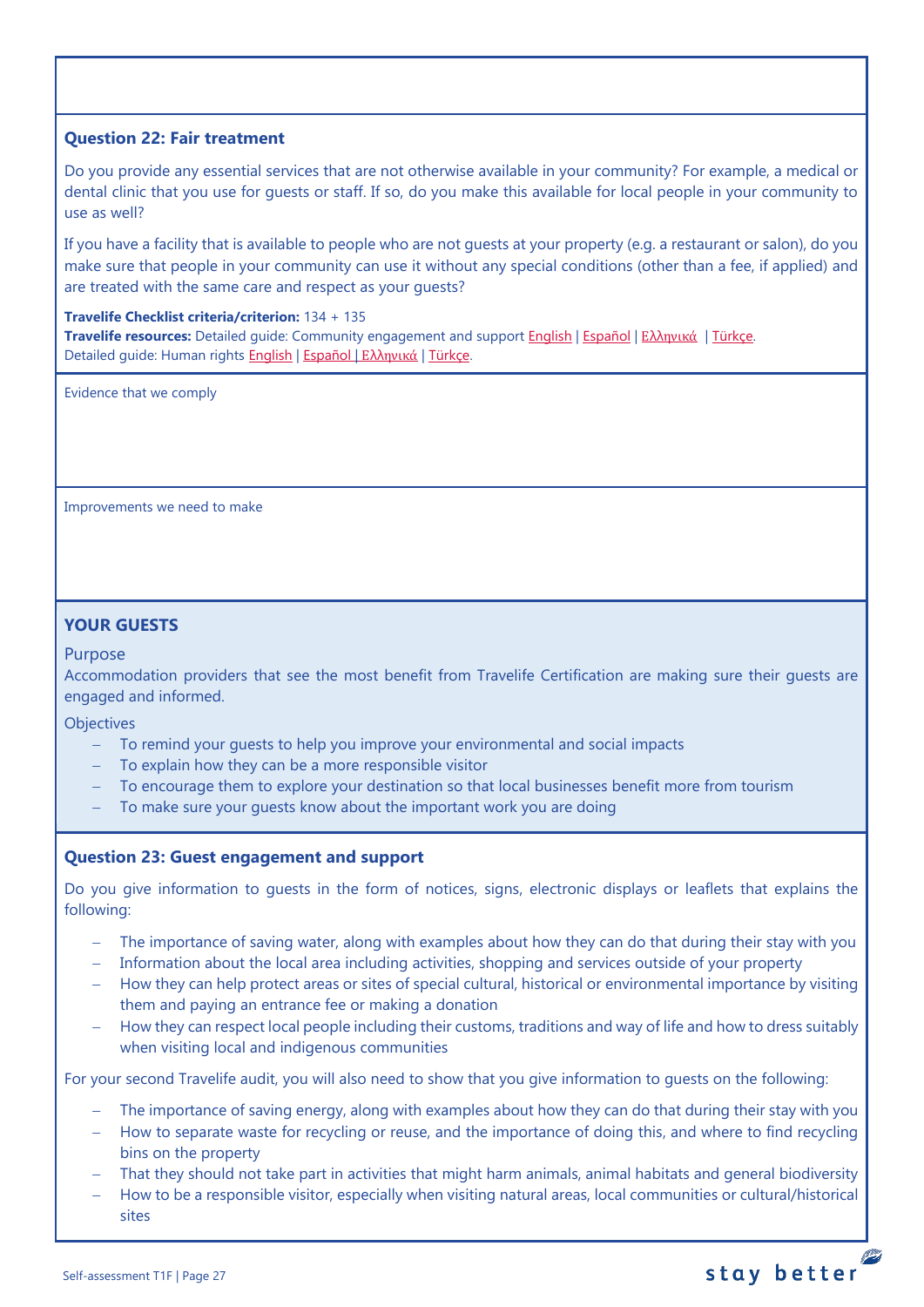**Travelife Checklist criteria/criterion:** 41 + 62 + 79 + 104 + 143 + 147 + 159 + 160 + 161 **Travelife resources:** Detailed guide: Community engagement and suppor[t English](https://travelifestaybetter.com/wp-content/uploads/2019/02/7-Detailed-Guide-Community-Engagement.pdf) | [Español](https://travelifestaybetter.com/wp-content/uploads/2019/02/7-ES-Detailed-Guide-Community-Engagement.pdf) | Ελλ[ηνικά](https://travelifestaybetter.com/wp-content/uploads/2020/11/7-GR-Detailed-Guide-Community-Engagement.pdf) | [Türkçe.](https://travelifestaybetter.com/wp-content/uploads/2021/01/7-Detailed-Guide-Community-Engagement-TR-Toplum-Katilimi-ve-Destegi-Detayli-Kilavuz.pdf) Detailed guide: Human rights [English](https://travelifestaybetter.com/wp-content/uploads/2021/01/8-Detailed-Guide-Human-Rights.pdf) | [Español](https://travelifestaybetter.com/wp-content/uploads/2021/01/8-ES-Detailed-Guide-Human-Rights.pdf) | Ελλ[ηνικά](https://travelifestaybetter.com/wp-content/uploads/2021/01/8-GR-Detailed-Guide-Human-Rights.pdf) | [Türkçe.](https://travelifestaybetter.com/wp-content/uploads/2021/01/8-Detailed-Guide-Human-Rights-TR-Insan-Haklari-Detayli-Kilavuz.pdf)

Evidence that we comply

Improvements we need to make

Do you encourage your guests to experience your destination and culture? This could include things such as including traditional dishes on your menu and providing information about your destination, the local cultures and so on.

**Travelife Checklist criteria/criterion:** 159 +163 **Travelife resources:** Detailed guide: Community engagement and suppor[t English](https://travelifestaybetter.com/wp-content/uploads/2019/02/7-Detailed-Guide-Community-Engagement.pdf) | [Español](https://travelifestaybetter.com/wp-content/uploads/2019/02/7-ES-Detailed-Guide-Community-Engagement.pdf) | Ελλ[ηνικά](https://travelifestaybetter.com/wp-content/uploads/2020/11/7-GR-Detailed-Guide-Community-Engagement.pdf) | [Türkçe.](https://travelifestaybetter.com/wp-content/uploads/2021/01/7-Detailed-Guide-Community-Engagement-TR-Toplum-Katilimi-ve-Destegi-Detayli-Kilavuz.pdf)

Evidence that we comply

Improvements we need to make

Do you provide opportunities for guests to support your sustainability work? This could include information about charities you support and how they can donate to them and inviting them to join in with activities.

**Travelife Checklist criteria/criterion:** 157

If you have a Travelife Gold Certification, are you displaying your certificate publicly?

**Travelife Checklist criteria/criterion:** 156 + 158 **Travelife resources:** Detailed guide: Community engagement and suppor[t English](https://travelifestaybetter.com/wp-content/uploads/2019/02/7-Detailed-Guide-Community-Engagement.pdf) | [Español](https://travelifestaybetter.com/wp-content/uploads/2019/02/7-ES-Detailed-Guide-Community-Engagement.pdf) | Ελλ[ηνικά](https://travelifestaybetter.com/wp-content/uploads/2020/11/7-GR-Detailed-Guide-Community-Engagement.pdf) | [Türkçe.](https://travelifestaybetter.com/wp-content/uploads/2021/01/7-Detailed-Guide-Community-Engagement-TR-Toplum-Katilimi-ve-Destegi-Detayli-Kilavuz.pdf)

Evidence that we comply

Improvements we need to make

### <span id="page-27-0"></span>**FAIR LABOUR PRACTICES**

### Purpose

Responsible businesses treat all people fairly, especially their staff, something that a business is almost always rewarded for in terms of employee loyalty and increased guest satisfaction.

stay better

**Objectives** 

- To ensure you are complying with all labour laws and regulations
- To make sure your employees have written terms of employment that they freely agree to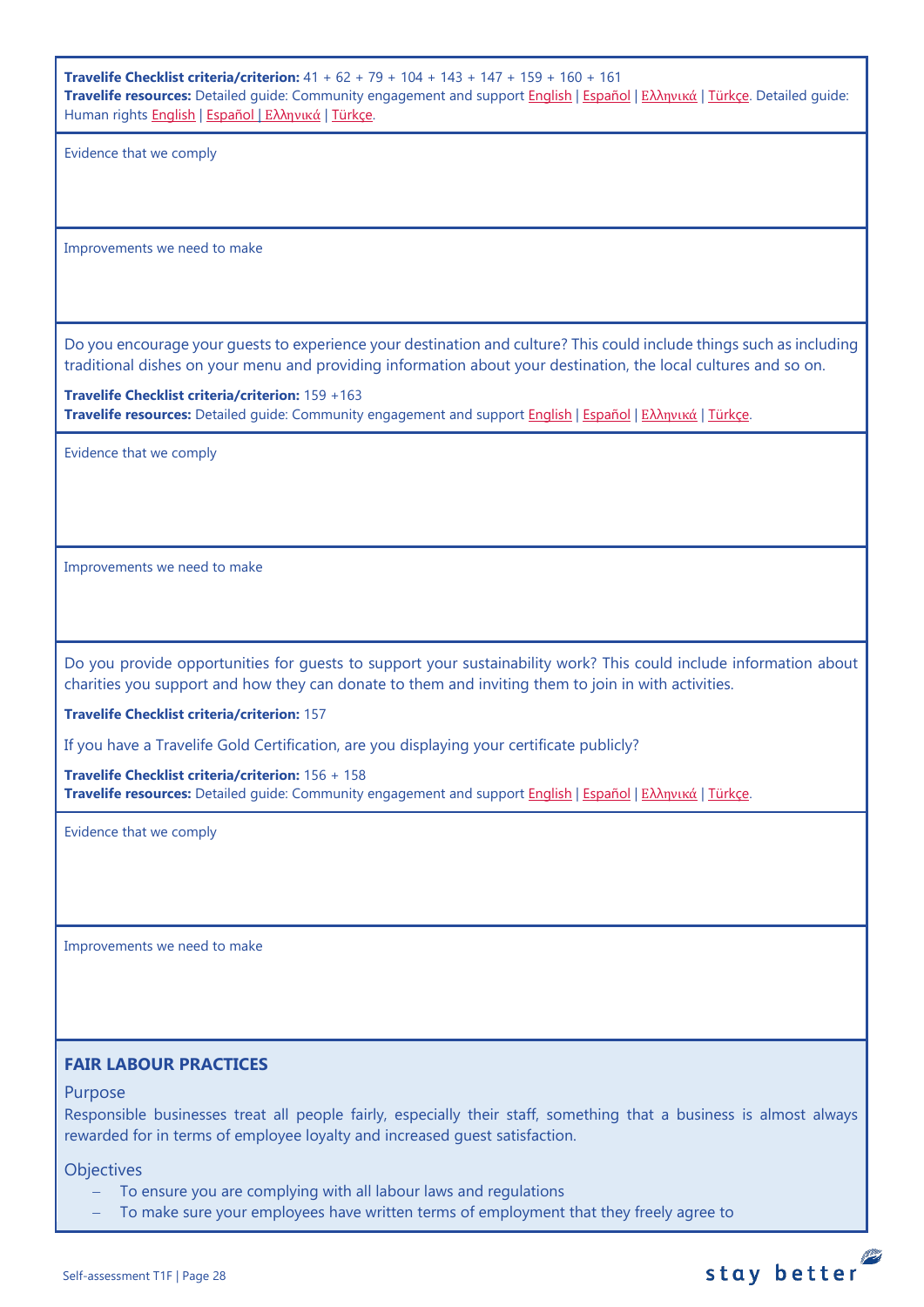- To avoid discrimination, harassment, abuse and exploitation
- To make sure your staff can raise issues and concerns with management without fear of retaliation
- To ensure that disciplinary procedures are consistent and fair

## <span id="page-28-0"></span>**Question 24: Recruitment and induction**

When recruiting and inducting new staff, can you show that you do the following?

- Make sure that you pay all recruitment fees so that staff (or potential staff) are not paying you, or any agency you use, for their employment
- − Make sure that you do not pay staff anything before they start work, as they would then be bonded to you in order to pay that money back
- − Make sure that before they start work, they have been given written terms of employment that include details of their pay
- − Make sure that all new staff have confirmed in writing that they have read and understood the terms of their employment (and their pay), and that these have been explained to them in a language they understand. For example, if your terms are in Spanish but the staff member only speaks Polish, you will either need to provide a written translation in Polish or ensure that they are verbally translated in full
- Make sure you do not discriminate against anyone when considering job applications. This means that you make hiring decisions based on qualifications and experience, not nationality, ethnicity, age, gender, sexual orientation, personal beliefs and so on
- Explain your disciplinary procedures and how they can contact senior management with a problem
- Explain your grievance procedures

#### **Travelife Checklist criteria/criterion:** 105 + 108 + 110 + 120 + 122 + 126 + 127 + 128

**Travelife resources:** Detailed guide: Fair labour practices [English](https://travelifestaybetter.com/wp-content/uploads/2021/01/10-Detailed-Guide-Fair-Labour-Practices.pdf) | [Español](https://travelifestaybetter.com/wp-content/uploads/2021/01/10-ES-Detailed-Guide-Fair-Labour-Practices.pdf) | Ελλ[ηνικά](https://travelifestaybetter.com/wp-content/uploads/2021/01/10-GR-Detailed-Guide-Fair-Labour-Practices.pdf) | [Türkçe.](https://travelifestaybetter.com/wp-content/uploads/2021/01/10-Detailed-Guide-Fair-Labour-Practices-TR-Adil-Is-Gucu-Uygulamalari-Detayli-Kilavuz.pdf) Quick guide: Disciplinary procedures [English](https://travelifestaybetter.com/wp-content/uploads/2019/02/13-Quick-Guide-Avoiding-Workplace-Discrimination.pdf) | Εspañol | Ελλ[ηνικά](https://travelifestaybetter.com/wp-content/uploads/2020/07/38-Quick-Guide-Avoiding-Workplace-Discrimination-GR.pdf) | [Türkçe.](https://travelifestaybetter.com/wp-content/uploads/2020/08/11-Quick-Guide-Disciplinary-Procedures-TR-11-Hizli-Kilavuz-Disiplin-Proseduru.pdf) Quick guide: Avoiding discrimination English | Εspañol | Ελληνικά | [Türkçe.](https://travelifestaybetter.com/wp-content/uploads/2020/10/13-Quick-Guide-Avoiding-Workplace-Discrimination-TR-Isyerinde-Ayrimciligi-Onlemek-icin-Hizli-Kilavuz.pdf) Example: Telling staff how to give you feedback [English](https://travelifestaybetter.com/wp-content/uploads/2019/02/6-Example-Feedback-Instructions-for-Staff.pdf) | [Español](https://travelifestaybetter.com/wp-content/uploads/2019/02/6-ES-Example-Feedback-Instructions-for-Staff.pdf) | Ελλ[ηνικά](https://travelifestaybetter.com/wp-content/uploads/2021/01/6-GR-Example-Feedback-Instructions-for-Staff.pdf) | [Türkçe.](https://travelifestaybetter.com/wp-content/uploads/2020/08/6-Example-Feedback-Instructions-for-Staff-TR-6-Ornek-Calisan-Geri-Bildirim-Talimati.pdf) Detailed guide: Human rights [English](https://travelifestaybetter.com/wp-content/uploads/2021/01/8-Detailed-Guide-Human-Rights.pdf) | [Español](https://travelifestaybetter.com/wp-content/uploads/2021/01/8-ES-Detailed-Guide-Human-Rights.pdf) | Ελλ[ηνικά](https://travelifestaybetter.com/wp-content/uploads/2021/01/8-GR-Detailed-Guide-Human-Rights.pdf) | [Türkçe.](https://travelifestaybetter.com/wp-content/uploads/2021/01/8-Detailed-Guide-Human-Rights-TR-Insan-Haklari-Detayli-Kilavuz.pdf)

Evidence that we comply

Improvements we need to make

## <span id="page-28-1"></span>**Question 25: General terms and conditions**

Can you show that you have met all of the following fair labour conditions?

- − All staff are given a signed copy of their employment terms and conditions
- − All employees understand these terms and conditions, including how much they will be paid
- − You do not keep any original staff documents that belong to them, such as passports, identification cards, bank cards, cheque books, birth certificates and so on

#### **Travelife Checklist criteria/criterion:** 106 + 107 + 109

**Travelife resources:** Detailed guide: Fair labour practices [English](https://travelifestaybetter.com/wp-content/uploads/2021/01/10-Detailed-Guide-Fair-Labour-Practices.pdf) | [Español](https://travelifestaybetter.com/wp-content/uploads/2021/01/10-ES-Detailed-Guide-Fair-Labour-Practices.pdf) | Ελλ[ηνικά](https://travelifestaybetter.com/wp-content/uploads/2021/01/10-GR-Detailed-Guide-Fair-Labour-Practices.pdf) | [Türkçe.](https://travelifestaybetter.com/wp-content/uploads/2021/01/10-Detailed-Guide-Fair-Labour-Practices-TR-Adil-Is-Gucu-Uygulamalari-Detayli-Kilavuz.pdf) Detailed guide: Human rights [English](https://travelifestaybetter.com/wp-content/uploads/2021/01/8-Detailed-Guide-Human-Rights.pdf) | [Español](https://travelifestaybetter.com/wp-content/uploads/2021/01/8-ES-Detailed-Guide-Human-Rights.pdf) | Ελλ[ηνικά](https://travelifestaybetter.com/wp-content/uploads/2021/01/8-GR-Detailed-Guide-Human-Rights.pdf) | [Türkçe.](https://travelifestaybetter.com/wp-content/uploads/2021/01/8-Detailed-Guide-Human-Rights-TR-Insan-Haklari-Detayli-Kilavuz.pdf)

Evidence that we comply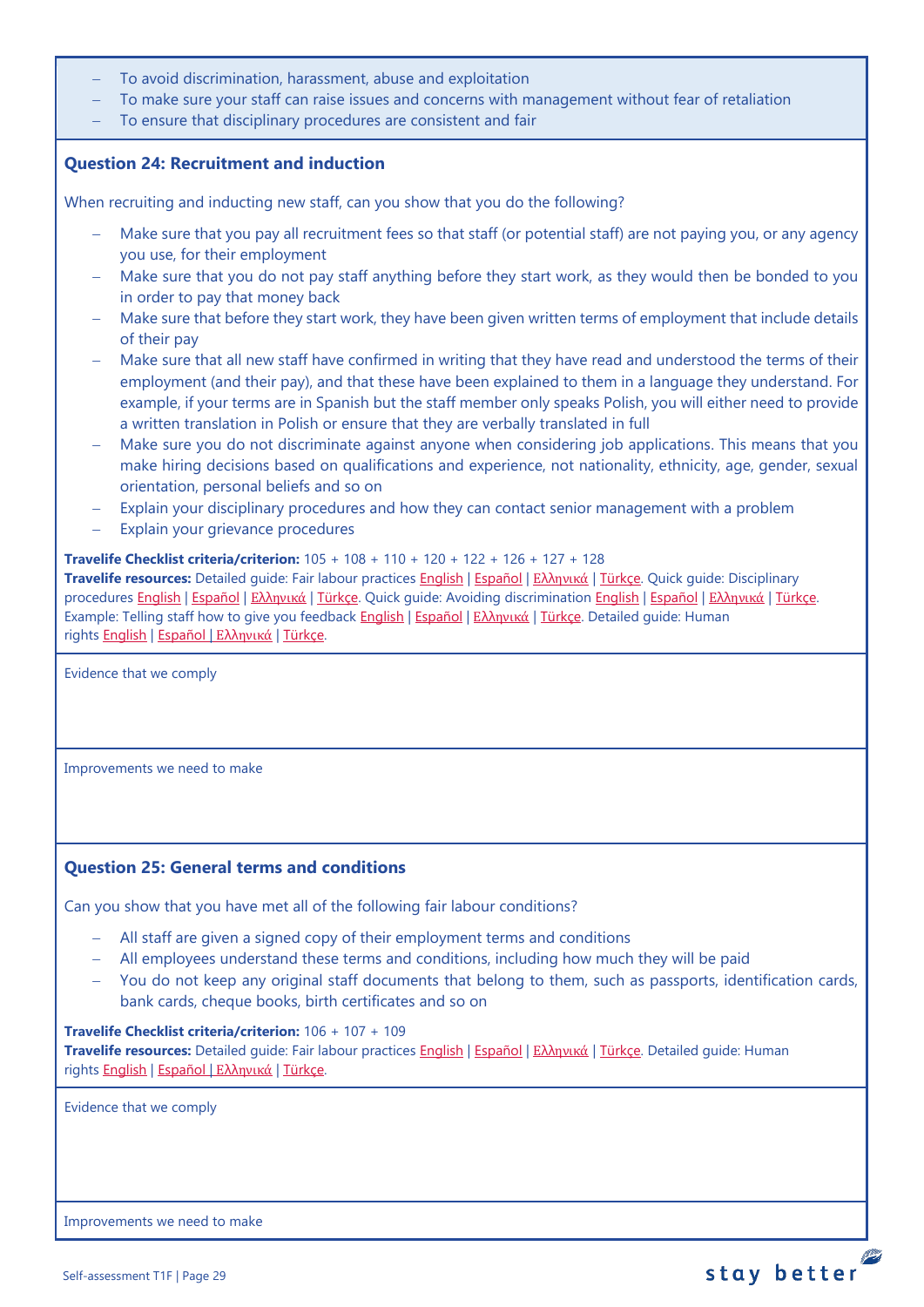Can you show that you have met all of the following fair labour conditions?

- Paying no less than the legal minimum wage. If there is no legal minimum in your country, then you should follow international guidelines
- Staff are advised in advance about their working hours and agree to them
- <sup>−</sup> If you allow overtime, that this is either paid or that time is given off in lieu, and that you meet any legal requirements relating to overtime, breaks, time off and maximum working hours
- − Staff are provided with wage slips that show the hours they have worked, how much they were paid and any overtime hours that have been paid (if applicable)

#### **Travelife Checklist criteria/criterion:** 112 + 115 + 116 + 118

**Travelife resources:** Detailed guide: Fair labour practices [English](https://travelifestaybetter.com/wp-content/uploads/2021/01/10-Detailed-Guide-Fair-Labour-Practices.pdf) | [Español](https://travelifestaybetter.com/wp-content/uploads/2021/01/10-ES-Detailed-Guide-Fair-Labour-Practices.pdf) | Ελλ[ηνικά](https://travelifestaybetter.com/wp-content/uploads/2021/01/10-GR-Detailed-Guide-Fair-Labour-Practices.pdf) | [Türkçe.](https://travelifestaybetter.com/wp-content/uploads/2021/01/10-Detailed-Guide-Fair-Labour-Practices-TR-Adil-Is-Gucu-Uygulamalari-Detayli-Kilavuz.pdf) Detailed guide: Human rights [English](https://travelifestaybetter.com/wp-content/uploads/2021/01/8-Detailed-Guide-Human-Rights.pdf) | [Español](https://travelifestaybetter.com/wp-content/uploads/2021/01/8-ES-Detailed-Guide-Human-Rights.pdf) | Ελλ[ηνικά](https://travelifestaybetter.com/wp-content/uploads/2021/01/8-GR-Detailed-Guide-Human-Rights.pdf) | [Türkçe.](https://travelifestaybetter.com/wp-content/uploads/2021/01/8-Detailed-Guide-Human-Rights-TR-Insan-Haklari-Detayli-Kilavuz.pdf)

Evidence that we comply

Improvements we need to make

Do all staff know about your disciplinary procedures and are they reminded about them from time to time (e.g. when you send other updates about staff policies)?

For your second Travelife audit, you will also need to show that you have the following in place:

- − A written disciplinary procedure that shows different levels of misconduct, with examples, and appropriate, legal and fair consequences for each. These should be easily accessible onsite for all staff to read at any time
- Evidence to show that you encourage non-discrimination and fair treatment for everyone. For example, providing training in this area and having discrimination, exploitation and abuse as a form of serious misconduct in your disciplinary procedures

#### **Travelife Checklist criteria/criterion:** 119 + 120 + 121 + 126 +127

**Travelife resources:** Detailed guide: Fair labour practices [English](https://travelifestaybetter.com/wp-content/uploads/2021/01/10-Detailed-Guide-Fair-Labour-Practices.pdf) | [Español](https://travelifestaybetter.com/wp-content/uploads/2021/01/10-ES-Detailed-Guide-Fair-Labour-Practices.pdf) | Ελλ[ηνικά](https://travelifestaybetter.com/wp-content/uploads/2021/01/10-GR-Detailed-Guide-Fair-Labour-Practices.pdf) | [Türkçe.](https://travelifestaybetter.com/wp-content/uploads/2021/01/10-Detailed-Guide-Fair-Labour-Practices-TR-Adil-Is-Gucu-Uygulamalari-Detayli-Kilavuz.pdf) Quick guide: Disciplinary procedures [English](https://travelifestaybetter.com/wp-content/uploads/2019/02/11-Quick-Guide-Disciplinary-Procedures.pdf) | [Español](https://travelifestaybetter.com/wp-content/uploads/2019/02/11-ES-Quick-Guide-Disciplinary-Procedures.pdf) | Ελλ[ηνικά](https://travelifestaybetter.com/wp-content/uploads/2020/07/36-Quick-Guide-Disciplinary-Procedures-GR.pdf) | [Türkçe.](https://travelifestaybetter.com/wp-content/uploads/2020/08/11-Quick-Guide-Disciplinary-Procedures-TR-11-Hizli-Kilavuz-Disiplin-Proseduru.pdf) Quick guide: Avoiding discrimination [English](https://travelifestaybetter.com/wp-content/uploads/2019/02/13-Quick-Guide-Avoiding-Workplace-Discrimination.pdf) | [Español](https://travelifestaybetter.com/wp-content/uploads/2019/02/13-ES-Quick-Guide-Avoiding-Workplace-Discrimination.pdf) | Ελλ[ηνικά](https://travelifestaybetter.com/wp-content/uploads/2020/07/38-Quick-Guide-Avoiding-Workplace-Discrimination-GR.pdf) | [Türkçe.](https://travelifestaybetter.com/wp-content/uploads/2020/10/13-Quick-Guide-Avoiding-Workplace-Discrimination-TR-Isyerinde-Ayrimciligi-Onlemek-icin-Hizli-Kilavuz.pdf) Detailed guide: Human rights [English](https://travelifestaybetter.com/wp-content/uploads/2021/01/8-Detailed-Guide-Human-Rights.pdf) | Εspañol | Ελλ[ηνικά](https://travelifestaybetter.com/wp-content/uploads/2021/01/8-GR-Detailed-Guide-Human-Rights.pdf) | [Türkçe.](https://travelifestaybetter.com/wp-content/uploads/2021/01/8-Detailed-Guide-Human-Rights-TR-Insan-Haklari-Detayli-Kilavuz.pdf)

Evidence that we comply

Improvements we need to make

When staff leave the business, can you show the following?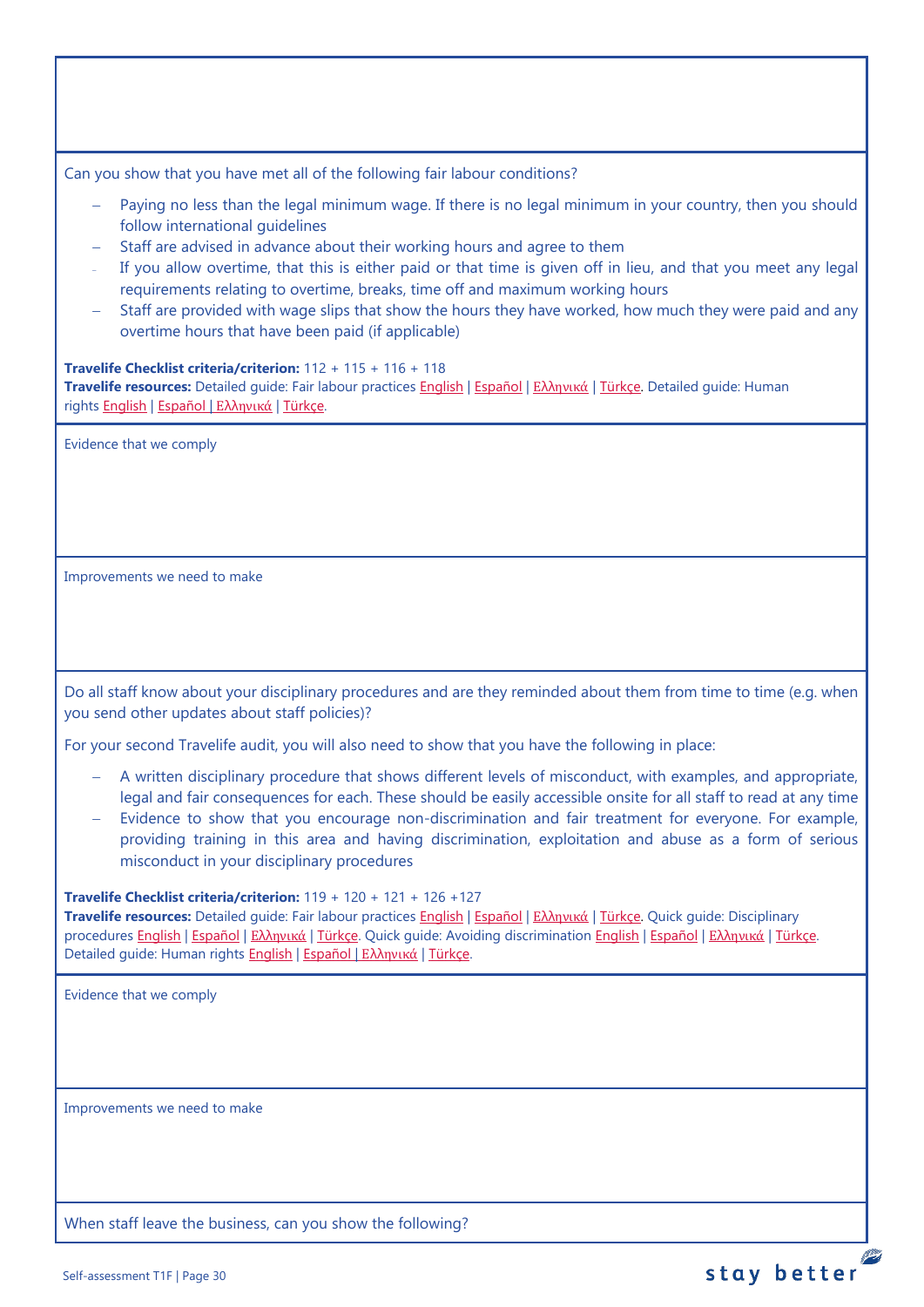|  | All money you owe them is paid to them when they leave |  |  |  |  |  |  |  |  |  |  |
|--|--------------------------------------------------------|--|--|--|--|--|--|--|--|--|--|
|--|--------------------------------------------------------|--|--|--|--|--|--|--|--|--|--|

They are able to access your premises to collect any of their personal possessions

#### **Travelife Checklist criteria/criterion:** 111

**Travelife resources:** Detailed guide: Fair labour practices [English](https://travelifestaybetter.com/wp-content/uploads/2021/01/10-Detailed-Guide-Fair-Labour-Practices.pdf) | [Español](https://travelifestaybetter.com/wp-content/uploads/2021/01/10-ES-Detailed-Guide-Fair-Labour-Practices.pdf) | Ελλ[ηνικά](https://travelifestaybetter.com/wp-content/uploads/2021/01/10-GR-Detailed-Guide-Fair-Labour-Practices.pdf) | [Türkçe.](https://travelifestaybetter.com/wp-content/uploads/2021/01/10-Detailed-Guide-Fair-Labour-Practices-TR-Adil-Is-Gucu-Uygulamalari-Detayli-Kilavuz.pdf) Detailed guide: Human rights [English](https://travelifestaybetter.com/wp-content/uploads/2021/01/8-Detailed-Guide-Human-Rights.pdf) | [Español](https://travelifestaybetter.com/wp-content/uploads/2021/01/8-ES-Detailed-Guide-Human-Rights.pdf) | Ελλ[ηνικά](https://travelifestaybetter.com/wp-content/uploads/2021/01/8-GR-Detailed-Guide-Human-Rights.pdf) | [Türkçe.](https://travelifestaybetter.com/wp-content/uploads/2021/01/8-Detailed-Guide-Human-Rights-TR-Insan-Haklari-Detayli-Kilavuz.pdf)

Evidence that we comply

Improvements we need to make

### <span id="page-30-0"></span>**Question 26: Complaints, feedback and representation**

Can you show that you have policies and procedures in place to ensure that staff can give feedback to management, address personal grievances and make complaints? These should include the following:

- − All staff are told how to contact senior management if they have a problem
- − If there is a trade union, staff are allowed to join it
- − Staff are allowed to form groups or committees without management involvement. These groups or committees can have an elected spokesperson and are given reasonable time to meet during working hours
- − There is a grievance procedure in place that has been explained to all staff
- − For your second Travelife audit, you will also need to show that there is a written procedure that explains how employees can raise concerns, or make complaints about serious issues, that is easily accessible to staff onsite at all times, and that you tell staff where to find it

**Travelife Checklist criteria/criterion:** 122 + 123 + 124 + 128 + 129

**Travelife resources:** Detailed guide: Fair labour practices [English](https://travelifestaybetter.com/wp-content/uploads/2021/01/10-Detailed-Guide-Fair-Labour-Practices.pdf) | [Español](https://travelifestaybetter.com/wp-content/uploads/2021/01/10-ES-Detailed-Guide-Fair-Labour-Practices.pdf) | Ελλ[ηνικά](https://travelifestaybetter.com/wp-content/uploads/2021/01/10-GR-Detailed-Guide-Fair-Labour-Practices.pdf) | [Türkçe.](https://travelifestaybetter.com/wp-content/uploads/2021/01/10-Detailed-Guide-Fair-Labour-Practices-TR-Adil-Is-Gucu-Uygulamalari-Detayli-Kilavuz.pdf) Quick guide: Grievance procedures [English](https://travelifestaybetter.com/wp-content/uploads/2019/02/13-Quick-Guide-Avoiding-Workplace-Discrimination.pdf) | Εspañol | Ελλ[ηνικά](https://travelifestaybetter.com/wp-content/uploads/2020/07/38-Quick-Guide-Avoiding-Workplace-Discrimination-GR.pdf) | [Türkçe.](https://travelifestaybetter.com/wp-content/uploads/2020/08/12-Quick-Guide-Grievance-Procedures-TR-12-Hizli-Kilavuz-Sikayet-Proseduru.pdf) Quick guide: Avoiding discrimination English | Εspañol | Ελληνικά | [Türkçe.](https://travelifestaybetter.com/wp-content/uploads/2020/10/13-Quick-Guide-Avoiding-Workplace-Discrimination-TR-Isyerinde-Ayrimciligi-Onlemek-icin-Hizli-Kilavuz.pdf) Example: Telling staff how to give you feedback [English](https://travelifestaybetter.com/wp-content/uploads/2019/02/6-Example-Feedback-Instructions-for-Staff.pdf) | [Español](https://travelifestaybetter.com/wp-content/uploads/2019/02/6-ES-Example-Feedback-Instructions-for-Staff.pdf) | Ελλ[ηνικά](https://travelifestaybetter.com/wp-content/uploads/2021/01/6-GR-Example-Feedback-Instructions-for-Staff.pdf) | [Türkçe.](https://travelifestaybetter.com/wp-content/uploads/2020/08/6-Example-Feedback-Instructions-for-Staff-TR-6-Ornek-Calisan-Geri-Bildirim-Talimati.pdf) Detailed guide: Human rights [English](https://travelifestaybetter.com/wp-content/uploads/2021/01/8-Detailed-Guide-Human-Rights.pdf) | [Español](https://travelifestaybetter.com/wp-content/uploads/2021/01/8-ES-Detailed-Guide-Human-Rights.pdf) | Ελλ[ηνικά](https://travelifestaybetter.com/wp-content/uploads/2021/01/8-GR-Detailed-Guide-Human-Rights.pdf) | [Türkçe.](https://travelifestaybetter.com/wp-content/uploads/2021/01/8-Detailed-Guide-Human-Rights-TR-Insan-Haklari-Detayli-Kilavuz.pdf)

Evidence that we comply

Improvements we need to make

Can you show that staff are regularly kept informed about your employment policies and practices? For example, regular email updates, at staff meetings and during training sessions.

#### **Travelife Checklist criteria/criterion:** 133

**Travelife resources:** Detailed guide: Fair labour practices [English](https://travelifestaybetter.com/wp-content/uploads/2021/01/10-Detailed-Guide-Fair-Labour-Practices.pdf) | [Español](https://travelifestaybetter.com/wp-content/uploads/2021/01/10-ES-Detailed-Guide-Fair-Labour-Practices.pdf) | Ελλ[ηνικά](https://travelifestaybetter.com/wp-content/uploads/2021/01/10-GR-Detailed-Guide-Fair-Labour-Practices.pdf) | [Türkçe.](https://travelifestaybetter.com/wp-content/uploads/2021/01/10-Detailed-Guide-Fair-Labour-Practices-TR-Adil-Is-Gucu-Uygulamalari-Detayli-Kilavuz.pdf) Quick guide: Grievance procedures [English](https://travelifestaybetter.com/wp-content/uploads/2019/02/12-Quick-Guide-Grievance-Procedures.pdf) | [Español](https://travelifestaybetter.com/wp-content/uploads/2019/02/12-ES-Quick-Guide-Grievance-Procedures.pdf) | Ελλ[ηνικά](https://travelifestaybetter.com/wp-content/uploads/2020/07/37-Quick-Guide-Grievance-Procedures-GR.pdf) | [Türkçe.](https://travelifestaybetter.com/wp-content/uploads/2020/08/12-Quick-Guide-Grievance-Procedures-TR-12-Hizli-Kilavuz-Sikayet-Proseduru.pdf) Quick guide: Avoiding discrimination [English](https://travelifestaybetter.com/wp-content/uploads/2019/02/13-Quick-Guide-Avoiding-Workplace-Discrimination.pdf) | [Español](https://travelifestaybetter.com/wp-content/uploads/2019/02/13-ES-Quick-Guide-Avoiding-Workplace-Discrimination.pdf) | Ελλ[ηνικά](https://travelifestaybetter.com/wp-content/uploads/2020/07/38-Quick-Guide-Avoiding-Workplace-Discrimination-GR.pdf) | [Türkçe.](https://travelifestaybetter.com/wp-content/uploads/2020/10/13-Quick-Guide-Avoiding-Workplace-Discrimination-TR-Isyerinde-Ayrimciligi-Onlemek-icin-Hizli-Kilavuz.pdf) Example: Telling staff how to give you feedback [English](https://travelifestaybetter.com/wp-content/uploads/2019/02/6-Example-Feedback-Instructions-for-Staff.pdf) | [Español](https://travelifestaybetter.com/wp-content/uploads/2019/02/6-ES-Example-Feedback-Instructions-for-Staff.pdf) | Ελλ[ηνικά](https://travelifestaybetter.com/wp-content/uploads/2021/01/6-GR-Example-Feedback-Instructions-for-Staff.pdf) | [Türkçe.](https://travelifestaybetter.com/wp-content/uploads/2020/08/6-Example-Feedback-Instructions-for-Staff-TR-6-Ornek-Calisan-Geri-Bildirim-Talimati.pdf)

Evidence that we comply